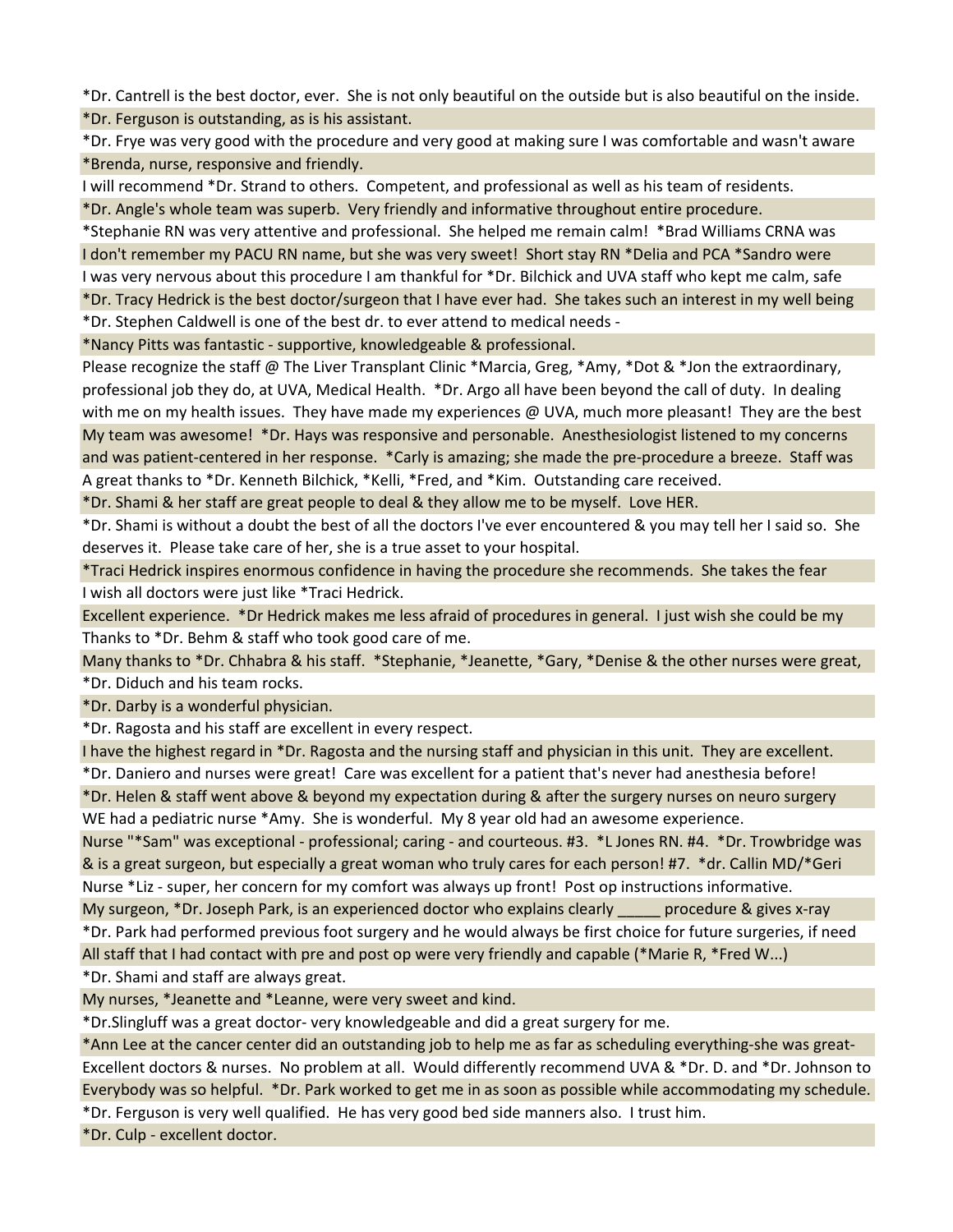Very positive experience. #4. \*Dr. Lin is excellent!

\*Shaheen RN excellent in starting IV and all nurses did a great job. Anesthesiologist all very caring.

\*Dr. Chhabra has taken very good care of me for several years.

#4. (And no pain.) \*Dr. John Christophel, MD explains the procedure, and has completed the nasal sidewall. And

\*Dr. John Christophel, good information and to use Medihoney pads and vaseline. Also silicone to heal scars -

## #7. \*Dr. Wang is the best!

\*Dr. Darby was "terrific." The most caring physician I've met!!!

\*Dr. Park was excellent although my end result will be at least 4 wks from now, I have complete confidence in I am grateful to the medical team who take care of me, and especially to \*Dr. Sandra Johnson who showed Anesthesiologist was friendly IV nurse was great - didn't hurt a bit. Everyone was friendly not impatient or dismissive. Truly wonderful staff. #5. \*Chris was a great easy going nice guy did a great job. #6, 8, 9 & 10. I did see assisting physician \*Dr. Kamal who was very nice and informative but I was a little fuzzy from the drugs. I have never had a doctor (\*Dr. Yoshida) who was as concerned and caring about my welfare. She spent a lot of time with me explaining the procedure. Her bedside manner is wonderful - don't let her leave UVA! Amazing how to entire process worked! Great dr. (\*Mangrum) & people working for him were top of the line. OR nurse \*Christie was exceptional - took care of special dietary needs & checked on me at the end of her shift! \*Dr. Elias found time to fit me in for replacement of DBS ...

\*Dr. A. Darby and the whole surgical team were pleasant, professional, and highly capable. I felt very much at \*Dr. Andrew Darby was great UVA is lucky to have him, he is the best doctor I have ever met, you need more it all depends on what you need over all \*Dr. Ferguson and staff could not have been any better. Really liked \*Dr. Middleton!

\*Dr. Hainstock and \*Susan Wilmer were both excellent in providing info in preparation for procedure! Felt very \*Logan/RN, \*Loretta/Tech, \*Christine NP, & \*Leonardo Martinez Anesthesia were awesome! So friendly & caring. Excellent care given to my daughter! They helped on keeping her at ease!

\*Kathy P. and \*John Hunter - PACU RNs - great. The 7N RNs were awesome - \*Susan, \*Nicole, \*Brittany & \*Katie! Everyone was just warm, welcoming! My daughter was in great hands.

\*Christine NP, \*Dr. Hainstock, and \*Jessica Morris (Research) have all went above and beyond my expectations! \*Dr. Park is incredible. Highly, highly recommend nurse "\*Ann" (wish I remembered last night) was absolutely I felt the need to travel after consulting with many surgeons in my surrounding area. It is the best decision I ever made. \*Dr. Park & his staff instill confidence. They make a perfect team.

\*Dr. Mincey is an extraordinarily competent and caring ophthalmologist!

\*Dr. Shani & \*Beth White the BEST!

Excellent IV nurse (\*Amy?).

It is clear that the care and comfort of the patient is a priority. \*Dr. Hendrick and her staff rock.

\*Dr. Vranic is the most caring physician I have EVER had. He is kind, courteous, knowledgeable and thorough.

First patient to receive MRI compatible pacemaker! \*Dr. Ferguson the best! Thank you.

\*Dr. Shami and staff are excellent!

\*Dr. Slingluff was exceptionally knowledgeable and informed about my condition and exhibited a caring and Warm blankets a bonus! Did not not get sick - double bonus! It seemed like a well oiled machine! Major kudos to the entire team! Love seeing my MD & resident to let me know everything was "A" OK! Thanks \*Dr.

\*Dr. Trowbridge kept me well informed. I knew what I was going into. \*Dr. Corbin (my anesthesiologist) I think is his name - major bonus! He kept me going until I hit SSU. \*Dr. M. (my resident) RN \*Frankie & all my other \*Dr. Gander is polite and a professional. He's caring and takes time to explain things to you.

\*Irene was very friendly & helpful.

\*Dr.'s Ashley Shilling and \*Jen Potter treated her like family. CRNA, \*Kelly Perry gave great care. We had the "A+ We had an outstanding experience at the Battle Builing. \*Dr. Park is phenomenal! \*Dr. Shilling went up and beyond! Really could not have been better. We felt like royalty with all the personal attention. UVA is lucky to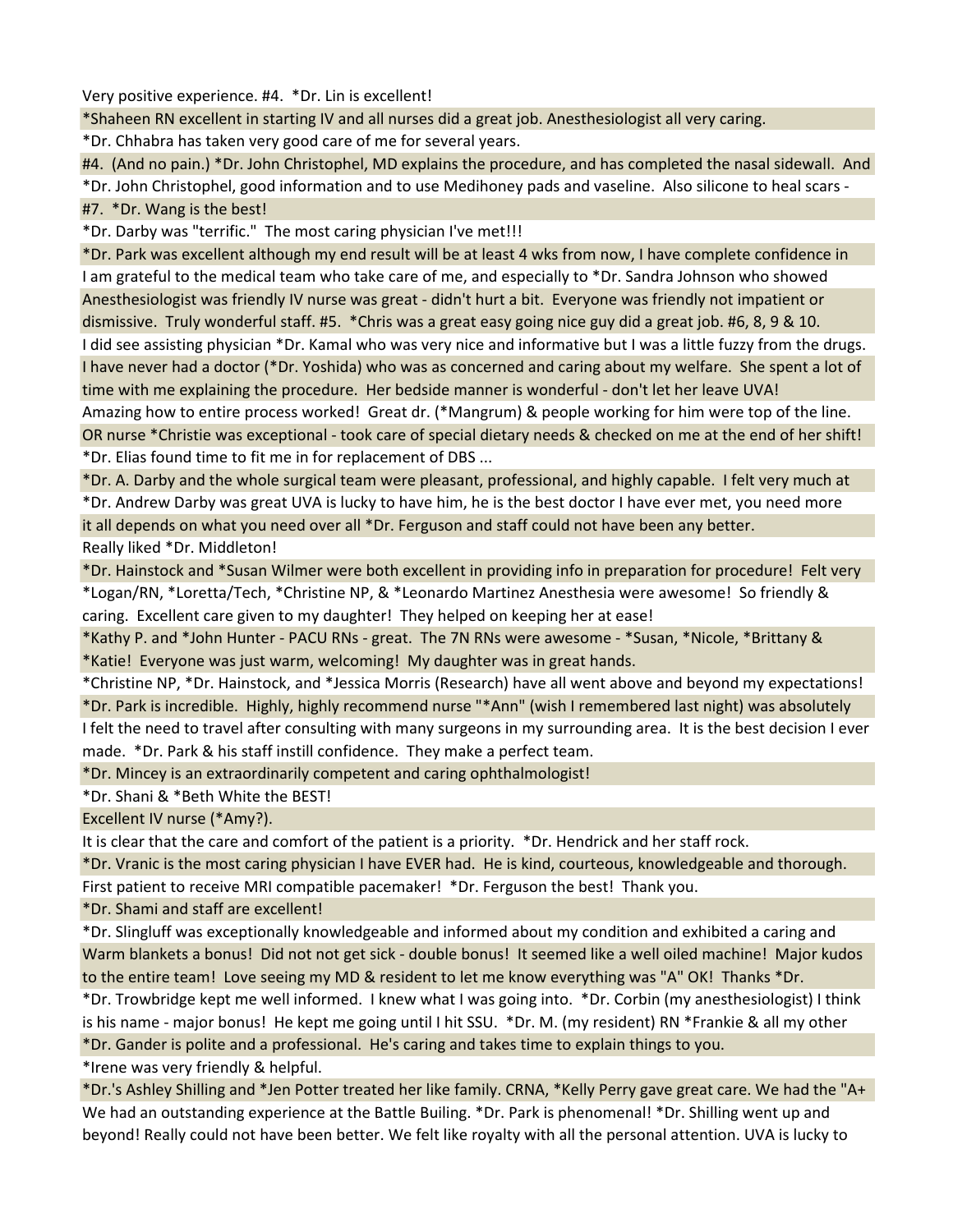\*Dr. Singh was very polite and informative.

She is always very helpful & super nice talked to \*Dr. Strands nurse.

\*Chessie very nice. \*Candace nice. \*Dr. Catherine Shaffer nice.

I recommend UVA to many people. I brag on the care & concern given to patients & visitors!! \*Dr. Shami is \*Dr. Kirzhner is wonderful!!!

My wife and I were impressed by the entire and process. All the nurses were great as well as \*Dr. Wang. We \*Dr. Jeanetta Frye is the kindest, competent, compassionate, and more effective physician I have met to date. \*Mary P. \_\_\_\_\_ was very helpful with the entire process.

Staff and \*Dr. Park excellent!

\*Keely, the tech who did my ultrasound, was great. She was very comforting and took the time to explain the We have never experienced a doctor like \*Dr. Schlager. Our 19 yr. old son was treated as if he was HER son. She was above and beyond in attention to detail, the extent of services/exams/x-rays/tests provided to determine courses of action. She's in-charge and everyone clearly respects her. A great physician. The staff even wrote my \*Dr. Patel, and \*Dr. Baker - the GYN oncologists on call who were consulted with - were EXCEPTIONAL! I can't say enough about the GREAT care they gave. The ER doctors were also top-notch.

The ER doctor decided it would be best to have the ENT doctor stitch up my ear, since it was cut so badly. \*Dr. Dougherty did a GREAT job. \*Dr. Wakim was very nice & coordinated my care very well.

\*Dr. Root took care of me better then any other ER doctor ever has. Great doctor!

We can't remember his (doctors) full name - but his first name was \*Jamie - He was so kind and thoughtful. Especially grateful to \*Dr Michael Hadeed. His concern for my husband's DNR wishes and explanation were so Nurse \*Tami (or \*Traci) - was excellent.

Everyone was great! Especially \*Ruth Ryman from the PACU & \*Sherry Kelly RN! Thanks.

The nurses that cared for our son were amazing. They made sure we had everything we needed. Also, they made sure we knew what was going on at all times. Both of their names were \*Jennifer.

Both doctor we met were great. They were very kind, and helped us to understand what the plan was and how they were going to treat my son. One doctor was \*Dr. Finkler. I do not remember the name of the other doctor. My son and I came by ambulance to the ER. A nurse came into our room immediately upon arrival. It wasn't

very long before \*Dr. Finkler came in, but I can't remember the exact amount of time.

Don't remember. He must have been excellent I didn't know they had taken it. Jan. 11, 2016. I went to the digestive health for colon procedure and \*Dr. Jeanette Frye performed that and she had a lot to do but she finally got to me and that was the first time I had a chance to meet her. She is sweet caring and a nice person. Resident \*Amrad Amal? Spelling is AWFUL! \*Dr. Sutherland was great.

\*Donna Rowzie was our nurse and absolutely the most caring and comforting person we saw that day!

Kudos to nurse \*Heather.

Kudos to \*Dr. Brady.

Had \*Colin as my nurse, he was excellent.

\*Lena was my nurse - she was great. She was very attentive to the fact that my pain medicine didn't infuse and held my hand when I was shaking after it it me at once. She let me know that my pain management was top \*Dr. Rizer (ER resident) was great at listening to my requests - Zofran and small amts. of pain meds. \*Andrew Bridgeforth (ortho) did a fabulous job with my reduction and was courteous.

Resident, \*Alexandra, was best and most attentive/responsive all night.

\*Teresa Jackson & \*Lanita Kimble has the best customer service.

Exceptional nursing care, especially by \*Susan (Irish). She provided excellent care, and was so concerned for my I was extremely pleased with my stay & care during, before & after my procedure. I can not say enough about the information \* was given & my questions answered. We didn't have to wonder what was happening or going The doctors took time to talk and explain and answer any questions I had. \*Dr. Carlos Tach Leone was wonderful, as was the intern doctors on his staff who worked with me.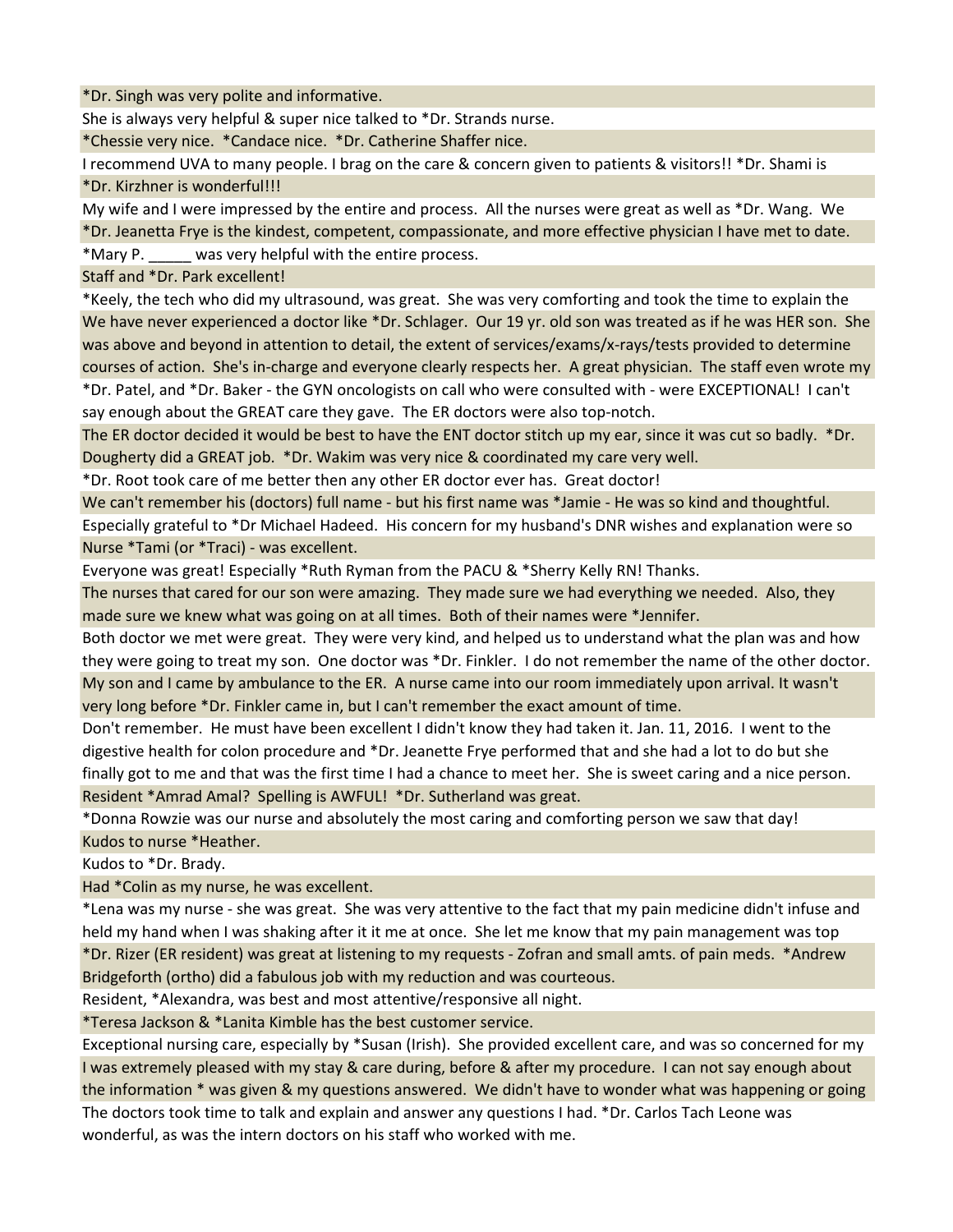Nurse \*Jenny was awesome!

\*Heather was a great nurse @ U. VA Hospital.

Best hospital I've ever been in - can not say enough on how nice everyone was - how clean - even how good the food was. Felt almost like a vaccination - most caring staff from the valet when we arrived - Admissions - nursing staff - Dietary - Housekeeping - EVERYONE. SPECIAL THANKS TO \*CHERYL - PCT on day shift on 6 Central Emu -

\*Dr. William Robinson is a great and skilled surgeon. With out him I wouldn't be here and in the shape I am. I \*Gina, my night nurse, 23 and 24 March was exceptional. Thank you for nurses like \*Gina.

The process from diagnosis to completion was excellent. \*Dr. Brown's staff and hospital staff were professional, efficient, friendly, and patient-oriented. An excellent experience that still comes forward to Home Care.

The physician was great. The other physician working with \*Dr. Lin was great as well. Very pleased.

Great doctors, nurses, staff - amazing hospital. Wouldn't go anywhere else. Very pleased with the outcome. Every one was skilled, cheerful and more than helpful. Wish I could remember all their names. Nurse \*Nancy, \*Simone and \*Donna deserve a big hug and pat on the back. Bless them all.

UVA SICU rocks!! \*Kim, \*Tiffani, \*Jessica, \*Michael, \*Ben, \*Brittany and \*Rebekah were excellent in taking care I traveled over 700 mile just to use this physician (\*Dr. Christopher Shaffrey) was kept well informed of plan - \*Dr. Dent was a "first class" professional.

I had great care. \*Dr. Evan's and staff was great. Thank - you all for great care.

The 3rd flood of the main hospital, the surgery floor, there was two nurses that where taking care of me I especially got to know & like \*Susan & \*Katie but get there last names & wish I did because they are terrific. We were very happy with our ICU nurses- \*Nate & \*Skyler. They were awesome.

\*Dr. Tracci & her staff are excellent & my nurses are the best, the only possible place that in could be better Blessed to have \*Dr. Lippert as my surgeon, who was able to give me my desired results - she overcame \*Dr. Uppert & staff were superb - I highly recommend her, staff & hospital. (12-hr. surgery).

Dr. & nurses in the intensive care unit were ALL excellent!!!!! Saved my life, forever grateful! Intensive care food service - \*Robert - was very caring, up beat, friendly, made sure my food allergies were noted on my record. Always asked if I needed anything else. Nurses in ICU were all very caring & made sure I was comfortable. Students followed me from ICU to regular room. All very passionate & caring & encouraging. I felt My ICU nurse was the best I have ever had! Her name was \*HOPE. I would like to thank everyone for their help. I received excellent, courteous, and professional care my entire stay on 3rd floor. Thank you to the numerous staff doctors, nurses pt. care aides, respiratory therapists, dietitians etc. - I truly wish I could thank them by Bronchoscopy December 28, 2015 (Monday) special thank you to nurse \*Brian Romano RN for again making this procedure (2nd with \*Brian) the best it could be with his great technique of teaching the prep. for this \*Mandy in ICU top notch, even the top in knowledge & kindness.

I want to commend \*Paul Apusen (nurse - 6 East). He was absolutely wonderful. You are lucky to have him. He is the best nurse I had by far. I was "in" for 7 days. You should given \*Paul Apusen - 6 East a raise: He is My favorite nurse was \*Crystal she made me feel like her only patient.

\*Dr. Kron is the best.

Everyone in this dept. has always been AMAZING during this stay and my stay last May for 3 weeks. \*Joe is Labor and delivery nurse \*Mary Thellen was an amazing nurse!!

I had a baby with Spina Bifida. Both my drs. & hers & my nurses & hers were excellent. I loved \*Sophie. A man by the name of \*Bernie was helping for two days. He is highly professional in all regards - An excellent \*Dr. Ailawadi is a real leader in his field.

\*Dr. Ailawadi and is team are outstanding in all ways - -

\*Dr. Sneed was exceptional regarding the care of my husband.

"\*Joe" was excellent in the ICU getting me up on my feet after surgery and his encouraging attitude! Allot the nurses were very professional. I was really impressed with. \*Mike (5 west) trauma wait (exceptional care). \*Mike Goldstein (4w). \*Ben (4w) (Exceptional nurse). \*Katherine (4w). These folks are at the top of their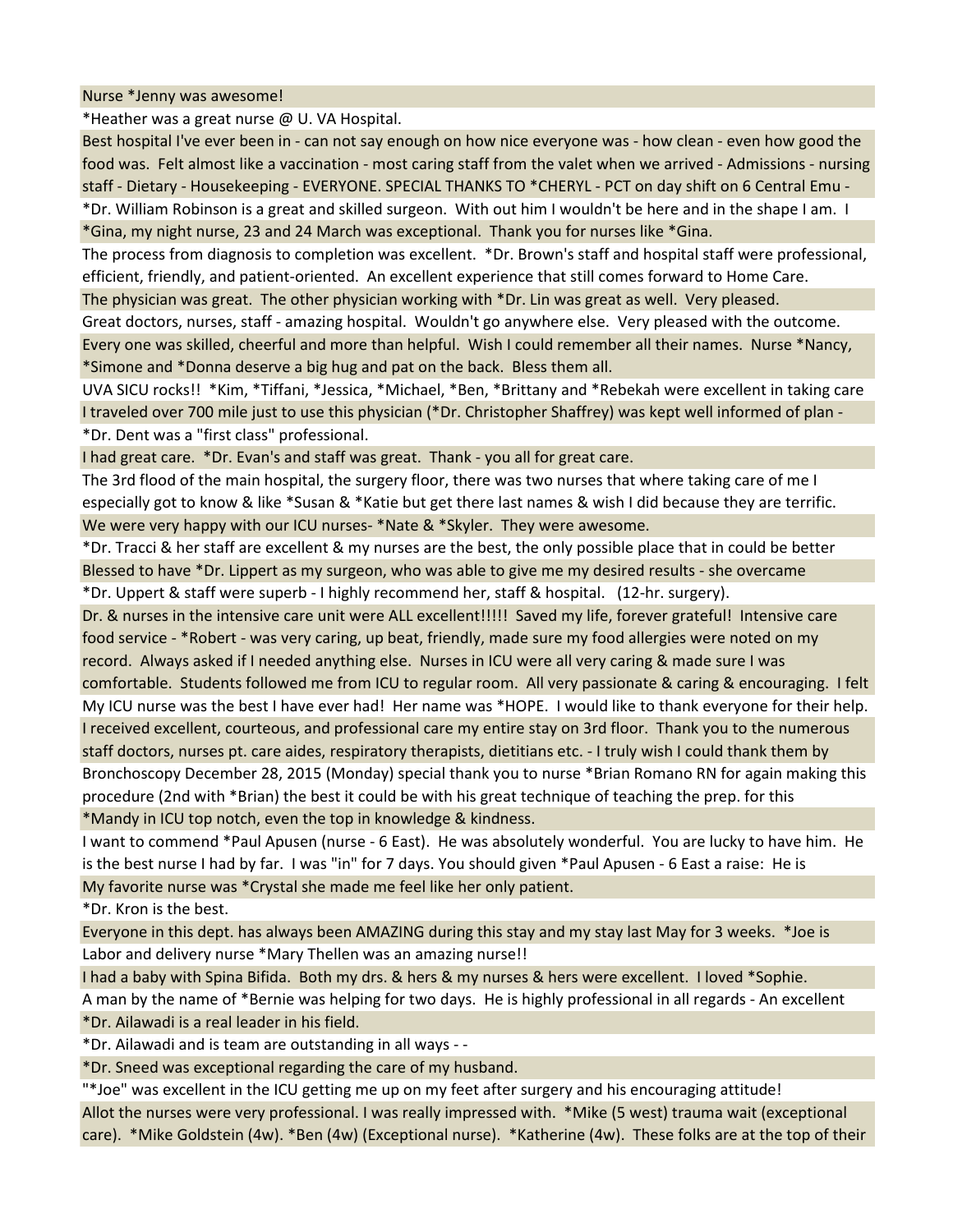\*Dr. Hulm was great!

From day 1 of testing to the day of surgery to the hospital stay, I had the best care. All my nurses were super \*Dr. Mahoney and her staff are very kind and responsive to how I felt - both physically and emotionally. \*Stephanie Wood was the best! I am a "hard stick" and she was always able to get me on the first try - please \*Christopher Shaffrey is excellent! He is an amazing neurosurgeon and I have recommended him to many people I know who have serious back problems. I first saw him 6/12/15 and came in paralyzed from the waist I asked to leave early due to terrible snow on the way (1/19/16) everyone worked very hard to get me out on \*Dr. Shaffrey said I will need add'l. surgery, and I look forward to having him operate on my neck/spine. I have told him to take care of himself, and not take any unnecessary risks! He is the best!

My experience w/UVA Health System was exceptional from valet parking attendant to \*Dr Kozower's surgical My experience at UVA Hospital was great, my thanks to \*Dr. Robinson and his staff. They all did a great job. \*Meghan, \*Sharon & \*Mary Jo are ROCK STARS! All of the ladies are. Great team work!

While in ICU \*Dr. Ed Rose led his staff in checking each possible cause of my state of health. At all times I felt everything possible was being done regarding my well being. More than adequate time was given to my case. Their professional visits, tests and evaluation and care brought assurance that they had my best interest at the forefront of their minds. Sensing their professional care gave me confidence they were doing all they possibly could to address my physical needs. I also wanted to mention that I was well cared for by technicians and the nursing staff. Since 2008, I have had many visits to hospitals - my family mentioned that we all sensed that nurse \*Ryan was a wonderful nurse!

\*Dr. Kahler and his team were outstanding (\*Dr. Bridgforth, and \*Dr. Burrus, & a few others).

My nurses, \*Kim Welham, and \*Meghan Noonan were the best nurses I could have asked for they are so A male nurse helper \*SAID - a nurse helper on the 6th floor neuro. was wonderful in helping and understanding the needs of a person who was "out of it" most of his 12 day stay - HE will be a fantastic nurse as he graduates wonderful nurse I have ever seen. Keep her as an employee, she was absolutely... All direct... #8. I am so happy I came to the University of VA Medical Center. \*Dr. Christopher Shaffery is indeed the best, A++++, best double boarded surgeon ever. Again, and again, job well done and I have told all my friends (even at church) the ONLY hospital that is platinum gold rating is UVA. Thank you for this opportunity and never let \*Summer Shepherd The care of the nurses and medical staff was excellent. I particularly want to think the operating room staff, the ICU nurses, especially \*June, resident \*Cathi, 4 West nurse \*El and \*Jolene \*Elane, and finally \*Drs. David Strider The following staff too extra good care of me in 6 Central \*Lucille, \*Alex, \*Camille, \*Brittany and \*Selera. They met my needs promptly and took the time to talk to me. Very helpful and patient.

All questions were answered in layman's terms. \*Rebecca, the nursing aide on floor 6, was especially kind and \*Dr. Haley, \*Dr. Solenski, and \*Dr. Chista were very attentive to our needs and made sure we were well We were pleased beyond words! \*Matthew, ICU nurse on floor 6, was so full of information and Both doctors and nurses were exceptional at every step. Especially nurses \*Ana, \*Bea, and \*Holly.

\*Dr. Kuhlman was an exceptional \*Dr. Very caring, very informative. Never had a Dr. show up 2-3 times a day \*Dr. Shonka - a very, very skilled physician. I feel very confident with him...

All of the nurses where great & \*Dr. Darby is one of the best doctors that I have ever had in my entire life, you have the best staff that I have ever seen anywhere. Also this is a great hospital.

I also had a bout of atrial flutter leading to an ablation by \*Dr. Dent and \*Ferguson's team. These comments Refers to both \*Dr. Yarboro and the team. They were very thorough and well-coordinated.

\*Dr. Yarboro saved me, plain & simple. Thank goodness she was there. Nice, elegant work too - Relatively easy \*Sue Chef was excellent.

I was taken care of well by my doctor (Barry) and nurse (\*Aaron, Deidre, and \*Michael) on 3 West. They were \*Dr. Kennedy is a blessing to UVA Med staff - she is a confident - Knowledgeable - current w/research - pleasant & speaks a language patient & family can understand. Developed a team approach to my care plan through all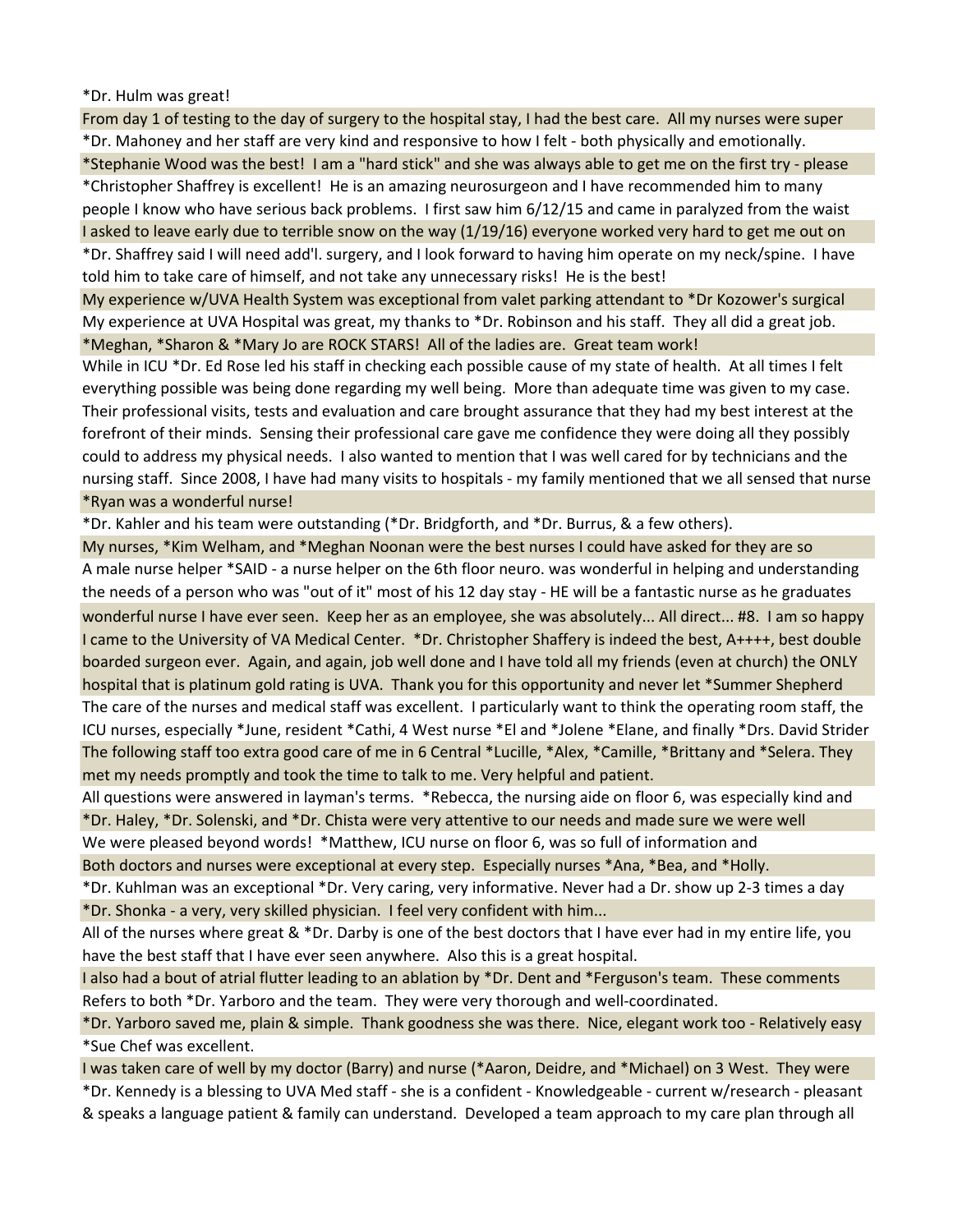Nurse \*Penny is outstanding! Caring, professional - knowledgeable - went above & beyond to take care of me & Amazing! Nurse (\*Melissa) anticipated my needs. SHE identified that my pain seemed different - - 10 cm. We were SO IMPRESSED by the kindness and care from the nurses!! Especially \*Antonella! - - My Mom was asleep on the sofa with her coat over her legs, and \*Antonella silently covered her with a blanket. \*Dr. James Browne and his surgical team were outstanding.

Love \*Dr. Gregg.

Young food service names \*Shana was trying so hard to find something that met my diet and taste good too. I \*Dr. Gregory Helm is amazing! He was informative, caring and the highest skilled surgeon I know! Surgery on 1-6-16 \*Shonka, \*Kozower, \*Jameson my 40 yr husband didn't have to get a trach tube! They are \*Jameson, \*Shonka, \*Kozower no words can describe how happy, impressed pleased we are, they are the \*Kozower, \*Shonka, \*Jameson & team are so bad a\_\_\_\_\_! We love them, kept us informed. No lies, no smoke, \*Dr. Kern is wonderful.

Nurse \*BOB in recovery is a great care-giver and delightful human being!

\*Dr. John Keen - TOP NOTCH.

We are very thankful for the wonderful care we received. A special thank you to L&D team (\*Julie, \*Caitlin, \*Carrie, \*Alicia S., \*Dr. Atkis, \*Dr. Sopata & \*Dr. Mehta) and Post-Partum team (\*Sara L., \*Korina, \*Kristen, \*Joan Tepper, RN is the BEST.

My doctor was \*Mary Jensen. I have the highest regard for her and all her staff and especially her nurse Came in late in labor - nurses \*Kim, \*Juliane & \*Jenny were incredible.

\*Airton in the step down unit was awesome! He provided excellent care. He mad the family feel welcome. \*Bernie was an excellent nurse. He didn't rush when providing care. He took time and explained what he was The entire process of my hospitalization was wonderful. The MD, nurses, aides, housekeeping, food serve, transportation was very professional. I will always remember this great experience at UVA. \*Dr. Kron is an \*Jacob in ICU did an excellent job explaining the patient care to the family. Keep up the great job! \*Jacob rocks! Love the midwives are the best ever. Love \*Mary & \*Barbara. My nurses were great. The doctors were pretty \*Tammy is excellent! She was very patient through my indecisiveness. She was most helpful.

\*Dr. Boyle & Nurse \*Dee were excellent!

\*Muriel in the MICU was excellent. She was extra nice and explained everything, she stayed with me during a procedure. \*Rob, the nurse practitioner in the MICU, was excellent also. \*Myesha on 3 Central was a great \*Muriel and \*Rob were excellent nurses. They gave me a lot of attention and I was well looked after.

\*Mrs. Jones in housekeeping is very nice person. She work the 5th floor she has love in her heart for everyone in late 2012 she work there three years later the same very nice person and remember me.

Excellent care from ALL health care workers, ESPECIALLY the night nurse I had both nights. She was fabulous! Her name was \*Brie and she was truly exceptional. It was refreshing to see someone who clearly loves her job. Multiple calls to family from OR staff. \*Dr. Weiss personally communicated results of surgery.

The quality of nursing service was exceptionally good. ICU nurse \*Meredith and nurse \*Coleen in 6 Central provided very attentive and comforting service while I was in their care. They should be commended for the The surgical staff was excellent. I felt a high degree of confidence in \*Dr. Adams and other who carried out the \*Tracy Byrant was a wonderful & caring nurse. She should have the Daisy award. Also \*Abbie in \*Dr. Shen's

\*Dr. Herrington and staff was very helpful in finally getting my prescription medicine synced with each other. Nurse assistants, \*Shannon, \*Grace, \*Reggie, \*Dayeeha, were all so nice and very helpful. \*Linda was also. In Seven North - \*Nichole & \*Katie were AMAZING! Nursing assistants \*Heidi & \*Tina were also AMAZING! Loved \*Dr. Dean, \*Dr. Reibel (sp) & \*Dr. Hainstock.

Everyone was great - especially nurse \*Jesse. I really felt like all the staff genuinely cared.

\*Gilda, a nurse in the NICU was very supportive and answered questions we had.

\*Ann Pearce was so supportive and helpful in teaching us how to care for our newborn and informing us on the \*Dr. Gander & team were wonderful. We never felt rushed or waiting long to speak with him. It felt as if we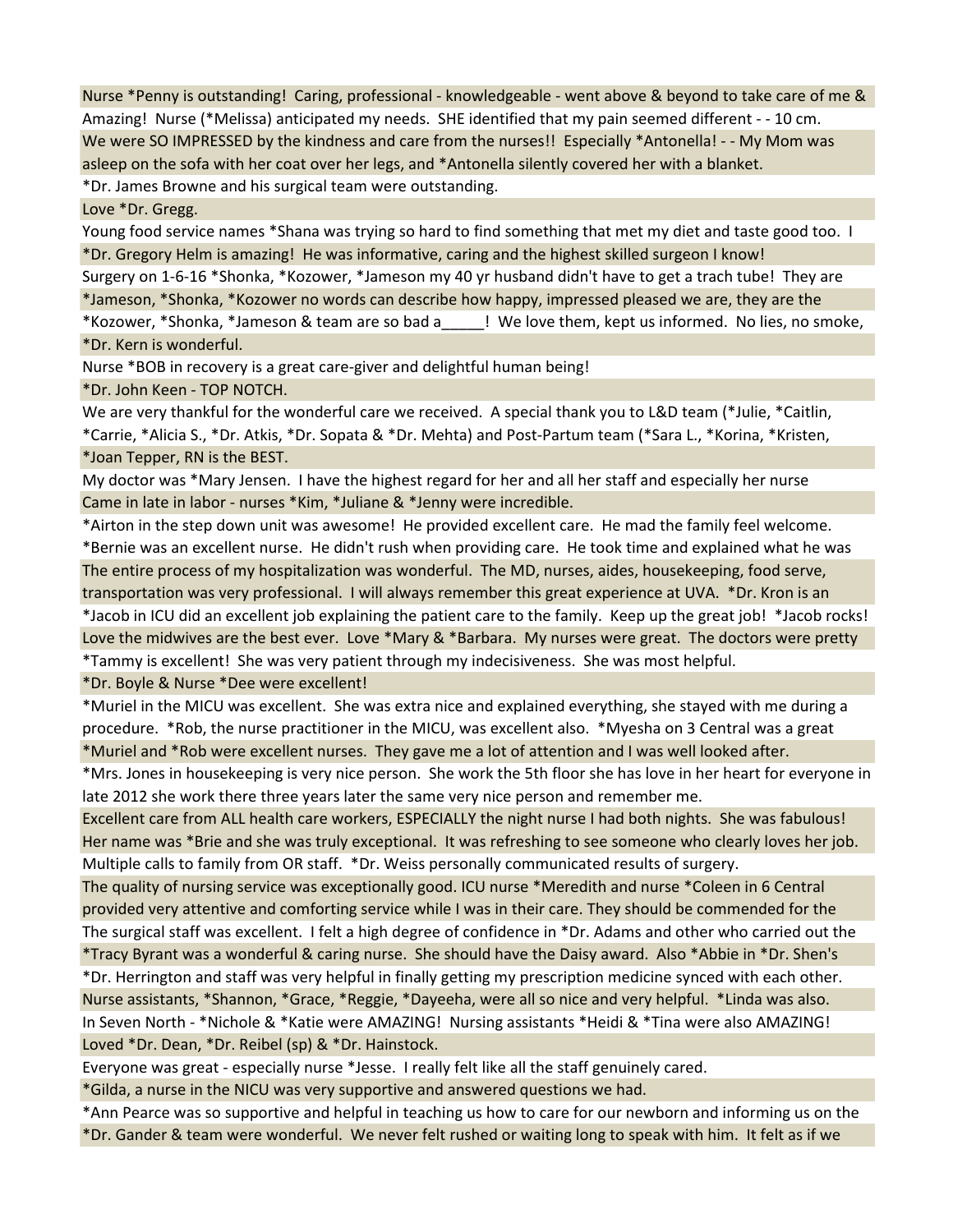Nurse \*Marie was very thorough.

Special thanks to nurses \*Amanda (L&D), \*Naomi & \*Donna (NICU) for their amazing care.

The two nurses my little girl had were wonderful. \*Celia and \*Danielle. Both RN's. \*Celia took time to sit with Ian was admitted as we were driving because he was flown in due to the nature of his tumor. We were called as he arrived, as \*Dr. Mahoney seen him, by \*Dr. Mahoney after she examined him, by th the nurse as the start & PICU staff was amazing! Our nurses were caring & gentle: and attentive to my needs as well as Ian's. \*Dr. Michelle in PICU was so caring during one of my little break downs - even hugged me when needed! However \*Dr. Holland was amazing!!

\*Sarah Roberts FNP for neuro is amazing!

Great nursing care. We had a big need for respiratory therapy. All the RT staff was great - especially \*LeAnn. PICU nurses overall were attentive, kind. Gen nurses were just doing their job - exceptions were \*LaDawn & \*Lauren. These ladies were knowledgeable, kept me informed, treated us like people experiencing a traumatic Phlebotomist \*Andre was SUPERB. Her skill level was unmatched by any nurse OR doctor.

\*Dr. McDaniel was amazing.

Nurses we especially liked \*Jane, she'd been a nurse over 30 yrs., \*Jane awesome \*Misty, worked w/her she was great!! \*Krystal worked w/her she was awesome. \*Sarah, nurse helped me express breast milk \*Sara worked My treatment and association with \*C. Nail & staff have been very satisfactory. I'm grateful for such good & We have a truly understanding MD \*Daniel Becker. He's always there for us. Responds speedily to emrigs. \*Dr. Grosh have been wonderful. This is my second breast & required surgery. \*Dr. Brunn & \*Dr. Grosh worked closely. From \_\_\_\_\_ to nurse & nurse asst all were caring & sensitive to my concerns & feeling.

\*Dr. Ragosth and staff are excellent providers!

Terrific visit and conversation. Knowledgeable about my travel needs, gave me vaccination and Rx for needed meds. Knew my history well, related it to my current situation. I learned a lot and enjoyed meeting with \*Dr. \*Dr. John Jane had an excellent bed side manner. He is a pleasure to be around. Wonderful office staff. A++. \*Virginia Kelly is the most knowledgeable NP. She is very dedicated, efficient and caring.

\*Dr. Shami is outstanding. She even called me on her personal phone to see how I was. Gave me test results on a Saturday (no waiting) no days of anxiety. Her professionalism is rated as a FAR EXCEEDS EXPECTATIONS! Yes, I would like \*Natalie Mora MD as my seeing doctor on 25, of Feb. if possible.

I feel that \*Dr. Keeley is one of the best dr. I have worked with. She sits and talk with you explains the reason and advantaged of all test that she recommends for improving on my health issues. I feel that i m in great hand This visit was 6 month check - status of my disease. \*Dr. Hays is very good and nice. I think the world of \*Dr. Rubendall & nurse \*Cindy Seaborn is what makes UVA the best!

Absolutely love \*Dr. Singla! He is our hero!

\*Dr. Pumphrey and staff always show genuine concern and compassion. \*Dr. Pumphrey is very thorough and I always find the staff in the neurology department very friendly and professional. \*Dr. Jones is wonderful and I don't mind driving up from Richmond to see him. I feel that he is very current with the research going on in the \*Dr. Teague is an exceptional provider. He was the first physician to take my concerns about my son's breathing issues seriously when he was an infant. He started my son on meds which helped improve his breathing

\*Dr. Statuta is now my GP. She's thorough, listens well, and her enthusiasm/pleasantness is refreshing. I originally saw her for a foot problem, and was so impressed I switched doctors and she is my GP now.

We have been very happy with \*Dr. Mason. He shows genuine care and concern for my daughter and I truly believe he has her needs as his top priority. I feel 100% confident in \*Dr. Mason and would highly recommend \*Dr. Brucia and his team are amazing! So blessed to have him as our daughter's doctor!

I have been treated by \*Dr. Diduch's PA in the past and was super impressed with her care so I knew we were in good hands. \*Dr. Diduch & his team were super... friendly, caring, able to connect with my teenage son and super thorough. Great job! Feeling better and back to playing full contact soccer. Hoping we don't have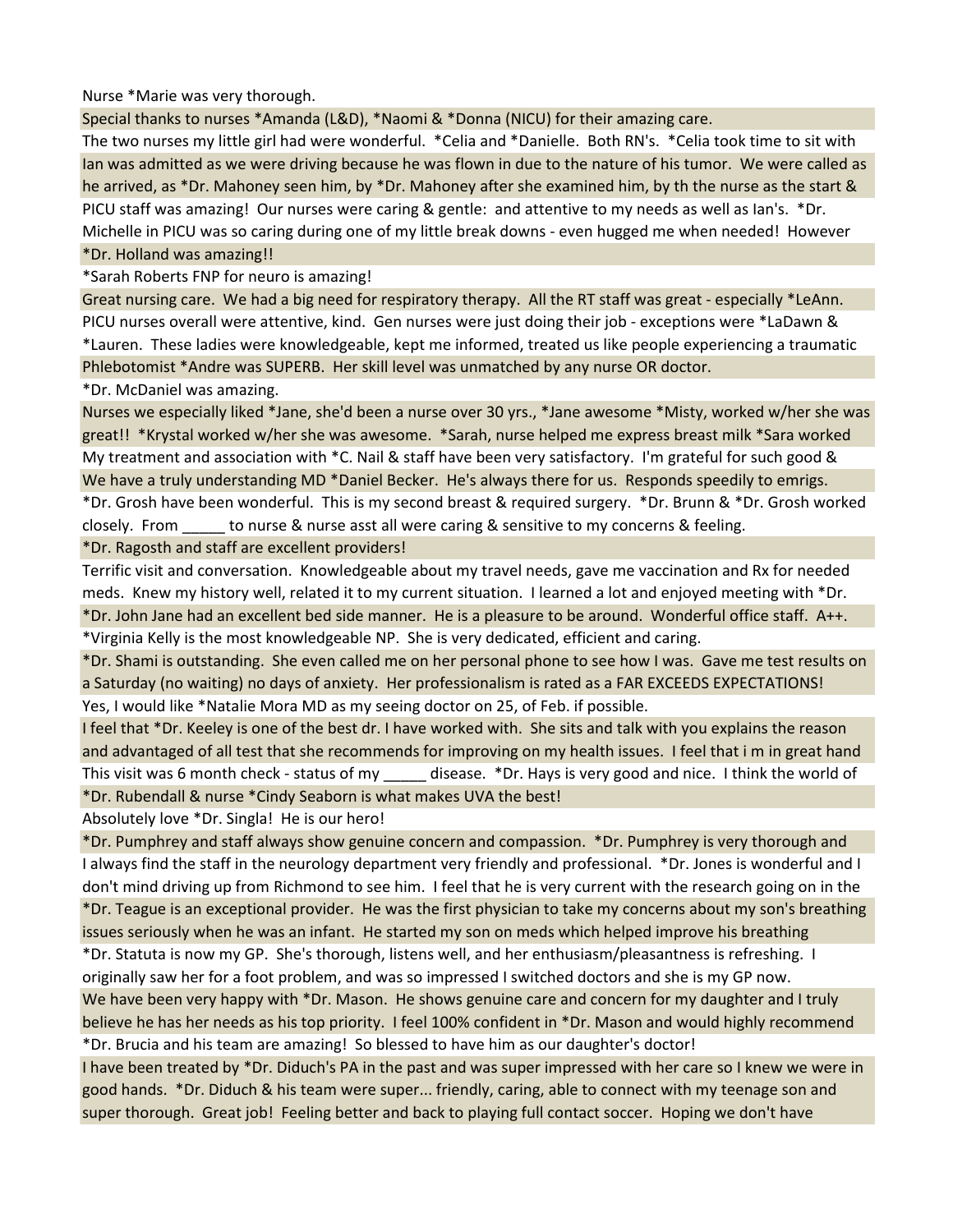I am very pleased with the care I received from \*Dr. Shimer. I believe it was a blessing to have him perform my surgery. I have had not complications & my recovery is going extraordinarily well. Thank you \*Dr. Shimer! Overall! I am pleased with the care that I am getting. UVA offers a very good approach in their medical care and I am very happy to have been referred to \*Dr. Jones, and appreciate all that he is doing for me in my health \*Dr. Landes and his office staff were great, very helpful and caring!

\*Dr. Green & his staff are the best! Recommend him all the time!! Very thoughtful & sincere.

\*Leigh Isenhower - was friendly and listen to my concerns - examined me - looked at my past records and told I have the utmost regard for \*Dr. Dokun. He is the best physician I have ever been to. In addition, he is kind, I only saw \*Susan Kirk through the duration of my pregnancy and this appointment was a follow-up after the birth of my child. I am now being referred back to my original endocrinologist. I really enjoyed working with \*Kim Liake is an extremely dedicated and compassionate nurses practitioner who works with my oncologist. Her concern and level of care she has provided me with are both exemplary.

\*Dr. Shimer's office and staff were great - \*Dr. Shimer was one of the best surgeons I have ever had - including \*Dr. Mark Jameson (ENT). \*Dr. Shimers is a very kind and caring Dr. and I felt very safe in his care and his staff. I think \*Dr. Throwbridge was great she made a big difference in my quality of life.

I recommend \*Dr. Browne to everyone! Fantastic!

\*Dr. Weiss and his team are excellent. I am so impressed with all of the office visits of every doctor I see. All operate like a well diled machine there is comfort in knowing the sequences & what is going to happen at each \*Dr. Kesser is friendly, knowledgeable, relaxed, and I feel very comfortable in that he will do the best for me that Treated by a professional on a referral via \*Kenneth Greer for MD Anderson.

I truly think \*Dr. Gwathmey has done a remarkable job on my shoulder. I would like to thank him & his staff so This was our first visit. The experience was very good. I felt comfortable speaking to \*Dr. Foff. She has a very \*Dr. Foster very concerned about me, and the best way to help me.

\*Dr. Purow & his staff are excellent we feel fortunate to have him as my dr.

\*Dr. Barnes is excellent! Easy to talk to & professional. \*Bobby (nurse) was fantastic, too. (All the nurses are \*Dr. Gravatte is an excellent provider. I have referred him to my entire family (6) and my circle of friends & their children. (Over 25+.) He is by far one of the best providers (general0 in the Culpepper area.

\*Dr. DeBoer is a wonderful doctor. Our child has multiple issues going on and he works with his whole team of doctors and has gotten our son into other specialist very quickly even with a holiday weekend. I couldn't be any \*Dr. Portell is excellent - Nurses are great.

\*Dr. Caldwell & his staff were very professional, knowledgeable & friendly. They made my husband & I feel safe I am 95 yrs. old, and have used this ofc. since I moved here in Sept. 2003. \*Dr. Davison has taken excellent care \*Dr. Liu & \*Allison Dalton, NP are fabulous.

\*Dr. Potter is the best doc in the rheumatology department - he will be missed.

\*Dr. Pinkerton is a skilled & warm hearted dr. I am fortunate to be her patient!

\*Dr. Schenkman & his staff, since my 1st visit in Nov 2013 - through biopsy, surgery, chemo & follow up visits has been courteous, concerned, and always ready to answer questions. The whole staff is very concerned with my patient. I was very grateful that he saw me for my sinus infection.

\*Dr. Green is always concerned about my health. Is sensitive to what I have to say! Would not give up \*Dr.

I went to see \*Dr. Wolf for a second opinion. He brought new ideas to my attention and made a suggestion that \*Dr. Cooper and his staff are beyond exceptional. So very professional and kind. \*Dr. Evans (resident) was also wonderful in every way. We had a great experience at UVA. Thanks!

There is nothing bad I can say about the experience I received at \*Dr. Shaffray office. The experience I have received there has always been excellent. From everyone who works in that office.

\*Dr. Albrecht did an excellent job at explaining and counseling. Took his time. Very appreciative. I wish there were more doctors like \*Dr. Hassanzadeh and his staff. GREAT DEPARTMENT.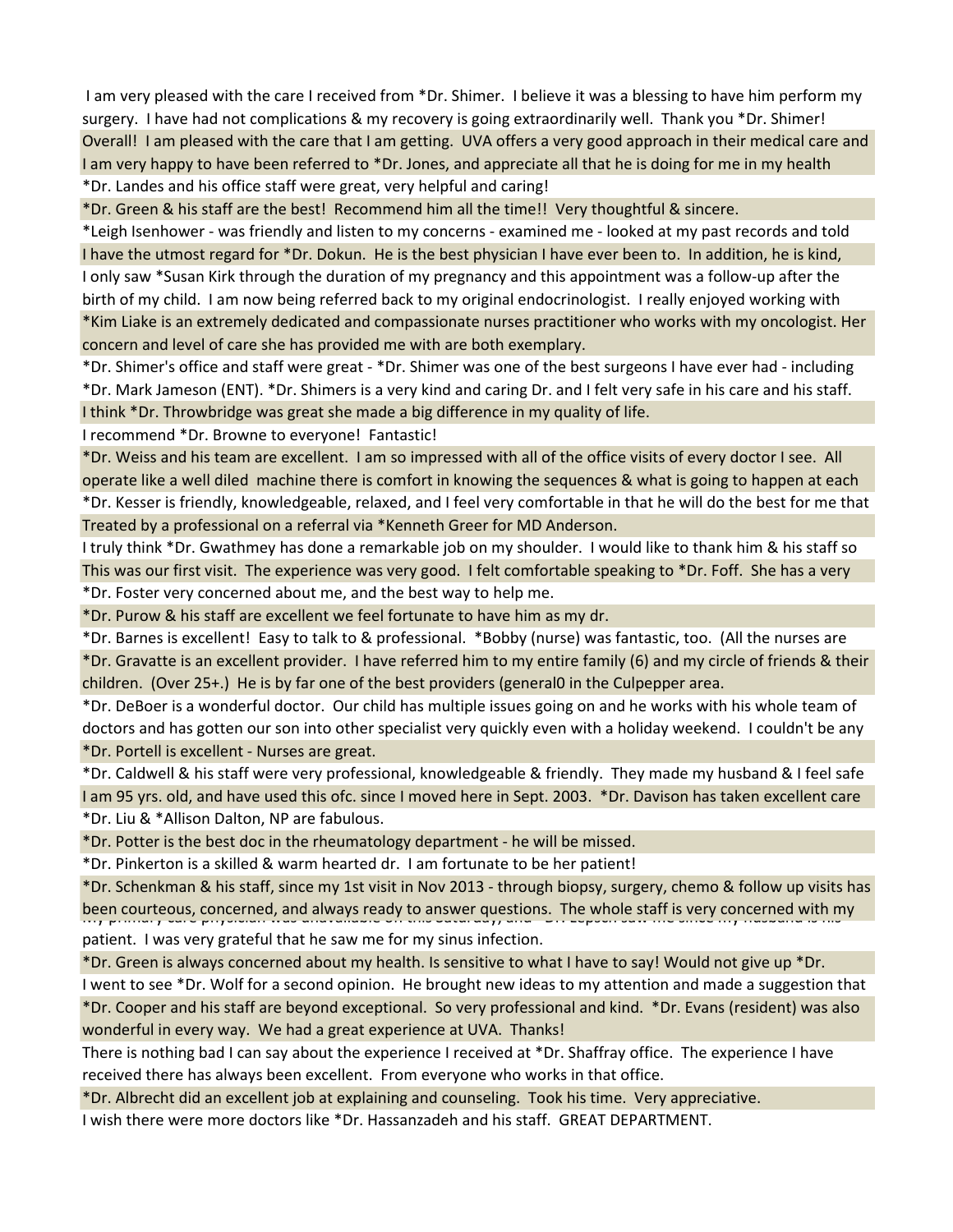\*Dr. Browne and staff have offered some of the best care I have received.

Love \*Dr. Geilker!!

\*Jen is an awesome CNP. I feel very comfortable talking to her about anything. She is very caring and listens to my concerns. She always includes me in the decision making about my healthcare -

\*Dr. Dean is a gentleman and a true professional. We feel blessed to have him as our daughter's cardiologist.

\*Dr. Hullfish and her staff are great people, our age in 80' they treated with kindness and care.

I drive 4 1/2 hrs. to see \*Dr. Fu and his team. They have helped me so much and care so much.

\*Dr. Rose skills have saved my life - and have shown concern for the cost of medicine to enable me to have the needed medications to prolong my life. That I have been able to maintain a quality life style.

On May 13 2015 I had surgery at Augusta Health Staunton, VA 24401 for removal of my gall bladder. Surgery was NOT completed because ovarian cancer was diagnosed 10 days later. I was given 4-6 mo. to live. My \*Dr. Henry was very helpful, informative, and respectful.

I really like \*Dr. Preston. She is awesome. She is very caring & compassionate. She listens and is understands. She tries to figure out what's wrong with you. She listens and is compassionate.

\*Dr. Macik and her staff are the best!

I am to follow up with \*Dr. Kenneth Liu, having had additional tests in Fredericksburg, VA or UVA. At that time, \*Dr. Liu will compare any growths. This was my first visit and I was rather panic stricken, however, I left feeling \*Dr. Vranic and his nurse, \*Deidre, have been outstanding in their care and getting back with answers or making I have something to say, I have one dr. that I have put my trust into and she is the only one that I like to see and that is \*Dr. Rebeka Compton. And \*Amy Knight she is another one that I like a lot I go to her with my questions \*Dr. Dillion & his staff, as well as others in reception, office, etc., always professional, friendly, concerned,

Teen Health Center and \*Ruth Cousin are amazing!!

\*Dr. Nass was very nice and compassionate. \*Debra his nurse was very thorough, & nice she calls me too. Excellent job \*Dr. Wilder & team.

\*Dr. Amy Radigan was amazing. She done very well w/my son.

I love how fast I was getting to see the doctor, have all of my concerns addressed, and being able to leave. Great job! \*Dr. Domson was awesome and very nice. One of the best doctor's I've seen!

My experience with \*Dr. Campbell is always a pleasant visit.

\*Dr. Smith and his PA spent a lot of time with me and explained all the details regarding possible surgeries. I am very glad I found \*Dr. Smith and trust he can help. Thank you!

\*Dr. Gwathmey is a good communicator and competent neurologist. I am happy to have her as my doctor...

\*Dr. Lipson & nurse \*Melony has been seeing me for follow-up to open heart surgery in 2005. They are always \*Dr. Kind is very nice and listens to what you have to say and answers all questions you may have.

After being transferred to Health South - room, bedding, personnel, doctors, nurse - were great. Therapy was a joy to try in a clean sterile place. My surgical team at U. VA., Drs. \*Ghanta, \*George, & NP were GREAT! Love \*Dr. Rindos!

\*Dr. Bowman & staff are excellent!! I feel very comfortable seeing him. Trust his experience & feel very good \*Dr. Tracy Hedrick is one great DR. & her staff.

(I) we feel so comfortable at UVA. I have seen \*Terran Sims for several years. I could not ask for better care. \*Dr. Im did the procedure - fresh ideas and concerns - glad to have him.

\*Dr. Bauer is a excellent physician. I thank God for him. He saved my life.

I decided to wait for surgery to have some tests done & find cause of syncope that led to fall. When I am ready I am very happy with \*Dr. Damewood. He is very knowledgeable and cares about his patients. He is a great

\*Dr. Gimple & his nurse \*Millie Turner are great. I would not let anyone but them treat me unless emergency I have great respect for \*Dr. Engel. I trust her and feel she has a genuine interest in my health.

I had a great experience at this office! \*Dr. Wilson has tons of experience and she shows it.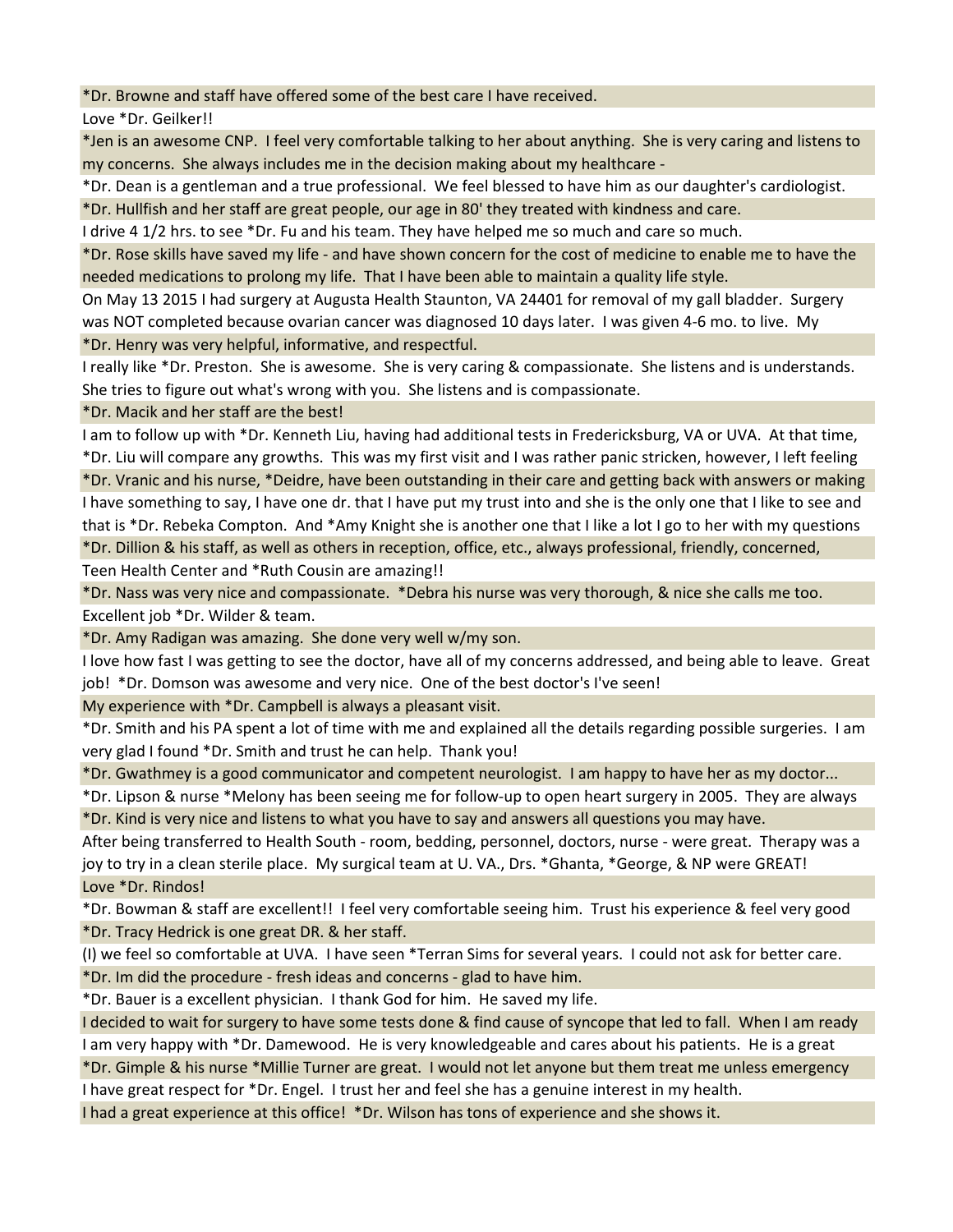Ever since I was diagnosed w/multiple  $\qquad \qquad \&$  was hospitalized for it in the beginning, it was a blessing that \*Dr. Cirenza was on duty. He has been my oncologist from the very beginning & I am more than satisfied that I have I was very pleased with \*Jill & \*Kelly. \*Jill was very helpful about keeping me informed about test results. I like \*Dr. Vanessa Shami is a very caring doctor and take time to listen what your concern our and answer all Doctor's office calls me if there is a concern about lab results. Otherwise, they remind me to go on line & check my chart - \*Dr. Marshall is always very concerned about my health. I am very happy with his care & "bedside" I was treated with the most respect & care that I could have received \*Dr. Slingluff was wonderful & caring. I could not have asked for a better experience at your facility and especially w/\*Dr. Southerland. He has always Both \*Dr. Diduch and \*Dr. Miller have been professional and thorough in their approach with providing me with \*Ms. Exline was great at referring me to a specialist who gave me an appointment right away. She listened to \*Dr. Moorman is an outstanding cardiologist and it is because of him that I am still alive today! Several of my \*Dr. Wilson is very thorough & friendly.

The pediatric cardiology team is next to none. \*Peter Dean, \*Carol Tatum and \*Dr. Gangemi were awesome. They had to deliver some hard news and they sat with us until almost 7 p.m. It was like we were the only \*Carol Tatum is AMAZING!

\*Dr. Modesitt, \*Dr. Baker and \*Janna were great. Kept things private answered all meds.

I feel free to express myself w/\*Colleen Green I know she's busy but she NEVER rushes me.

The valet parking you provide is very much appreciated as it would have been very difficult for me to walk from the parking deck. This was my first visit with \*Dr. Worrall and his concern for my condition was commendable. Will miss \*Dr. Crowley.

\*Dr. Belyea was fantastic to work with - he sought answers for my son and informed me throughout the process. Special thanks to \*Kristina Berg who assisted with my son and helped me considerably.

\*Dr. Becker is me best \_\_\_\_\_. I've ever had. And I am 80 yrs. old.

\*Dr. Smith was great on all my needs. I was very pleased the way he help me to get better. He was great. His staff was caring and very clear on what was to be done to me. I would like to thank-all.

"Thank you" can not express the feelings I have for all \*Dr. Hedrick & her team did for me during my surgery!! \*Dr. Hoard and his staff make me feel right at home.

\*Dr. Devincentis was great, very patient, concerned & helpful even called after office hrs. to see how I was. She The staff at the hand Center and at the ER were awesome. \*Dr. Deal is a very compassionate, professional

\*Terran Sims is terrific! I feel blessed to have her as my doctor!

\*Dr. Houpt has gotten me through my Mac with kindness & knowledge he is WONDERFUL.

\*Allison Walton has been following me after my aneurysm for 8 years now. She knows my history and I like her \*Dr. Domson is AN awesome doctor. UVA is very lucky to have him. He made me feel at ease, he explained the procedure. I also love his ability to be a knowledgeable doctor while having a great sense of humor. Thanks. \*Dr. Fisher & staff always work diligently to get us in when needed. Very understanding and actually listens to

\*Dr. Wooten is at the top of his field. He explains issues and solutions well and has utmost concern for his patient. Plus he is a real gentleman - with wonderful manners and sense of humor.

I've always get great care and very friendly service from \*Dr. DeGeorge and staff. Very pleased with there help \*Dr. Cropley is extremely knowledgeable & has an excellent bedside manner.

I was med-flighted on Nov 13, 2015 to "UVA" with a ruptured brain aneurysm and a stroke. I live 5 1/2 hours from "UVA" but was sent there ASAP. I have been in a few hospitals local but "UVA" has been the most excellent hospital I have ever been treated with "care, respect, prompt and the most courteous staff I have ever met in my life. I am 49 years old and had no idea I had this brain aneurysm. I also had a stroke during surgery. \*Dr. Lui performed this. He is an awesome doctor. They (UVA) saved my life. It is my opinion that "UVA" is the most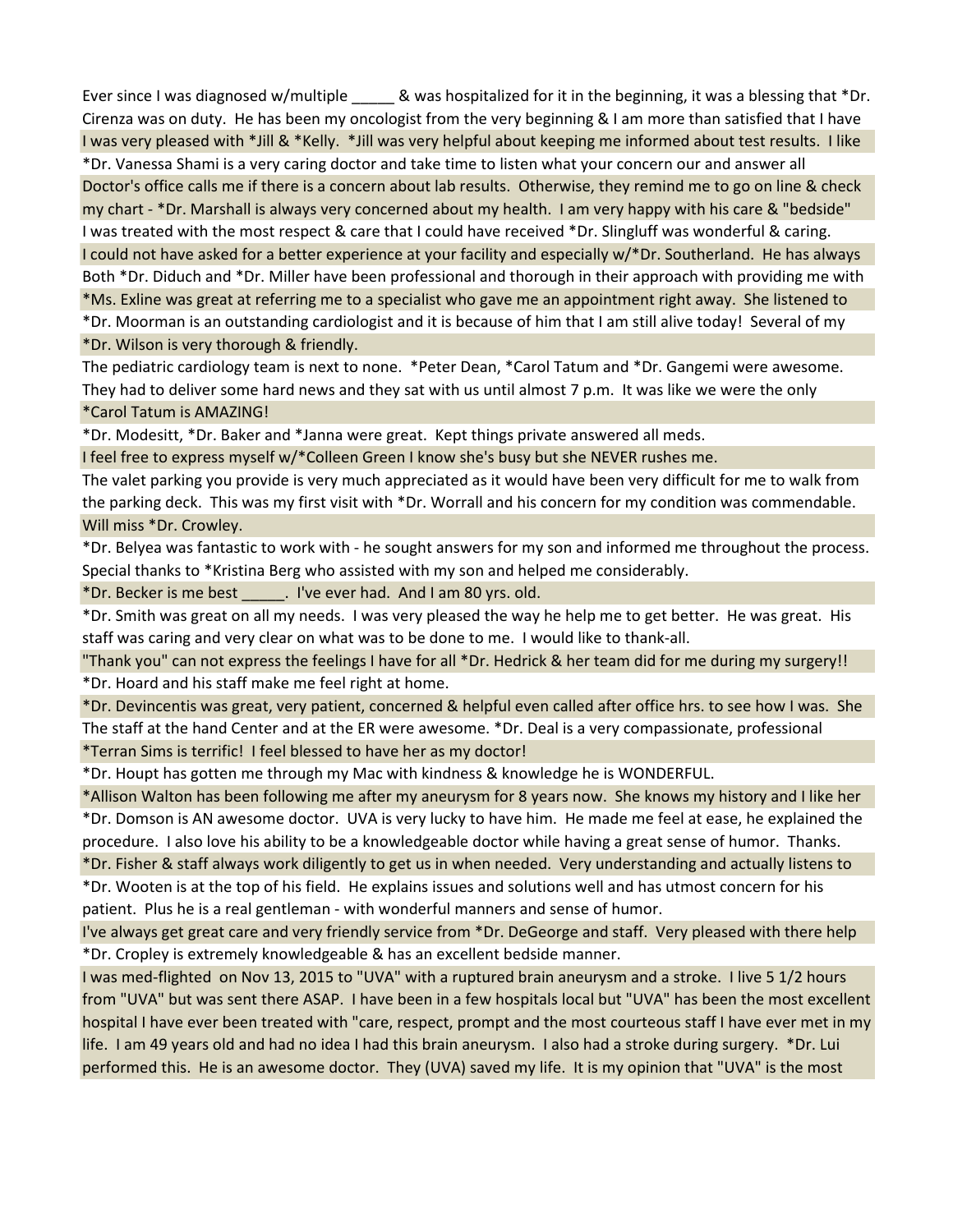\*Dr. Casey is the one family doctor that I truly feel comfortable with. I moved here 3 yrs. ago and am so pleased with the care I receive I drive 35 min. to see her as my PCP. I'd like to mention she is one of the only family drs. I've seen at UVA that actually talks to her pts. without a barrier (computer/etc.) & talks to you face to face, hears your concerns & then uses the computer. She walks in smiling & treats you as a person rather than just treating \*Karen Finke is a wonderful dr. all staff members were great.

\*Dr. Daniero is an excellent specialist.

Always happy to visit with \*Dr. Gampper. The speech therapist was fantastic, exceptional, phenomenal we \*Kathyn Robertson is an asset to the UVA Health System. She is a keeper.

I feel very fortunate to be under the care of \*Dr. Gibson and nurse \*Jenny Dixon. They are excellent!

Y'all are great! \*Dr. Grosh is a wonderful doctor.

\*Dr. Grosh is AWESOME.

\*Dr. Froh and team very good - make visit pleasant - and comfortable.

\*Dr. Bowman is an exceptional doctor.

I complimented \*Dr. Weiss! He is so "human." He sat down so we were eye to eye and acted like he had all day \*Dr. Gravatte is a very good doctor. He listens and respects my opinion on my health. A real asset to the UVA I would totally recommend \*Dr. Perumal and staff to anyone, I actually have already done so. All my fears were We are so grateful to and for \*Dr. Brenton the best!

\*Denise Bruen is one of the best care providers I have ever worked with! She and I are a team. I can tell she \*Ujena (Registrar) very professional, polite. \*Anne Marie (technologist) also very professional & polite - very

I, Christina Rakusja, saw \*Dr. Humberson, not a child. \*Dr. H. is AMAZING! In every aspect! She and the entire

\*Dr. Diduch & the whole orthopedic team at 515 Ray \_\_\_\_\_ Drive, did a excellent job - I'm about 90% & am

\*Dr. Padia is very good to work with, shows concern is friendly a joy to work with.

I and my family love \*Dr. Brenton. He is the absolute best!

\*Dr. MacKnight has been my primary dr. for many years and always has provided excellent and caring care.

\*Dr. Gray was very good at what he does and pleasant to work with.

All of our interactions with \*Dr. Rheuban since our son was born Sept. 2000 have been reassuring and I only wish I could give \*Traci Hedrick a higher rating than this survey allows. I am so grateful she was in charge of my surgery. AND, she has amazing residents working under her. It was a privilege to be her patient and It is a privilege to be a patient of \*Dr. Grosh. He spends a lot of time with me, face to face. I am amazed and grateful. It is also a privilege to be a patient at the Emily Couric Cancer Center. The very surroundings there add UVA invested well when hiring \*Dr. Angela Taylor and staff and assistance. Thank you.

I was very favorably impressed with \*Dr. Bilchick and his staff. Their knowledge, care, concern and UVA is my preferred choice \*Dr. Cooper is great!! You have an excellent foot man.

Actually had the appt. with \*Dr. Darby's nurse. However, \*Dr. Darby took the time to stop by the room and chat about a prescription question we had. He is always a very caring dr.

\*Dr. Greer & your staff are the best.

I have been visiting this location for approximately three years and \*Amy R has taken care of my hand or wrist problem very well without referring me to a surgical doctor -

\*Dr. Clebak is a fine doctor. He is quick to identify a serious problem, such as my sick appearance last year and after closely examining me, sent me to NVA Hospital for lung treatment. I was in the hospital for five days - and Could not be better with \*Dr. Escanellas he is one of the best I have every had. I am 82 years old.

\*Dr. Shim is a great doctor. He has helped me manage my lung problems better than other doctors. I believe I am doing as well as I am because of his care. I am fortunate to have him as my pulmonologist.

I have been seeing \*Dr. Williams for the last 11 years, and would recommend him and the Cancer Center at UVA \*Michelle does a GREAT job of looking at/talking w/me about my overall health & well being! Never rushes & listens patiently always. \*Erica & \*Jennifer are an exceptional part of this health care team & always make time

\*Dr. Green is the best doctor I've seen in a very long time.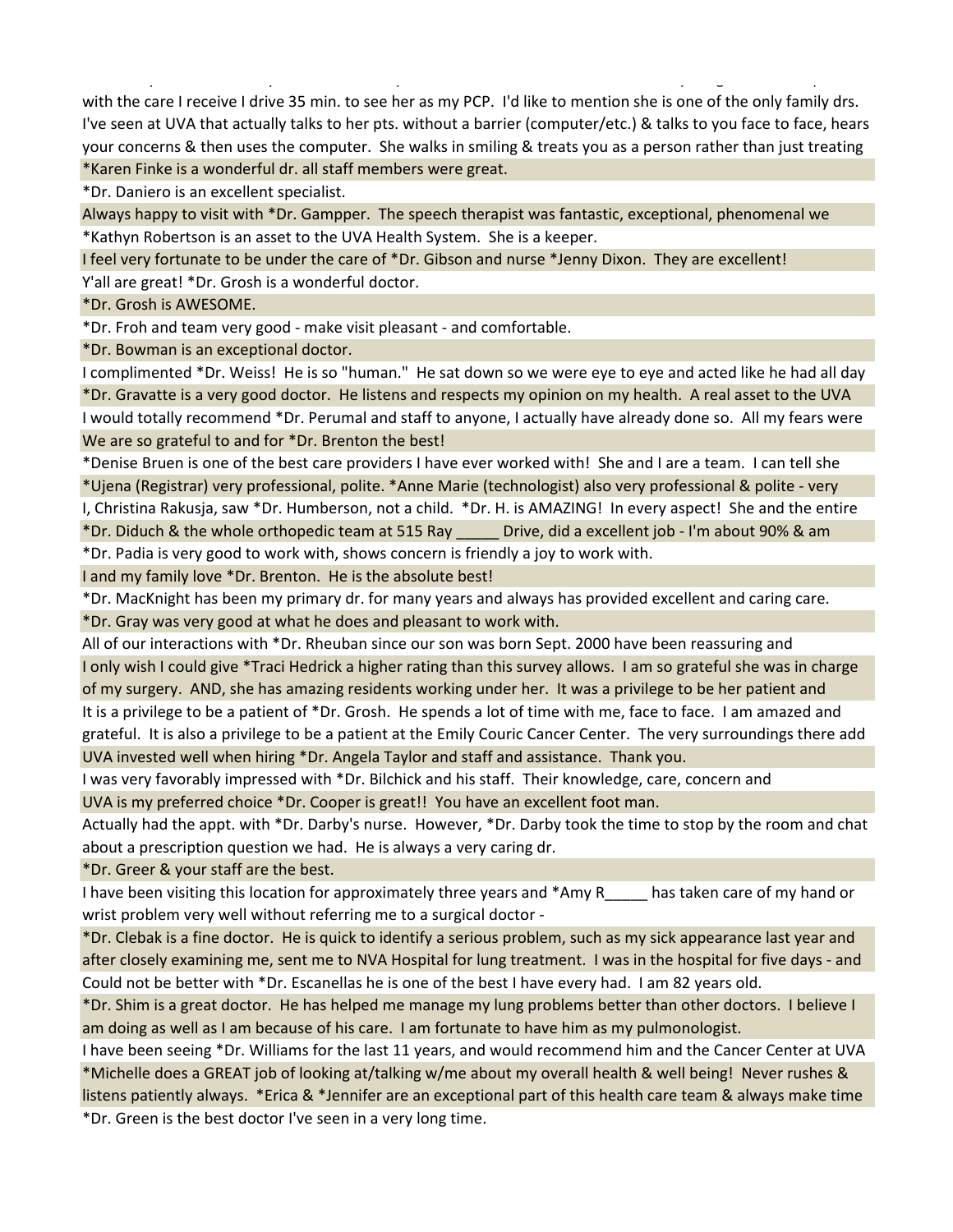I had to have surgery with \*Dr. Helm twice. The practice has went over & beyond to help me obtain answers to THis NP was excellent and made me feel very comfortable during my visit. The nurse that was assisting \*Dr. I absolutely love \*Dr. Payne and his entire staff. Nothing but the best!

\*Dr. Shimer has been a excellent dr. always willing to fix what's wrong instead of referring me to someone else. He's been my dr. for over 3 years. I'm very satisfied. \*Susan his nurse is !great!

I think \*Dr. Taskey is doing well by me. I have had chronic colitis for 21 yrs and have given up hope for a cure - \*Dr. Thu Le is amazing! She gave me information, guidance, and direction for my chronic kidney disease in one visit than doctors in Lynchburg had given me in almost a year. I am blessed to be her patient!!

\*Dr. Gaughan is excellent as an oncologist. She is direct but is compassionate and caring. You feel as if you are the only patient she has. I recommended her to my son-in-law and a family friend.

I am always treated fantastically by \*Dr. Grice and all of his staff. They make me feel at ease & comfortable. \*Dr. Kesser is by far the best dr. my son sees he has excellent bedside manner him and his staff go above and

\*Dr. Anneke Schroen is a excellent dr. All her staff and receptionists, and the nurses are great. Thank God for I understand each day and each hour is different but I would say 98 percent of the visits to \*Dr. Seaton or his

\*Dr. Kirby is an exceptional physician, well versed in her specialty of diabetes and her concern & helpfulness she \*Dr. Adams was very thorough, compassionate and felt very comfortable during my visit.

\*Ms. Shannon has always given me advice and helped me with my health issues. I always ask for her. \*Dr. Kaufman has gone "above and beyond" during all encounters and has personally followed up after our appointments. His concern, knowledge, and communication skills are amazing!

\*Dr. Kyin, very caring, knowledgeable & thorough. He saved my LUNGS!

I have nothing but praise for \*Dr. Ramsdale and her nurse, \*Melissa. While I am in her office, I feel as though I am her only patient - she puts me at ease & doesn't rush. Wonderful dr & nurse.

\*Dr. Harrison as a wonderful \_\_\_\_\_ and caring person. My wife has Lewy Body disease for which there is little which can be done. she is in a adversed stage. \*Dr. harrison's support and compassion are critical to our ability \*Dr. Harrison is brilliant.

\*Jennifer Hart is a great person and take much \_\_\_\_in the health and concerns of her patients. She is the best! \*Dr. Ramirez and her assistant \*Torri, are excellent!!! They take great care of Emily and assist us with any concerns we have. We are so happy to have them as part of Emily's medical care team! Very pleased with \*Dr. Bowman.

Would love for \*Dr. Copland to move to Hiburg to practice. Excellent care.

\*Dr. Cherry & his staff are wonderful. He saved my life and I am forever grateful to him. I can never repay him Visits in \*Dr. Tracci's office is like going to visit a good friend. They make you feel comfortable and cared about. Never rushed. Always talked to with respect. Wonderful doctor and staff.

Yes, I am well please with the service I get from \*Dr. Fu and his nurse \*Susanne. They are so good to me. They call me often to see how I am doing and I love them both. Also if I have to wait a couple minutes for appt. time, I have no problem with that cause I know their busy. \*DR. FU and \*SUSANNE are the best and I get the best care I have been seeing \*Dr. Goodman and the staff for many years. I am well pleas with the care I get from My experience has been very good. If I have a question or concern \*Dr. Bergin or his assistant \*Becca return my call even after hours! Regarding my health rating - it is excellent except that I have heart failure (seriously!). Because of \*Dr. Crosby's attention, comment, and suggestions, I believe my general health as well as PAD has

\*Dr. Shen explained surgical plans clearly and effectively.

\*Dr. Kron and all of his staff are the greatest and most wonderful people.

UVA has always been good to me in the 5 years they have followed me for throat cancer. \*Dr. Shonka is the second doctor we've had \*Dr. James Riebel was the 1st. I've had complete confidence with both.

My long experience with MVA Health, has been very good. My care provided by \*Dr. Escanellas, continued to be I was so happy \*Ms. Halsey was my health provider that day. She is now my regular care taker.

\*Dr. Kahler and his staff are excellent. Best orthopedic doctor around.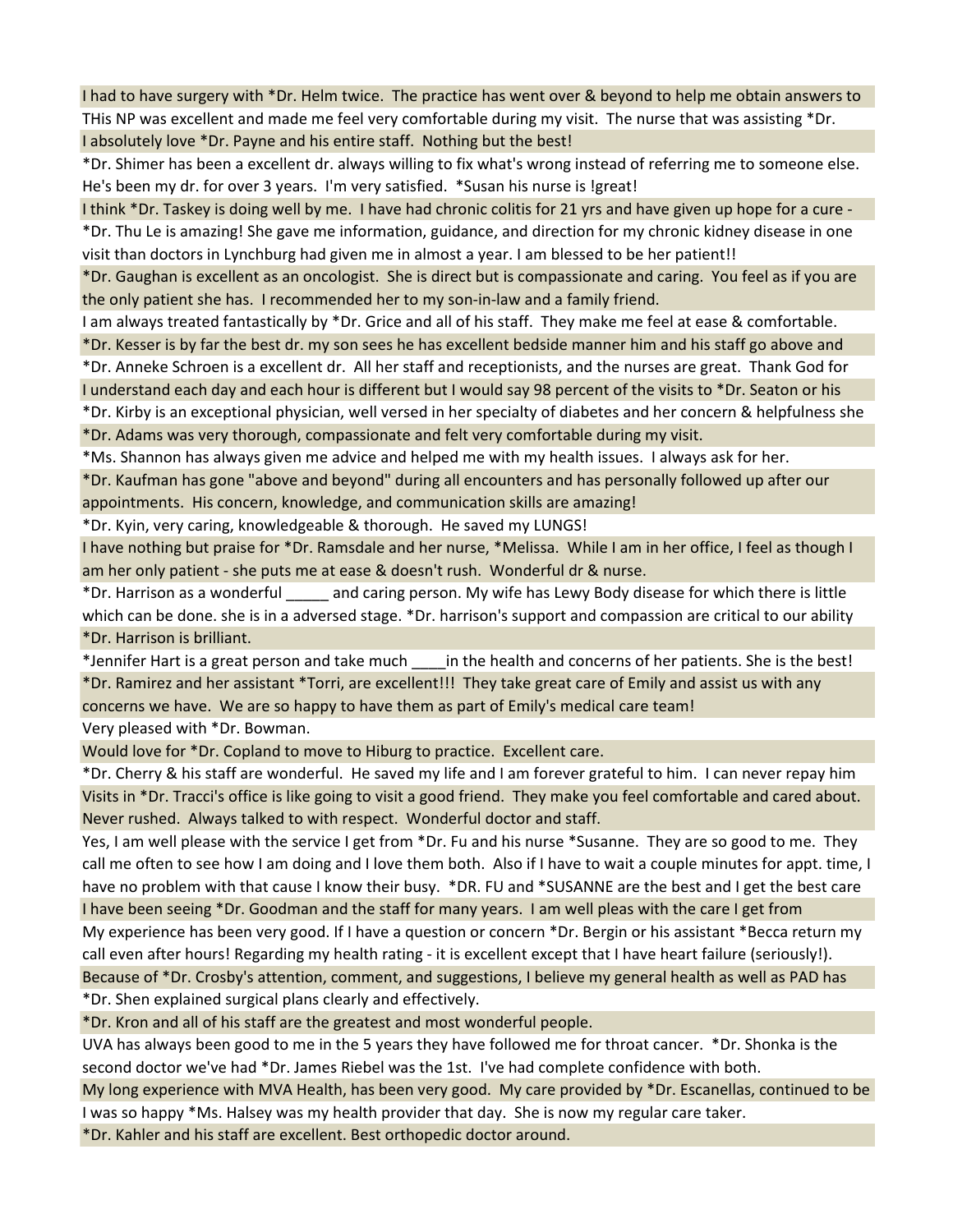\*Anne is the most knowledgeable, kind, thoughtful caregiver I have known.

I have a severe disability and \*Dr. Early always talks directly to me and listens to my concerns. I have a trach and \*Dr. Christine Eagleson is excellent - Goes extra mile for her patients - Very knowledgeable.

Excellent performance by \*Dr. Cherry and ALL nursing staff.

\*Dr. McKnight is now and has always been on top of what's been best for me at that time and in the future. You I've never had an RN # as pleasant & caring all in one during visit & away on phone. The care & concern on both dr.'s & dr.'s RN - \*Cecil? was the most amazing experience I've ever had since I've been visiting dr.'s around the same area - Heart pulmonary plus other & surrounding area. All dr.'s along with others PA - \*Ms. Wood - took upon upon to send me a dr. that could help me with the speciality care I really needed for my heart. I want to \*Colleen Green is great!

\*Dr. Ballew is the consummate primary care physician. He is pleasant, concerned and professional. I am \*David Kahler MD has been one of the most caring & concerned doctors I have had interaction with at UVA Med. \*Kathryn is easy to talk with and concerned. She always explains things to me.

\*Dr. Bauman is very helpful and responsive.

The entire staff at the UVA Pulmonary Clinic has always been consistently attentive and concerned with every visit. \*Dr. Charles Edward Rose is an exceptional doctor in every way -

\*Dr. Weiss and staff are excellent as always.

We love \*Dr. Rasmussen! She is amazing! The whole staff is so nice and helpful. We have never had a negative \*Dr. David Schiff is a remarkable doctor! I feel fortunate to have him as my doctor.

\*Dr. Shildkrot is a highly skilled retinologist who operated on my right eye retina a few years ago, successful stopping the progress of macular degeneration. I just hope he will always be available when I need him. \*Gypsy & \*Allison was excellent nurses took good care of me I think \*Dr. Friel saved my life.

Since I have stage 4 lung cancer I can't say I am in good/excellent health. However I feel as though I am in good health most of the time. \*Dr. Gentzler is a very fine doctor and I feel as though I am in the best of hands.

\*Amy Radigan is a super professional gracious, understanding, knowledgeable regarding my issues, plain & I was an \*Dr. David Schiff's schedule on 01/26/2016 for a newly diagnosed brain tumor. Despite the very dangerous location of the tumor, \*Dr. Schiff was hoping for a biopsy. I was not even scheduled to see \*Dr. Asthagiri that morning, but \*Dr. Schiff (or staff member) asked \*Dr. Asthagiri if he could fit me into his clinic schedule that day. We went to the cafeteria for coffee. I received a phone call from on of the team (\*Allen) that \*Dr. Asthagiri would see me as 1st patient as soon as his clinic started that morning. We ventured to clinic & were seen. The NP & physician were kind, thorough, and provided excellent info. and explanations. I knew \*Dr. I have a bicuspid aorta value and I see \*Dr. Dent annually since I moved to Waynesboro, VA in 2006. I am extremely pleased with the quality of care that I receive from \*Dr. Dent. My primary care physician is \*Dr. Scott \*Seki Balogun must NEVER retire!! Never have my wife or I had such a thorough and caring personal physician! \*Dr. Sue Brown is one of the best physicians I have worked with - - She is kind, very informed about Type 1

diabetes & menopausal women. She is a gem at UVA. I travel from Richmond to see her.

\*Dr. Freilich's office and entire staff were excellent! I was referred to him by a friend and I am veyr glad we went! Thank you all! \*Judy, \*Amanda and \*April were also, very helpful!

\*Dr. Boyer & staff - the very best - I LOVE my doctor. He is my best doctor - his staff - they care about me. \*Dr. Zadrozny is a very caring provider. Does not rush, takes time to listen & answer questions.

I only see \*Dr. Erdbruegger once a year for maintenance, but she always seems up to date in my care.

\*Dr. Kimpel is the best! I drive 3.5 hours to see him even though I love very close to Johns Hopkins. I appreciate his dedication, knowledge, and how he things about medication the way I do.

I am very happy with \*Dr. D .

I'm 97 year old, \*Dr. Gonzalez has been my doctor for app. 30 yrs. Do not use cane, do shopping - cooking also \*Dr. Jane is always very courteous and respectful. It had been several years since (he) had been in and \*Dr. Jane \*Dr. Cooper was highly recommended and I can see the reason why. I was completely satisfied with his concern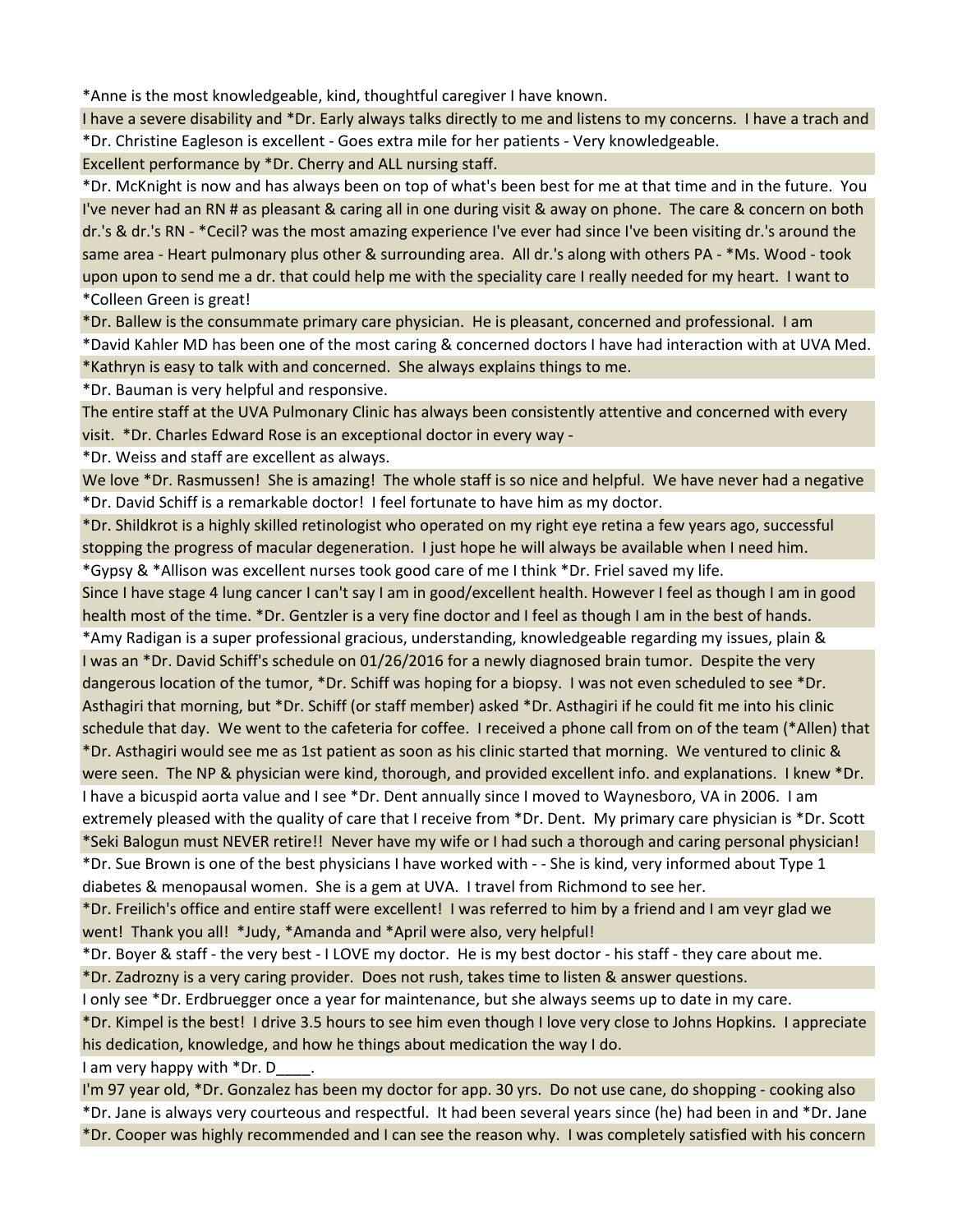\*Dr. Bargmann was very concern about me after passing of my wife and operation on both eyes. I was called NO PAIN. I was referred from \*Dr. Kpropech Salem.

Appreciate \*Dr. Netland & \*Kathy Manning for their help & work on our case.

Every visit with \*Dr. Black and his staff has been very nice!

\*Dr. Duska is one of the finest physicians I have ever had the privilege to work with and I am very grateful for her Very pleased with \*Dr. Patterson and her assistant \*Laura Chambers. Always timely, informed & available. Answer questions, treat appropriately and follow through. Excellent physician - I feel extremely confident in her \*Dr.Grice and his staff were excellent but restricted by work/comp on procedures.

Thank you I felt that \*SHELLY and \*SALLIE THE NURSE COORDINATOR did a magnificent job, & my surgeon \*Thomas Bron - -> Great. The floor nurses were wonderful. Special mention - "\*Leo" OT & PT helpful. \*Dr. Freilich is very professional!

I was VERY satisfied with \*DR. Russell and his staff! I would recommend them to anyone. If needed, I would \*Dr. Landon, nurse \*Jana Briedis-Ruiz, and the infusion nurse (I didn't get her name) were all very kind & respectful to me. I felt at ease as soon as I got to the cancer center. They relieved my fears and calmed me \*Rebecca Dillingham has been my life saver she's on top of what's going on with me and always concerned, she's on top of her game. Never want her to ever leave UVA. She's a keeper.

\*DR. SHAMI a professional's professional. UVA is fortunate to have her!

\*Dr. Choi is extremely professional & sincerely friendly helped w/problem concerning CPAP mask usage (issue). Justifiably, I have confidence in \*Dr. Williams and his staff of doctors, nurses, technicians, every one that I have come in contact with. The kindness and attention I have received is exemplary and life changing.

\*Dr. Moorman is an excellent provider. He helped me develop a clear understanding of options & outcomes. He \*Dr. Jenkins moved me to a yearly exam schedule because of my PSA results his exam... this was appropriate.

Always have been highly satisfied with \*Dr. Mangrum & his staff with all my follow up, complaints to his \*Dr. Peura is a great doctor and a very valuable asset to the GI dept.

\*Dr. Barrett is very good. he is caring. I am blessed \*Dr. Bennett is my doctor.

After 9 years of visiting \*Dr. Boyer for Stage 4 cancer I can not imagine seeing another dr.

\*Dr. Ballew ("\*Ken") stands head and shoulders above the rest. Certainly when you consider the amount of I have to say for \*Dr. Southerland was one of the listed Dr. I have been to as a patient. We should have more I told \*Dr. Okusa and \*David (his nurse) that he is the best of all the doctors that I see. He knows why I feel that \*David Mercer is and excellent nurse. I am glad he has the clinic.

I will definitely return to \*Dr. Black if a need arises \*Dr. Black is a top notch plastic surgeon, I couldn't be happier. Always very pleased with my care from \*Dr. Bauman and staff.

I have always been pleased with the service and courtesy given when I had need of doctors and hospital \*Dr. Park is exceptional, and the University and I are fortunate to have him.

We love \*Dr. Ranney - she is a skilled practitioner who takes time to listen to her patients.

Was sent to \*Mr. Mann by \*Dr. Copeland, for test. Very happy with \*Dr. Copeland being my doctor now. I feel I have been a patient of \*Dr. Rosner for many, many years. Very professional, knowledgeable, \_\_\_\_\_ etc.!

\*Doctor Gibson is very professional and takes time to explain all medical issues in easily understood language \*Dr. Shimer is a good doctor. One of the best! Pain free in my neck.

Patient only speaks/understands Japanese, so it was very comforting to her that there was a Japanese doctor I travel from Williamsburg about once a year and \*Dr. Shaffrey always makes it worth the trip.

Since this was a routine check - up after having a stem cell transplant some of these questions were not really relevant to my case like #47-55. I am very please with \*Dr. Kindwall-Keller. She took ownership of my case.

I've had a good relationship with \*Dr. G. As I've been a patient of hers for many years. The whole staff are good. \*Dr. Snustad and her staff are awesome and very caring. I recommend them to everyone!

I just met \*Dr. Christophel on 1/11/16 for reconstructive nose surgery, 1/12/16 outpt. surgery - Follow up - Following wk. + 2 visits 3 wks. & 3 \_\_\_\_\_, ck. up on 3/23/16, everyone from receptionist to dr.'s staff where very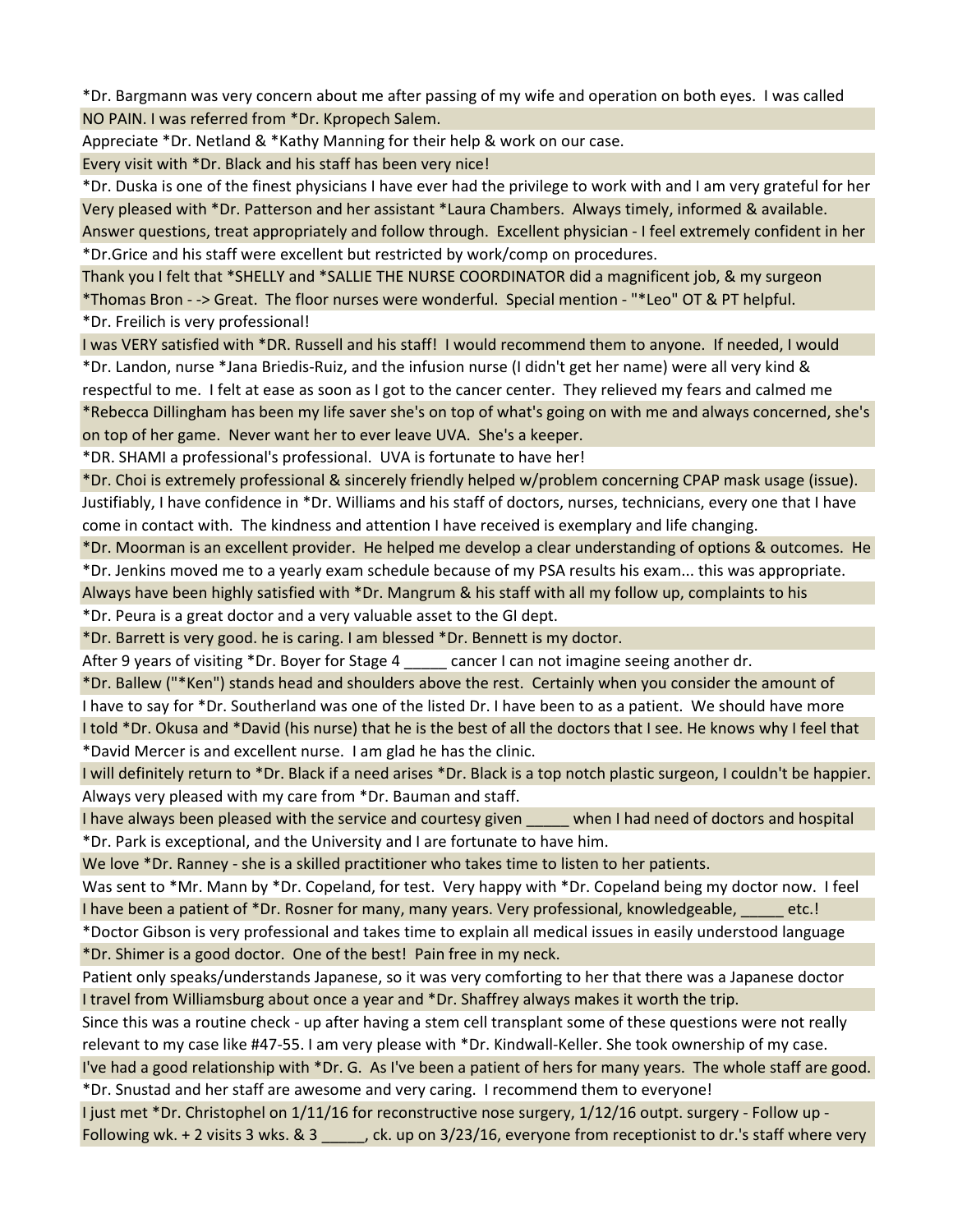\*Dr. Darlind Grice should serve as a role model ALL of U. V2 Physicians, surgeons and health care providers to

1. \*Ms. Molnar was very good listening & also telling me everything I needed to know! Very friendly! 2. Very \*Dr. Wells is a very good dr.

This was a pre-opt visit. \*Caroline has always gone beyond what is required of her.

I have been a patient of \*Dr. Grosh since 2008. He has always been honest with me, answered all my questions and his positive attitude continues to give me a feeling of home and confidence that I have and will continue to Overall I really like \*Denise Jackson seeing my \_\_\_\_\_. She's very friendly and helps give the best. I enjoy going to the ENT at UVA. If I could I would make all my son's doctors there.

\*Kim is a highly knowledgeable, sensitive and caring professional. As a member of my long time provider team she is central to my care and is greatly responsible for my satisfaction with my overall medical situation and care. \*Kimberly Dunsmore and other doc help gave my lift she the best.

Doctors and particularly \*Dr. Kapur are fabulous & give a lot of confidence in decisions made. Excellent care! \*Doctor Carter is the doctor who checks the vision of my son Bryan Leiva. He is an excellent doctor.

I am very THANKFUL to \*Dr. Brown & his team as he was the only doctor that would operate on 87 yr. woman in a lot of pain. I have as good left hip & NO PAIN. WONDERFUL FEEING, many thanks.

\*Dr. Alfano is an excellent doctor. He listens, informs and if necessary acts to make sure I am informed on all \*Dr. Hedrick and her team was AWESOME. They worked together like a well oiled machine. Each person seemed like they were. The very best at what they did - Especially \*Dr. Hedrick.

Loved \*Dr. Scharf. Very friendly & helpful. We love everyone at UVA!

\*Dr. Patel is the greatness. I trust my life with him. My God bless him.

\*Dr. Gwathmey and her staff are very polite and friendly - They seem to love about my well being.

\*Dr. Alfano was very good to deal with!

\*Dr. Grosh is a very competent and caring physician. I couldn't have a better oncologist!

I am very satisfied with the health care provided by \*Dr. Landes.

\*Dr. Lockman is a wonderful doctor. He was there whenever I needed him.

\*Dr. Jameson and his team is Heaven sent to this hospital, I'm 50 yrs. old & had 5 surgeries in my life and never got the comfort & caring that \*Dr. Jameson & his team & staff has for people. I thank God I was sent to him for Honest to God, \*Dr. Jameson & his team saved my life twice. 1st time July 15, 2015 surgery for cancer, and January 9th 2016 surgery for return of cancer. Both times you couldn't ask for a more caring, understanding, friendly person to care for you. \*Dr. Jameson and his team worked together very professionally, very very fast to get me treated. They all were very caring, friendly, & understanding and answered any and all questions for as long as it took. You ask if I got in on my appointment within 15 minutes of appointment time. (Some time no, cause this man take time to care for his patients and that's great.) This man (\*Dr. Jameson deserves some kinda of award or something for the work, teaching, caring & the dedication he has for people and UVA Hospital. \*Dr. I would highly recommend \*Dr. Jameson and \*Dr. Read for they both are what any and every physician should \*Dr. David Shonka and his team have performed (2) successful surgeries on me. I could not say enough good Very good service from staff and \*Dr. Courtney.

Everyone we encountered at UVA \*Dr. Behm's office is always friendly professional and shows great concern for \*Dr. Belyea is so wonderful and has been a blessing to our family. We have been seeing him now for over 3 years. He was so comforting when Dallas was sick & getting chemo. My husband and I felt like Dallas got the He was always open and honest with us and communicated great. We still feel like we can call any time with questions. When (he) was getting chemo it was such a hard, emotional, scary time but \*Dr. Belyea made us feel I am happy with the care \*Dr. Lee and UVA has provided. I am also happy to allow any interns to participate and Once \*Dr. Schenkman and staff examined images it was determined an ablation procedure would take care of this situation, which it did, without radiation or chemo of which I am very grateful thank all very much. We love \*Dr. Hoard and ONLY drive from Lynchburg when he is there. He makes my challenged (mentally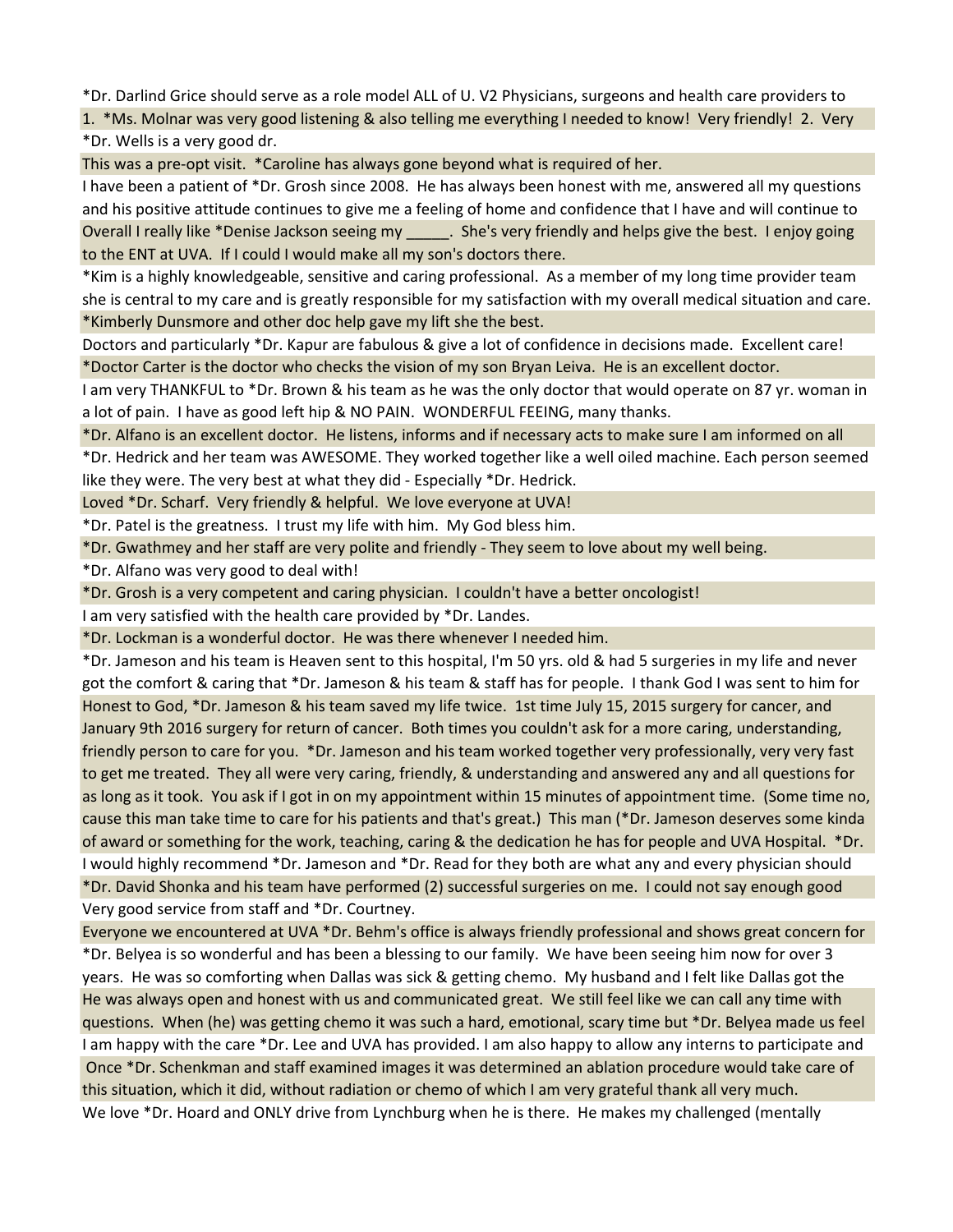We came from NJH where we had no plan of action or correction. 1st visit to UVA was great - needed to be sent to another surgeon was told it would be a week before call with appointment with \*Chhabra. However it was less than 3 hours. We had a call back with a new appointment within a week. We saw \*Dr. Chhabra had surgery scheduled with him & \*Dr. Diduce for 3 weeks away. AWESOME, excellent service. I felt like my 13 old was the It is because of the excellent care I have received from \*Dr. Bargmann and \*Dr. Shim in the pulmonary clinic at UVA that I am willing to travel 3-1/2 hrs. to reach them. (I moved 2 yrs. ago, from the Charlottesville/Orange \*Dr. Foff and the medical team at UVA are well worth waiting for - they listen, they are compassionate, & knowledgeable. That is why we drive 4 hrs. one way for our appointments. Kudos to them.

Seeing \*Dr. Gibson is always a great experience - I feel that I can trust him.

\*Dr. Rose is a great caring dr. Thank God for this man.

About my appointment w/my doctor; I was referred for surgery and my visit w/\*Dr. Hedrick was needed I was suffering w/pain and my illness, but out of all the doctors over the years, she knew what was wrong on my 1st I saw \*Dr. Krupski as part of an exit interview from the Argos Clinical Trial. As always, she was caring, I have great confidence in \*Dr. Bergin and his team.

I really appreciate \*Dr. Gwathmey because she communicates well with me about my condition & explains \*Dr.Santen is awesome! He really cares for his patients and his nurse \*Sue also awesome and really cares for her \*Dr. Vranic and associates are delightfully friendly, caring, cautious, and of course, very competent physicians. I Loved this office and \*Dr. Dokun.

\*Dr. Kesser has been amazing at diagnosing and treating my daughter's ear problems. We are very confident in Every thing and the people are very nice. \*Dr. Jones and everything was great.

\*Thomas was very helpful in explaining what the cervical fusion procedure would entail. Very nice man w/an I think \*Dr. Hays is truly a dedicated physician. I like her very much.

I was very impressed with \*Dr. Smith and his team. They took a great deal of time to ensure that I was given the \*Dr. MacKnight is outstanding.

\*Dr. Borowitz always provides our daughter, Reagan, with the highest quality care possible! The nurses and \*Dr. Kaufman was very efficient. He updated me on some new advances in contact lenses and made sure that I had the most comfortable ones. He went out of his way to answer a question that I had about my husband's

\*Dr. Gurrola was outstanding. Knowledgeable and and a good group of my condition and needed treatment. MD's (esp. \*Taylor) & staff at CV Clinic display the very best in medical care & treatment - They truly care & it shows. I credit \*Dr. Taylor with saving my life by her pro-active attitude.

\*Dr. Shirley was amazing and explained thing much clearer than previous physicians we had seen.

We have been seeing \*Dr. Froh for over a year a now. She is always willing to listen to our concerns and really takes the time to thoroughly answer questions and explain things to us.

\*Dr. Hattee is my regular dr. He is part of the overall practice. \*Dr. Forbes worked me in & he discovered my We saw \*Dr. Hall who is in training. A really fine person.

I had stage 4 uterine cancer. \*Dr. Susan Modesitt is my surgeon and oncologist. There are not enough words for me to express my appreciation to \*Dr. Modesitt, her nurse, \*Jana, the office staff, nurses and technicians and EVERY staff member at the Emily Couric Center with whom I came in contact. Everyone from the greeters/porters outside the door to the folks in registration and infusion, to those in \*Dr. Modesitt's office and especially my "rock star" -my name for her- surgeon, \*Dr. Modesitt, have been COMPLETELY WONDERFUL with

\*Dr. Cantrell was very connected, tuned in to my particular situation has an excellent manner and I would

\*Dr. Leslie Blackhall was just one more in a long line of capable concerned \_\_\_\_\_ Specialists. My husband & I \*Kathleen Fuchs is a top-notch asset to the UVA Health System. My visit exceeded my expectations in EVERY If I had to have cancer I wouldn't want to be anywhere else. I love \*Dr. Lauden and his staff!

This was a referral for a second opinion about a lung disease I'd been told that I had by a pulmonary dr. in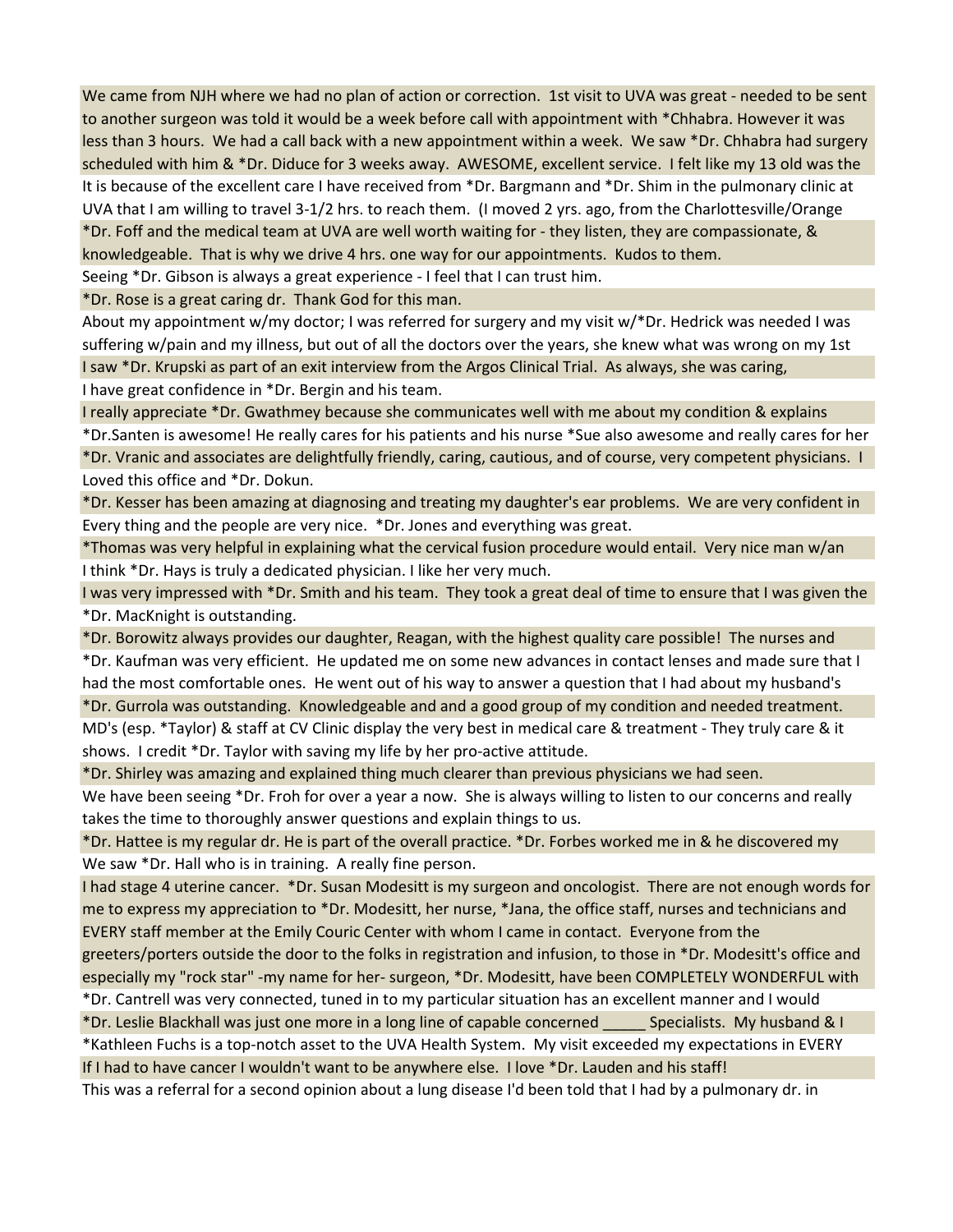Even though my provider was out with a medical procedure of her own on 2/29/16, her nurse practitioner saw me & discussed all of my issues with my wonderful provider by forwarding my info to \*Dr. Christiana Brenin the same day & \*Dr. Brenin called me to check on my well being at least twice a week. She is an outstanding doctor & sees to my every need to make me healthy again. I am fighting breast cancer & just finished my chemo. I can Productive, informative visit with \*Dr. Hallowell and staff, esp. nurse \*Anna (I think \*Dr. Schimer's nurse - filling As \*Cirenza realizes that I have several issues going on, he has helped me with trying to find an answer to my I had DBS surgery in 2007 & \*Dr.Elias & his team are STILL very committed to my continued good health. We are To me this was a major life surgery. \*Dr. Kesser was a professional through and through, highly skilled in his trade, personal concern for me, his patient, thorough, patient, precise, diligent, and always kind. I am deeply \*Dr. Mehrad worked me into his schedule on short notice - near Christmas holidays. Exceptionally attentive and \*Dr. Costabile is outstanding. Extremely knowledgeable and friendly as well. (A rare combination). The willingness of \*Dr .Elias to spend time discussing my illness was unmatched... thank you! Thank you, \*Dr. Lin!

As always, \*Dr. Wolf is exceptional.

\*Mrs. Juanita Reigle is very caring, very knowledgeable and I am glad she is on my team.

\*Dr. Culp operated on my husband to remove bladder & prostate due to cancer and was outstanding and has been outstanding since to keep up check-ups every 6 mos. and has always shown concern.

\*Dr. Deal is a warm thoughtful person who knows her stuff!

\*Dr. Kozower and his staff are OUTSTANDING.

I am extremely pleased with the care provided by \*Dr. Scott Seaton exceeds my expectations as my primary care I feel very fortunate to have \*Dr. Cherry treating me. He is an exceptional physician in whom I have total confidence. Physicians in training should mention \*Dr. Cherry's patient rapport.

We were helped from the time we parked our car in the handicap zone and a nice lady who took us to the building and made sure we were took care at registration. Everyone was nice the nurses, doctors, nurses Thank you \*Dr. Bauer & staff.

\*Ms Sims is an excellent asset to your system.

My son's seizures are under control w/\*Dr. Kapur's care & attentiveness. We are pleased.

This concerned a 4th back surgery. \*Dr. Mark is the very best. So is his entire staff! Excellent surgeon.

I fell blessed to had \*Dr. Malpass as my physician & have such a wonderful medical center at Zions Crossroads.

The care and proficiency of your team is superlative and \*Dr. Levine is not only... but takes the time to fully

\*Dr. Bolton and his nurse \*David are very good experienced people in their work; they are always nice mannered. Washes hands often, I feel safe with my health with them.

\*Dr. Yun Shim was a delight and pleasure to deal with. He made me feel important to him \_\_\_\_\_ my health needs. Very knowledgeable and professional and approachable. A wonderful doctor. I highly recommend him. I love \*Dr. Dame. She greets you with a smile every time and she listens to you.

\*Donna is excellent, first time I met with \*Donna she made me feel so comfortable and at ease, she is so great in her line of work - She is a great asset to UVA Medical Center.

\*Dr. Fredrick explains things well. He takes time to listen and hear any concerns or issues. He is attentive to the \*Dr. Newman is very thorough and I feel he is most competent.

\*Dr. Gonzalez - Exceptional, one in a million, excellent outstanding, and perfect. Nurse - \*Melissa - Same as above. She is the best nurse \*Dr. Gonzalez has ever had. They both work side by side - the best thing that ever happened for both of them. I love them both very much - they take excellent care of me. -> They are always Saw \*Lisa Foster & she was extremely knowledgeable & helpful. Took a lot of time to explain my back issues with my husband & me. I'm looking forward to seeing her again.

\*Dr. Post is the best! She always takes a lot of time with me and is extremely thorough and professional. I never \*David Brenin plays an important role in my physical and therefore emotional well-being.

\*Dr. QUigg has always been very caring.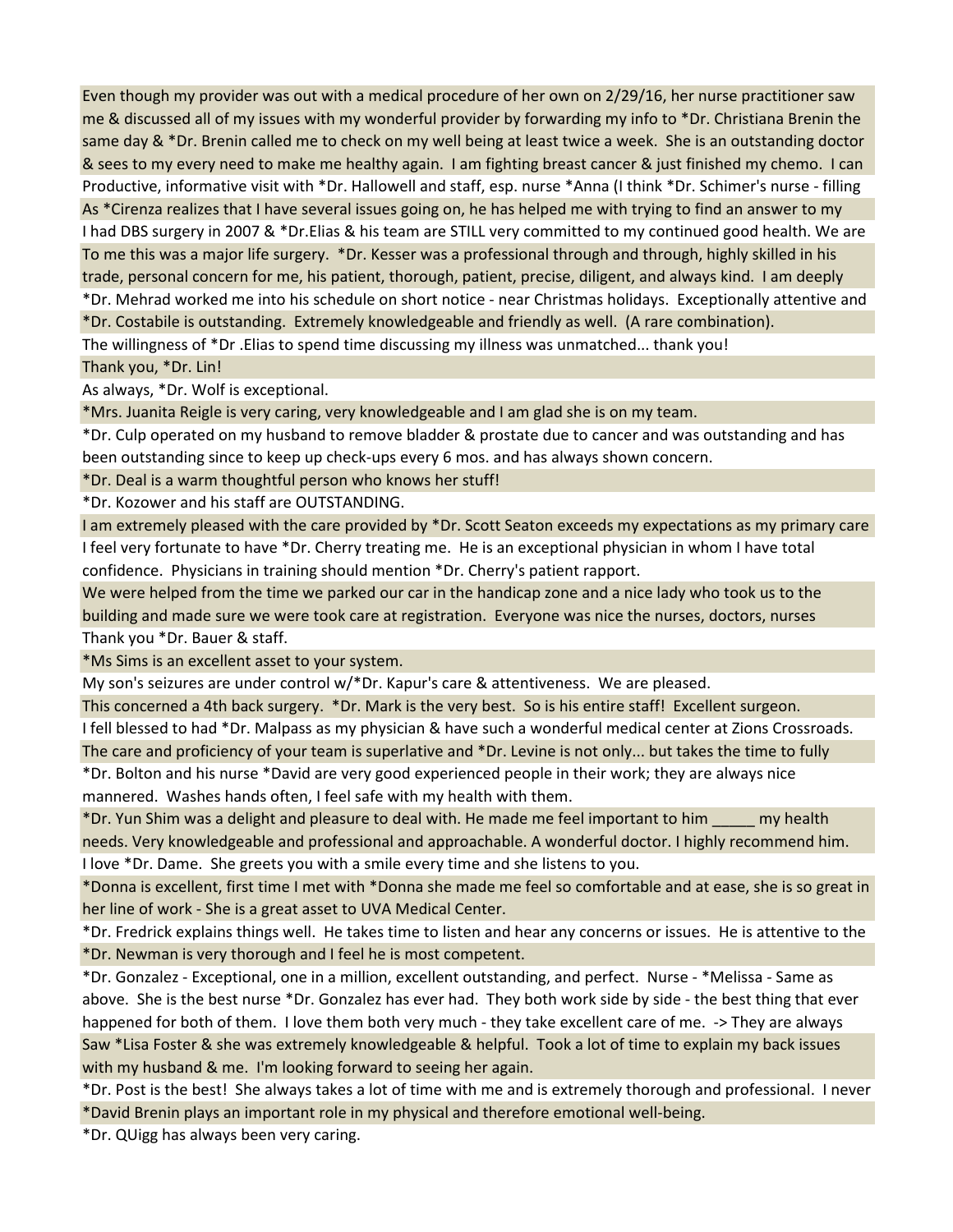\*Dr. Sue Brown has my complete confidence. She enlists my thoughts and views into the medical decisionmaking process and takes the time needed to ensure I understand my health conditions and treatment options.

It is always very rewarding to deal with \*Dr. Clebak and his wonderful staff.

\*DR. JOHNSON even calls me.

\*Dr. Targonski took great care of me right away and resolved all my issues. \*Jennifer checked me in promptly

\*Dr. Hassanzadeh is an excellent orthopedic surgeon.

\*Kelsey and ALL were great.

We love \*Dr. Norwood and his entire staff. UVA is our first choice, which is why we travel 2 hours for doctor's visits. I recommend anyone I meet who has a child with Autism to \*Doctor Norwood.

We think \*Dr. Herndon and his staff is excellent. My son is (3) and talks about \*Dr. Herndon.

 My overall experience at UVA has been excellent. I appreciate we have this facility, and specifically \*Dr. Bilchick, to care for my health issues. Would highly recommend UVA and \*Dr. Bilchick.

I really believe in \*Dr. James Browne - I have sent family members to him. I also had knee replacement in August We hold very high regard for \*Dr. Druzgal, staff and facility. We are honored to have her for our daughters It is always a pleasant experience at this office. \*Dr. Netland is a kind, caring doctor who always listens to \*Dr. Scott is very caring. She makes sure I see a specialist when needed, and in a timely manner.

(I was having a routine physical.) EXCELLENT in every way and it's remarkable, actually, given how busy \*Dr. Post I have been a patient of \*Dr. Platts-Mills' clinic for over 25 years! Not only is the care excellent, but when I need \*Dr. Christopher Campbell is very respected by his staff - he is always happy kind - professional - educates you on what is happening - my diagnosis of breast cancer was a rough road - I was blessed to.

It is always a pleasure to return to \*Dr. Battle's practice. He is an excellent doctor working with my Down Syndrome daughter. He is very knowledgeable & treats her & myself as a friend & excellent doctor. Very well \*Erik Hewlett was wonderful - He is a great asset to UVA Hosp.

All staff at the Outpatient Surgery Center were very good to me. \*Dr. McCullough and his staff was excellent. \*Dr. Smith & his staff listen & then we have discussions @ my care & how to proceed. He is very attentive & \*Dr. Grice & team were fantastic!!

\*Dr. Tuskey is a new doctor for me & she is wonderful! As well as her nurse \*Susan who always calls me back \*Dr. Malpass got a great deal of work done with me in a very reasonable amount of time. I was very impressed with his knowledge & skills. Looking forward to working on my illness with him. I feel confident he can help me - \*Dr. Green was/is the only dermatologist who has gotten my psoriasis under control. He is a gem!

\*Carmel Nail, NP is a very kind, caring health professional. She goes above and beyond my expectations each visit with her kindness and compassion. I don't live in the Charlottesville area, but will continue to see her and This was our first visit when \*Dr. Repaske and the experience was excellent. \*Dr. Repaske has a wonderful demeanor for explaining diagnoses, treatments and attacks to parents of pediatric patients. UVA Children's \*Dr. Spencer Payne is one of the "BEST" physicians I have ever had care for me - I have referred him out to many people - He is educated, listens to me, and really is concerned about my health - I trust him more then \*Dr. Albon and the entire Adult CF Clinic are wonderful. PLEASE don't let her leave!

\*Dr. Harandi saw me after an accident where I broke my wrist. He was sensitive and listened to my concerns about work issues. (I am a letter carrier.) The nursing staff were awesome! Funny and kind!

I would return to \*Dr. Harandi again, if the need ever arises. I have and will continue to highly recommend he \*Dr. Kirk and her staff are absolutely amazing!

\*Dr.Chisholm was very professional, knowledgeable & courteous. He made a difficult situation easier by being \*Dr. Cantrell is an excellent doctor. She is very knowledgeable and compassionate and friendly. She is genuinely concerned about the patients well being. She explains things without being an alarmist!!!

In addition to \*Dr. Grosh and his staff who deserve much praises, the entire staff involving my scans at both Fontaine and Zion Roads are friendly, calming, and very professional.

\*Dr. Goodman & team are excellent!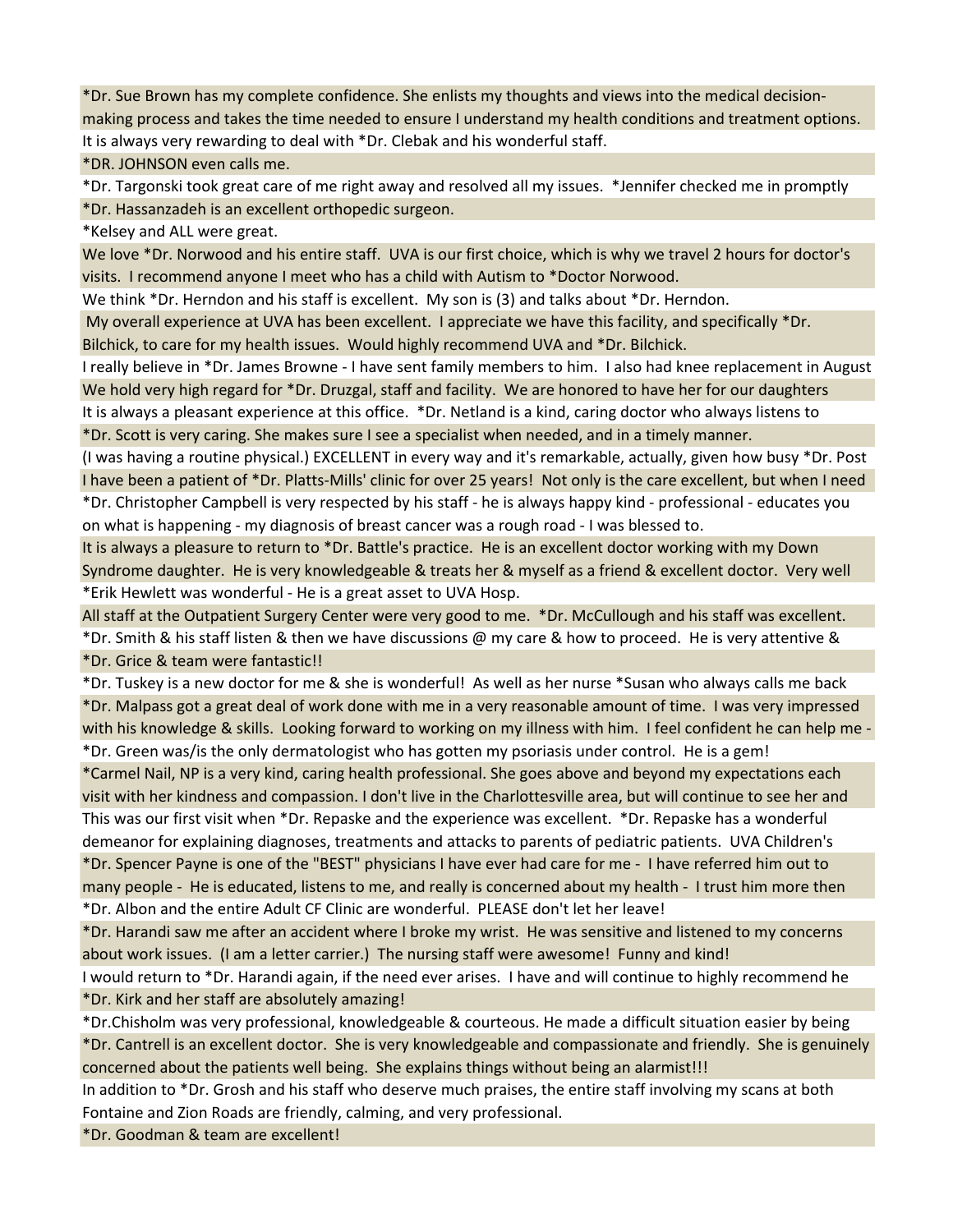\*Dr. Voss has been attending to my health and medical needs for many years now. I value his expertise and opinions. He is indeed a fine physician and I appreciate all he has done to help me!

Our experience with \*Dr. Heinan was fantastic! \*Dr. Heinan & her staff surpassed ALL of our expectation & we Overall I am very pleased. I am very happy to have \*Dr. Zhu as my provider.

Having surgery May 2, 2016 (back) I trust \*Dr. Helm he did my brain surgery in 2010.

\*Dr. Chisholm is an extremely competent & caring prescriber. I am very grateful to have the opportunity to be a \*Dr. Lipson and his staff are always helpful, courteous, and compassionate. I am very happy with them & TRUST \*Gretchen Banker is one of the best health care providers I have ever had.

UNA and HealthSouth are excellent institution and I always recommend them highly - \*Dr. Smith is one of my Nurse \*Jody and \*Dr. Argo are wonderful. Grateful to their attentiveness in working through how to treat my rare disease. Since being referred to \*Dr. Argo after 17 years of this disease I finally feel positive progress being \*Dr. Gwathmey goes above and beyond in patient care! I highly recommend him for orthopedic needs. I was very impressed by the team in the OR, on my DOS 2/17/16. THANKS!!

We were happy with \*Dr. Perumal's and his staff's care of our son's foot problem. We appreciate his persistence \*Dr. Tuskey, fellows \*Dr. Gomez & RN \*Susan were all wonderful. I appreciated that they were familiar with my records, really listened to me, and took a proactive approach to my care.

We transferred to \*Jen Prol. What a great switch, so glad we did so easy to speak with, to the point and so much knowledge. Very impressed with our care, and she cared what we thought. Have recommended her to others.

\*Dr. Liu and staff were outstanding!!

\*Dr. Cooper came highly recommended, and rightly so. I believe he and his faculty were the right choice in the \*Brandy Patterson is my cardiologist. She does a very good job.

\*Dr. Brian Wispelway and his intern gave excellent care. I couldn't have asked for more.

I want to take this opportunity to speak for my husband & myself on the excellent care we received from UVA since 2014. Sept 29, 2014 he had a knee replacement done by \*Dr. Thomas Brown. We received excellent care from the dr.'s office staff & all staff @ UVA Hosp. March 28, 2015 again my husband had surgery. \*Dr. Shen performed back surgery. Again the service we recv'd were EXCELLENT!! On 10/29/15, I had a total hip

\*Dr. Brian Belyea is an outstanding pediatric oncologist. The care and concern he has shown for our child is amazing!! He is the reason we choose to drive 3 hours to get to UVA.

\*Dr. Dunsmore & her nurses are the best!!

\*Dr. Bargmann always takes good care of me -

Came to UVA in Orange County Rescue Squad. I had surgery & stayed 2 days, 1 night in hospital. Excellent care \*Dr. Santen is the best dr. @ UVA. He cares about me. In this case, he fit me into his full schedule to address my \*Dr. Heim has been exceptionally concerned about my husband's care and health for the past three years, even I had surgery at UV on Jan. 18th. \*Gregory Helm never visited my room post op. I never got to thank him or Nurse practitioner very nice and friendly - \*Danielle.

\*Dr. Olsakovsky is an excellent physician. She is thorough, detailed, and shows that she cares about her patients. I relocated from NEW JERSEY to Virginia and consider myself fortunate to have connected with her.

I was very happy with the care I received. \*Dr. Hassanzadeh did an excellent job on my surgery. My follow up \*Dr. Clebak, and his staff are totally professional.

Great hospital and staff! \*Kathleen Haden is very caring and understanding. Wonderful person and very Everything went well, and \*Dr. Bowman is great.

Me and my daughter drive 6 hours one way to see \*Dr. Teague since she has become a patient all our worries have become less he is a very good doctor, has given me more answers & provided us great care for both of use.

\*Dr. Campbell is an excellent doctor. Very knowledgeable about my condition and always takes his time and I never feel rushed. Excellent bedside manner and genuinely concerned about my well-being.

\*Dr. Lin & staff are wonderful!

\*Dr. Mehrad & everyone I met was just great - very concerned about my "breathing" problems. Will be going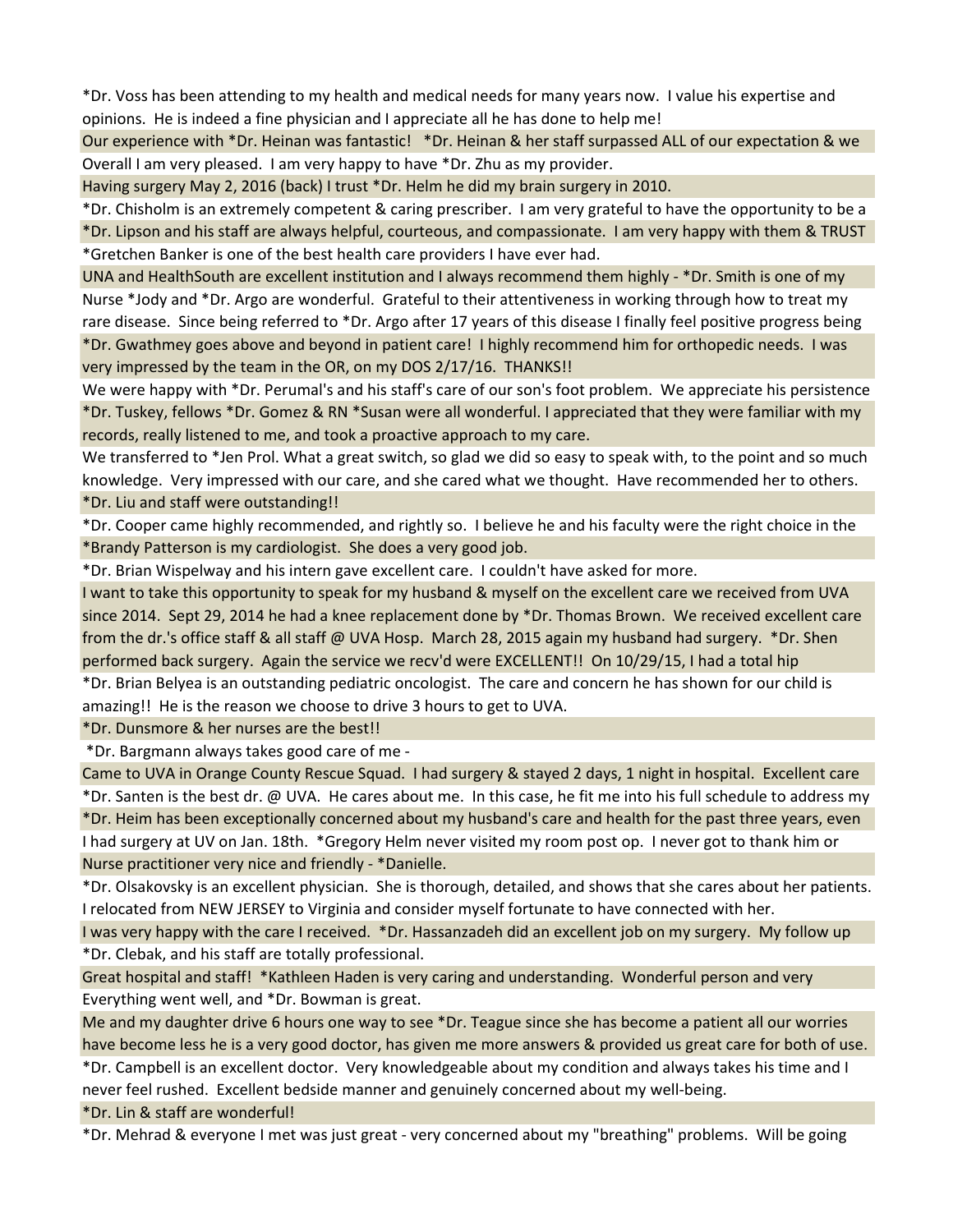\*Dr. Kirby is the best doctor in the whole world - She is out of this world giving her patients the best care ever. She always does. Always. She always is so nice love, love \*Dr. Kirby. 25 plus plus.

\*Dr. Wang is a very nice, respectful dr all the nurses were very helpful, didn't leave me the whole time, I really We travel about 4 hours (round trip) to see \*Dr. Shildkrot and are very happy with both him and his office staff. \*Dr. Loughran is wonderful. He listens and makes you feel he is doing the best anyone could do to help.

We are very pleased with our experience with \*Dr. Peterson and his staff. They were quick to see us, explained all options thoroughly, took as much time with us as was needed and had great bedside manner w/our daughter. I love \*Dr. Amy Tucker - She is a great dr.! I trust her completely.

I want to thank \*Dr. Strand and everyone who helped take care of me. It made me feel comfortable, because everyone was friendly and worked together as a team. Please thank everyone for me.

\*Dr. Wilder is calm, kind & compassionate while attending to the patient and the resident who usually accompanies him. He instills confidence with his wealth of knowledge & experience.

\*Dr. J. Jayne cares for my mental health needs.

 Please make note of the fact that these providers are wonderful! \*Dr. Karl Clebak & entire staff including front desk person: \*Topor. \*Dr. James Brown - best orthopedist ever. If he had done my husband knee first it would \*Dr. Boyer is the BEST!!!

\*Dr. Gray was a very great dr. caring & sensitivity to my needs. Great staff too.

\*Kristine Shannon is AWESOME!

\*Dr. Shah is a wonderful dr. and has helped me so much. He and his staff make me fill like I am queen for a day. \*Dr. Gampper and \*Dr. David Murariu are excellent! I would highly recommend their service to anyone.

I have the utmost confidence in & respect for \*Dr. Hullfish. I have followed her from Northridge to UVA Medical Center & back to Northridge & will continue to do so. She is also very personable & remembers details about my \*Dr. Abdel-Rahman is very competent and thorough. He is a truly outstanding professional.

The staff and nurse, and of course the doctor were all very kind, friendly and helpful. \*Dr. Anderson took the My son has been seen at this dr.'s office since birth. They are not just his doctor - they are family!

\*Dr. Grice is the BEST - much concern for your pain, problem, gives much thought on conclusion of Tx - and gets Helpful staff! \*Wanda, \*Katy O, \*Michael (MRI), \*Nancy (\*MRI), \*Tom Szabo, \*Sheryl, \*Dr. Jane, \*Dr.

\*Dr. Kirby was absolutely wonderful. Very professional, thorough and pleasant.

I was extremely impressed with my visits to UVA. ALL personnel were very professional. \*Dr. Schenk was \*Dr. Campbell performed surgery on a badly damaged knee for me in Aug. 20,2015. My visit on Jan. 11, 2016, was my discharge. I have nothing but praise for him and his excellent staff.

\*Dr. Wolfe and the entire staff is very polite and make you feel welcomed. I especially appreciated how \*Dr.

\*Mrs. Nancy Pitts is the very best and I wish there we more like her. She made me feel better.

\*Dr. Dalkin is an excellent physician: Knowledgeable, caring, and responsive. He responds to E-mail questions Always heard \*Dr. Escanellas was a very concerned dr., he lived up to his reputation.

\*Dr. Pinkerton & staff give excellent service, very caring, thorough & sensitive. I wish she was my primary \*Dr. Geilker is the most wonderful caretaker for me!

I have always been very pleased with \*Dr. Schectman and his care for me.

\*Dr. Smith is one of the best doctors I have ever been to! Could not ask for a better doctor. Wish all doctor

\*Dr. Binit Shah was very professional & detailed in his examination of me & review of my problem. I had visited 3 other neurologists prior to \*Dr. Shah & consider \*Dr. Shah the most competent.

\*Dr. Craig Portell is an amazing physician! He truly cares about me as a patient. He is a good listener and explains things in simple terms. I have been blessed to have met \*Dr. Portell. The care I have received from \*Dr. Portell has been outstanding!! \*Sarah Kirby, RN, has also been a job to work with. \*Sarah has a calming

\*Dr. Craig Portell is an outstanding physician who really cares about my well being. Dr. Portell explains things in clear and easy to understand terms. I rate \*Dr. Portell as exceptional (A+).

\*Dr. Mehrad and the lung disease clinic are outstanding in every respect. The MyHealth portal is the best one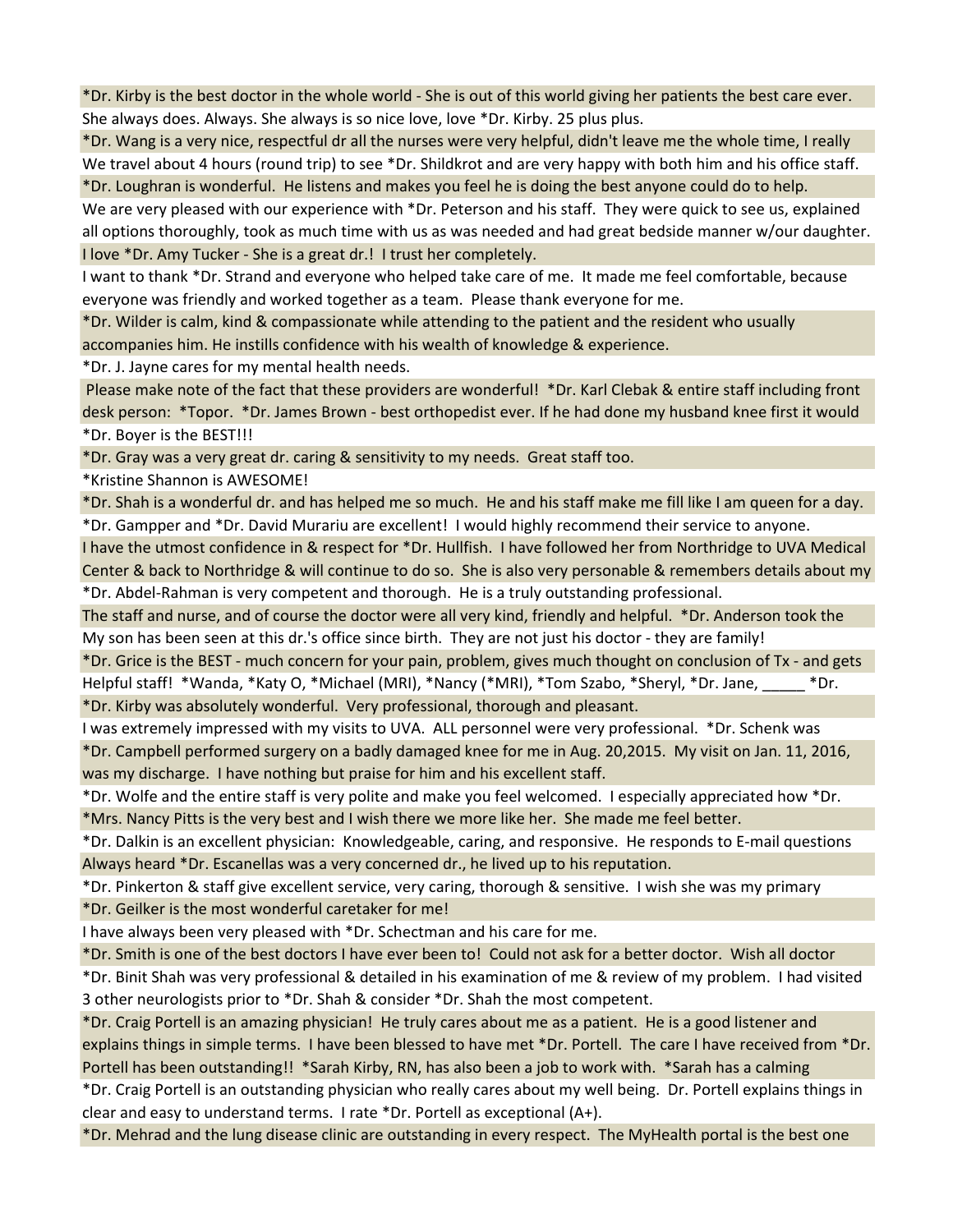\*Dr. Preston was excellent and very efficient.

I travel 3 hrs. away to see \*Dr. Padia. She is the only provider to take me serious about my edema & insulin. \*Dr. Shim was very good!

You all were great. I want to thank \*Dr. Daniel Strand he was very nice & good in his work.

Everything was good. Very please with \*Dr. Schenkman and staff!

I have been a patient of \*Dr. Susan Kirk since 2003 ish \*Dr. Susan Kirk is my favorite doctor!! She answers all my questions and concerns in a timely manner. Please take good care of her!! She deserves the best!!

\*Dr. Barrett is an excellent doctor & is VERY prompt to answer my phone calls.

Excellent personality. Fast! \*Dr. Southall Louisa, CO - \*Dr. Southall's office. Everyone was great! No. 1 in Hold high opinion of Univ. of VA health system... value concern, kindness & health treatment... \*Dr. Lipchuch is excellent in all ways. You can feel he calls!! -- I vote for him for president of U.S.A.

\*Dr. Vance is a wonderful doctor I would recommend her to everyone.

\*Dr. Chhabra is a WONDERFUL doctor. He was great with my surgery and after care. Thank God for men like I believe the procedure \*Dr. Engel's office is using will prevent many misunderstanding between the doctor and Also the ability to contact \*Dr. Engel using "My Chart" is very helpful since I work during the day without an opportunity to make a phone call. It's a comfort to know my doctor is that close.

\*Dr Post and her staff provide the best general practice medical care it has been my good fortune to encounter. \*Post is just an incredibly good BP. She is a superb \_\_\_\_\_ listens intently, remembers, has a quick but \_\_\_\_\_ and Experienced & dedicated nurses like - \*Hilda/\*Sharon/\*Carol.

 So I' hoping that these note could be addressed toward the most dedicated nursing staff@ the allergist office in Northridge. So please any dedication or awards would go toward the RN's - \*Hilda - \*Sharon - \*Carol & of course the admin/reception - \*Crystal Mohler 100% care towards me as a patient & many that I've met since I've been My nurse \*Dr. Eve Bargmann has been a very good doctor. She has not fail me yet. She very concern about my health and when she aproblem with me she know how to get me well. She a good doctor indeed. Univ. of VA Hospital & medical offices for melanoma cancer are best in state of VA. \*Dr. Grosh is superior as

\*Dr. Densmore is very kind, empathetic & brilliant.

Excellent care and concern A +. \*BETH & \*ANGIE A +.

Everyone was really nice and concerned about my problem. \*Dr. Gurrola was really interested in my problem. I went to \*Dr. Vranic as a second opinion concerning my being issue. He gave me options I I did not have before I think it helps that \*Donna Markey brings personal experience to her practice at the Cancer Center -

\*Dr. Shaffrey is an excellent physician. We appreciate his concern for my wife's health and well being.

\*Dr. Borque explained the cardiac implications of my A Fib and discussed my surgery with me.

\*Dr. Shami is the most caring doctor I know. She is so knowledgeable and always explains things well.

I want to thank \*Dr Porian for his care and full patience to discuss my situation and answering all questions. \*Dr. Early was very kind. The whole staff were courteous.

Every visit we have had with \*Stephanie has been exceptional. She is wonderful with Braeden and our family. \*Beth Ann is WONDERFUL! You need more people like her! \*Dr. Domson & his nurses are top rate! Thank you! On 2/23/2016 I had surgery by \*Dr. Netland, 2/24/2016 was 24 hr. f/u. Everything went well. The whole The 2 visits I have had with \*Dr. Portell made me feel very confident in the diagnosis and treatment plan.

\*Dr. Romness' nurse \*Pat Morris is wonderful! Asked about a return call that day. I had to say "never" because I only called once, BUT \*Pat called me the next day which was fine! The call was about our upcoming

\*Dr. Barnes spoke to my daughter and explained her condition and the plan for treatment. \*Dr. Barnes should \*Dr. Tuskey is always so kind & professional. Well dressed. Very respectful. She never seems rushed or makes me feel rushed. I like her as a person and a doctor VERY much! I drive 2-1/2 hrs. (one way) just to see her. \*Susan Miller (\*Dr. Tuskey's nurse) AMAZING! So friendly & helpful. Always prompt in returning my calls. I appreciate the excellent care that I was accorded at this facility and I would recommend it to anyone. Thanks \*Dr. Dana..... You took care of my problem. God bless the work of your hands.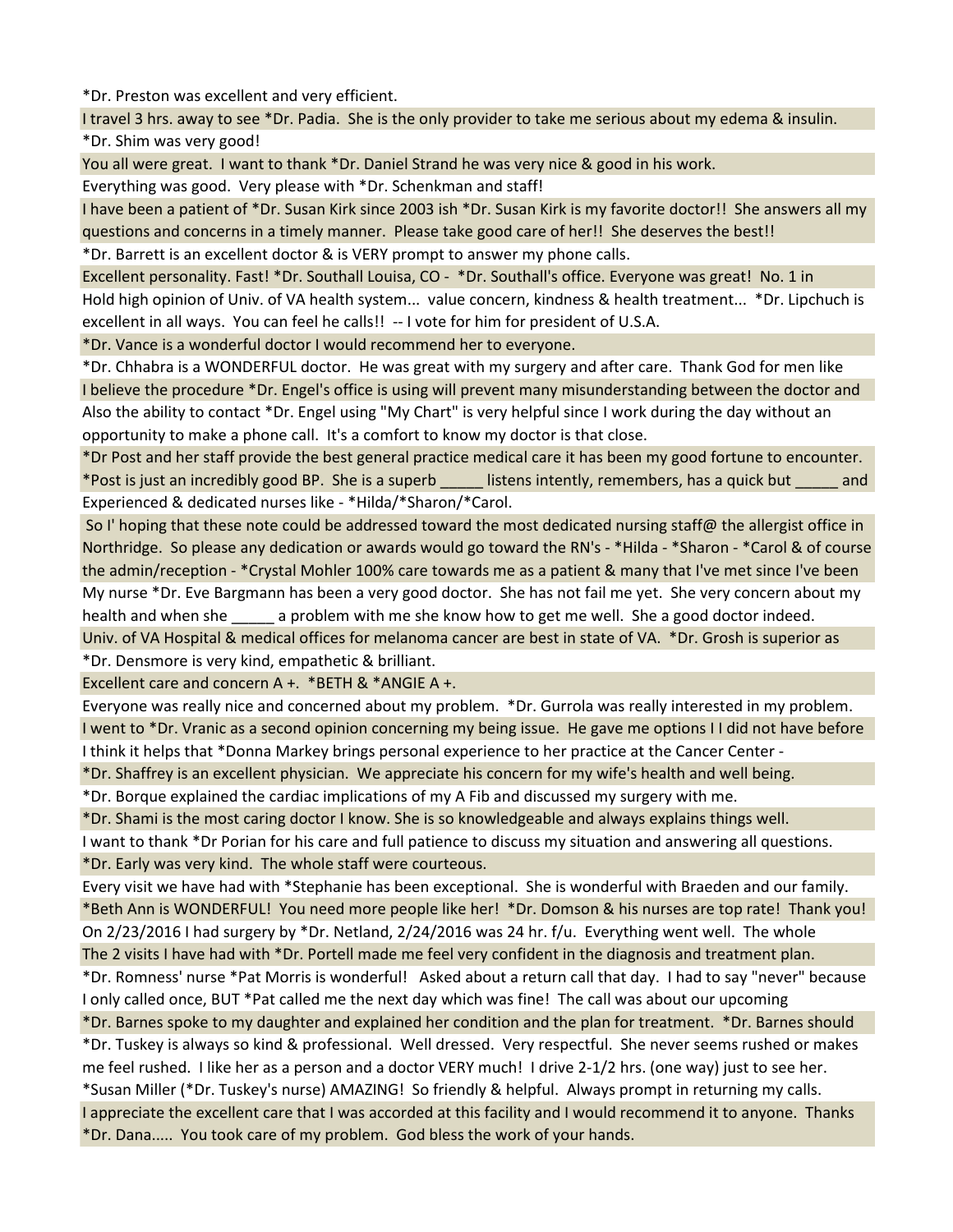\*Dr. Krupski's quality of work reflects high professional standards and displays loyalty to the profession.

\*P. Dreicer is a great doctor. Great insight into my cancer plus great recommendations on how to resolve it. \*Dr. Sharma, \*Doug Spalding & \*Svetlana Goldman wore the nicest people, they made me feel welcome at every visit. I'm glad that I had an opportunity to meet them. Thanks for all they did.

\*Kathleen Lee is an excellent medical care provider.

\*Dr. Frye and staff identified the problem other doctor had missed. Treated the problem and listened to me. Exchanged emails to answer questions that came up. A truly exceptional experience in the best possible way. My initial contact with \*Dr. Williams & staff was excellent & I have chosen to have \*Dr. Williams manage my Hope we don't have to repeat surgery but we appreciated \*Dr. McGahren's honesty and felt he gave the same They were all great and I loved the lead nurse \*Merisa the woman who put on his case. She was great!!

\*Dr. Worrall is simply outstanding. He has taken the time to review my medical history and has helped to clear up medical concerns that other neurologists were unable to do for 3 years. He is a true asset to UVA and I am so \*Dr. Lien Dame she is very good dr. and she listen to you and very sweet and all the staff is good and sweet and \*Dr. Teague and his entire team are amazing! We drove up from Atlanta, GA to seek medical care from \*Dr. Excellent care. \*Dr. Lim is outstanding!!

We've had an exceptional experience dealing with \*Dr. Chhabra and his team. They are all very attentive and very good @ answering questions and concerns for our child. Thank you!

\*Dr. Wilder and his staff took wonderful care of my during my visit. He is really an asset to the UVA Health My doctors \*John Jane and \*Dr. Mary Lee Vance - both are very good doctors, very courteous,

\*Dr. Domson always treats you with respect, and I feel does wonderful job with patient care - also, all support staff always makes you happy to be a patient at your facility. Thanks for such good care.

\*Dr. Wolfe is a great doctor. I am very lucky to have him. I love the Farmville Hospital and \*Dr. Huber who did This appointment was a follow-up initiated by \*Dr. Malpass who was apparently consulted about an x-ray ordered. By another doctor, his prescription for me successfully cured my bronchitis. We agreed to a follow-up \*Dr. Marks Russell is a great doctor, and was very concerned of me as his patient. He explained each step as he went through the surgery. All in the office was very warm and caring.

\*Dr. Adams and all his staff were wonderful and very concerned about me.

\*Dr. Hatter is one of the finest Drs. in this area! And SDFP is just what we need here.

My HCP & staff provide excellent health care - I have referred several friends to \*Kimberley Bauman, MD. The \*Dr. Cosby is a very nice dr. I really like him and his nurse.

\*Dr. Kesser is "excellent" a long with his staff. I am so honored to have him a my dr.

\*Dr. Benton was the most professional and friendly physician I've ever encountered. Took a lot of time to \*Dr. Gampper has been amazing with my daughter. When we called with a concern after surgery - not only was our call returned within about 2 minutes - but it was \*Dr. Gampper himself. He listened and answered our questions thoroughly. He also called later that evening to speak directly to my daughter and again in the next morning to check on her. The quality of care and concern has been amazing! He has thoroughly explained I love the support I get for \*Dr. Vance & her team. \*Monty is the BEST scheduler I've EVER dealt with - he is \*Jennifer Hark was professional, caring & knowledgeable. I was VERY impressed with her.

\*Dr. Keeley is an outstanding physician. She is my "go-to" cardiologist from now on!

I was very satisfied w/how fast I was able to get an appointment for acute onset of pain. The staff was kind, conscientious and eager to attend to my needs. The transition from \*Cara to \*Claire as my provider had been I have just had 2 visits to \*Dr. Yang regarding my hernia. I have not yet had surgery. It is scheduled. \*Dr. Yang \*Dr. Anderson is very professional & easy to talk about problems I was having. Her associate was very helpful

\*Dr. Eagleson is a definite asset to the facility.

\*Dr. Mason is a wonderful dr. He is so awesome! (My daughter says to say that).

My daughter loved \*Dr. Barnes and says she understand things in the way he explains them.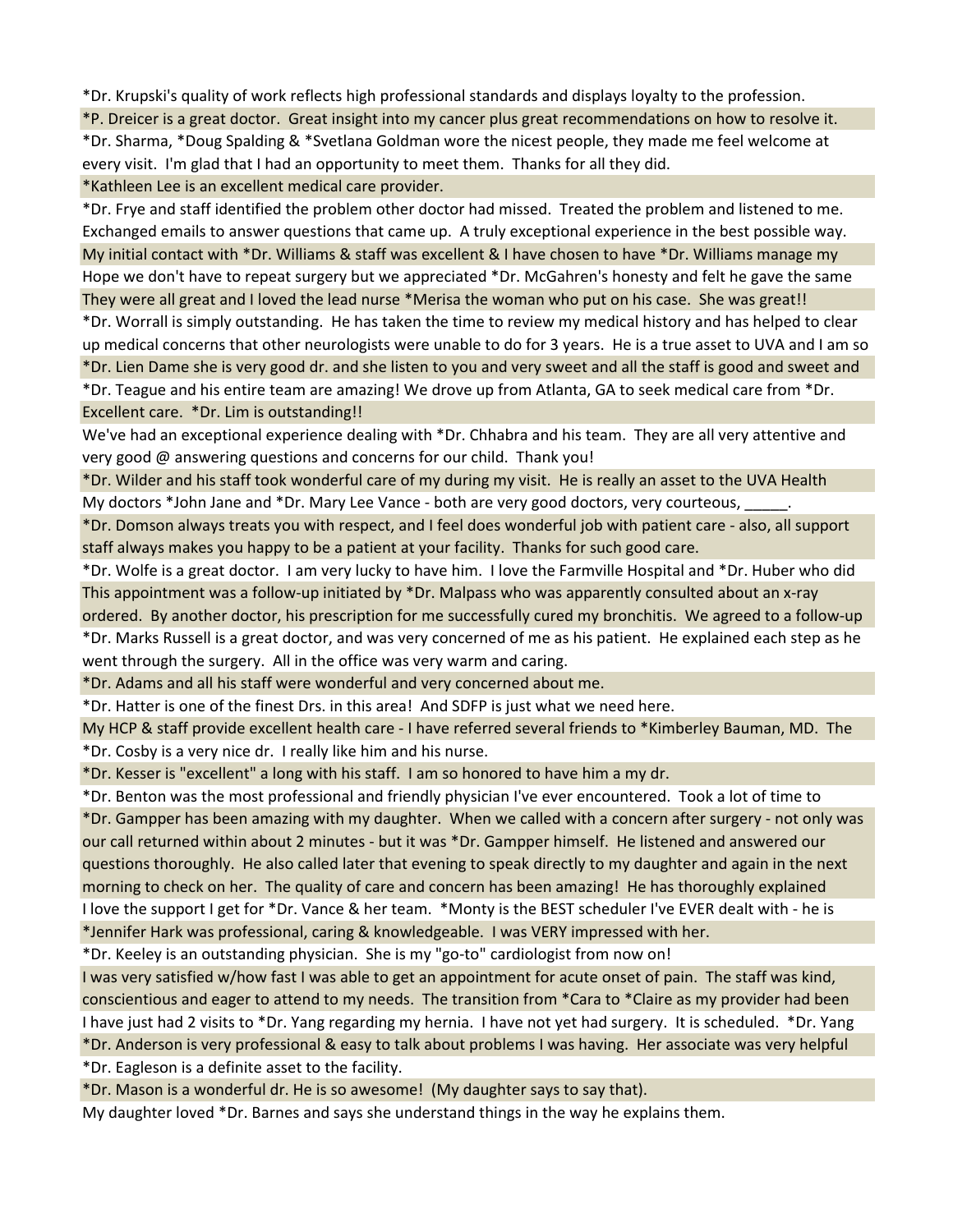Of all the physicians I see, none are as attentive or caring as \*Dr. Kimpel and the entire staff - I'm sure you don't pay them enough. They're worth gold! Anytime I've called \*Dr. Kimpel I have a phone call back in two HOURS or

\*Dr. Zadrozny is one of my favorite physicians. He is attentive and always addresses my needs clearly. His nurse is also very attentive and greets me like a friend rather than a patient. She is thorough in reviewing my meds \*Dr. Maughan is my primary care provider. She is very easy to talk with & engages me in every decision related

to my care. I trust her recommendations & feel that she explains the reasons/... all her recommendations very \*Dr. Tripathi has always been concerned, caring, knowledgeable, and thorough from the first appt we had. Also the desk receptionist went above & beyond the call of duty. I was in the office for 4 hours for a drug challenge during which time I took antibiotics to test for allergy. I was anxious but when \*Dr. Tripathi wasn't there she \*Dr. Frick is amazing, caring and a wonderful physician. His staff are exceptional and the overall experience with

\*Dr. Bowman is a kind and helpful man. The staff are all so great. \*Dr. Bowman tells it as it is, and I can

\*Dr. Davidson is an exceptionally competent and communicative doctor, professional and yet friendly.

\*Dr. Bilchick was one of the best to explain what he was going to do how and what the outcome! The nurse was great!! Everyone was excellent! This was my first time HERE.

Excellent staff and teamwork of staff was high quality. My husband and I were very impressed with \*Dr. Slingluff I was very happy regarding my experience w/\*Dr. Galbraith. This was my first time seeing \*Dr. Galbraith, but I have since decided to make him my primary dentist, as a result of the positive experience.

I'll been really pleased with my Dr. which is \*Dr. Kimpel - and my nurse \*BJ she too has been very helpful and

\*Dr. Lyons is very friendly, easy to talk to, covers all bases, & I feel very comfortable in working with her.

\*Dr. Ferick and the staff are attentive and professional. When I have medical needs for pain control or prescription refills or any medical questions, the staff is very prompt.

Excellent job \*Dr. Stephen Park and the University of Virginia Medical Center.

Someday \*Dr. K. Greer will retire and I hope this replacement is just as pleasant and as skilled.

\*Dr. Annex and \*Laura, \*Dick, nurse, are the best only patients could have.

I would highly recommend \*Dr. Mason. Really helped me out.

\*Dr. Cooper and his staff provided outstanding attention and care.

\*Dr. Behm is an outstanding physician who takes an interest in ensuring I'm received the best care that I can.

I like the way \*Dr. Joseph Amalfiltano took his time talking to me and explained my concerns. He was very nice \*Dr. Julia den Hartog is a very pleasant doctor for my treatment I'm glad she at the Orange Physicians family

I feel so well taken care of by \*Dr. MacKnight. He is so respectful and kind. He explains my health issues (hip pain) clearly, in a manner I can understand. I have the greatest confidence in his knowledge and feel safe in his

\*Dr. Thomas Brown, his staff and clerical staff are excellent. I thank god for these professionals every time I My first time visit with \*Dr. Hullfish. I arrived with my mind firmly made up on what treatment option I wanted. That decision was definitely respected by \*Dr. Hullfish as she gave me alternatives to consider. I will be forever grateful for her giving me alternatives and her explanation that choosing another treatment option did not mean \*Dr. Nastea is an excellent and caring doctor.

My visit with \*Dr. Loughran & \*Holly Davis was exceptional. We could not have been more pleased. \*Dr. Loughran listened to my questions and his staff assisted me/most professionally.

\*Carol Parrish and \*Andrew Capland went the extra mile for me to allow me to get home from the hospital sooner. Both are great examples of compassion and superb knowledge.

\*Dr. Lipson is one of the most sensitive and competent communicator I have met in the medical profession.

\*Dr. Liu is very accessible and thinking outside the box. He's down to earth as well. Compared w/the other

\*Dr. Kirzhner and \*Beth were both excellent.

\*Dr. Rindos is a very nice physician.

\*Dr. Black and the dr. in training were very caring and informative as they did the skin graft.

\*Dr. Kesser was the best. He returned my emails & even called me. Now this is what patients expect from their

\*Dr. Shonka CARING PROFESSIONAL care is a model for all of us former professionals -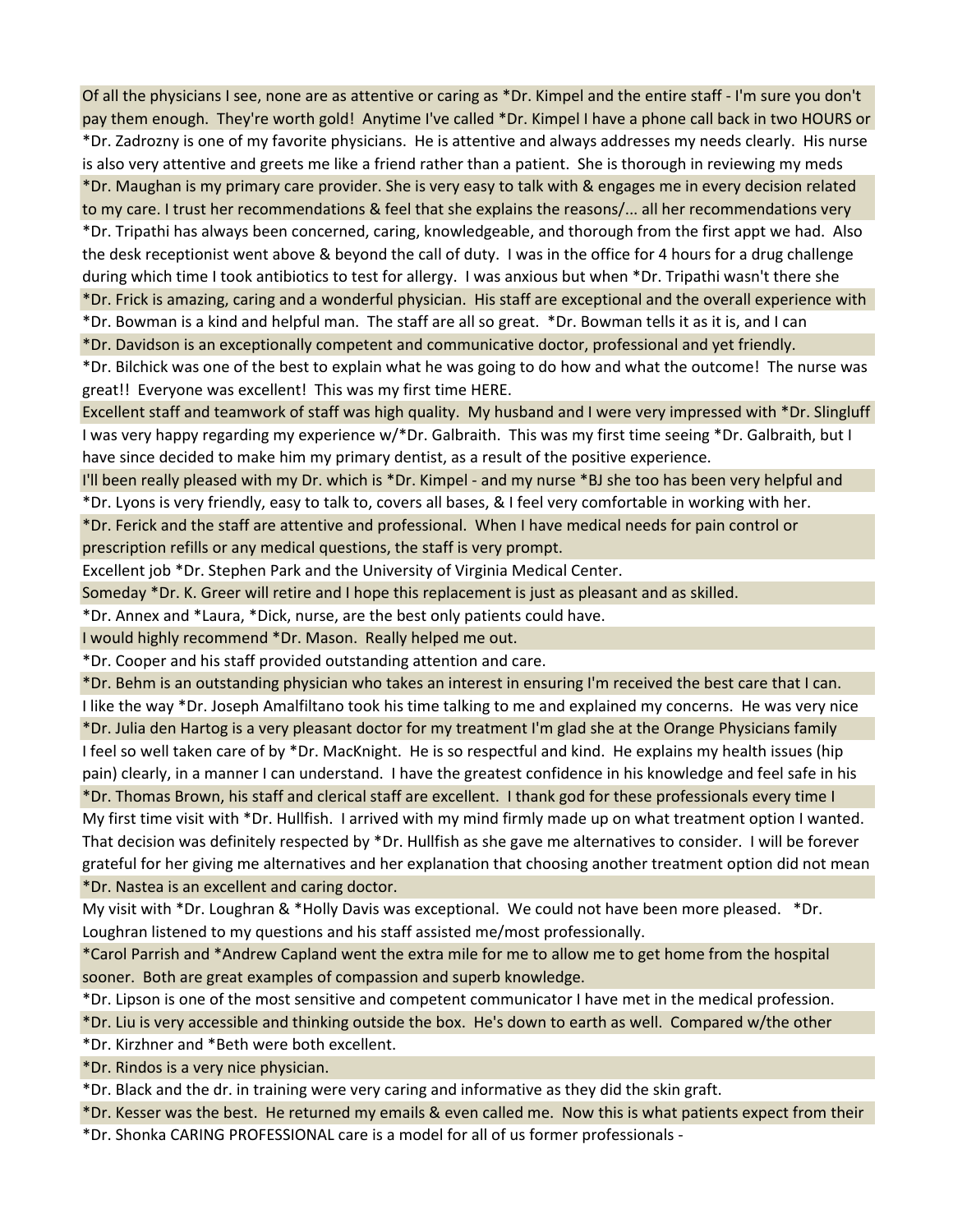\*Dr. Goodman's care & brilliant insights are at the center of my old age survival. Thank you -

\*Dr. DeBoer is a very good listener and looks for best possible treatment options. He was able to give useful advise that works! I think that we have our daughter's diabetes pretty well under control.

\*Dr. Archbald-Pannone is very competent & personable. We always discuss options thoroughly.

Really like \*Dr. Dowdell, she was very kind and thorough.

I am very pleased with \*Dr. Snustad.

I adore \*Dr. Zhu. She has always been very attentive concerning my areas of pain. Has always tried to help keep I am so grateful to \*Dr. Chris Shaffery for taking my difficult case, performing spine surgery that restored my ability to walk. When other doctors refused me this man had to courage to help me. Best group of people you No complaints about \*Dr. Campbell or his office staff. Everyone was very nice.

\*Dr. Scott Lim is the best doctor ever he is so gentle and understanding. We think the world of him.

\*Dr. Corbett & the rest of the staff were amazing. Made us feel comfortable about our son's surgery. Our \*Dr. Cantrell is a gyn oncologist - so, not a doctor you ever want to have to see. But if you DO have to, she's the I had reached out to \*Dr. Gregg with greeting via email & without any obligation, she responds promptly & referenced these questions - going back 3+ months in this visit. She is amazing & always spends ample time with \*Dr Greer welcomes you to call him personally & he will take time even on a day off to answer your questions.

\*Dr. Gwathmey & \*Dr. Cochran were very knowledgeable & professional. Finally got an answer to my problem. I was impressed with the time taken with me by both \*Dr. Amex and \*Laura Deck. This was my first time with \*Doctor Zaydfudim and his staff & nurses are the GREATEST! They really care about each an every person. He is

\*Dr. Laurie is very sweet and when asked gives necessary information about concerns!

\*Dr. Rosner is thorough, caring and I appreciate his expertise. I am thankful that he is my nephrologist.

\*Dr. Salomon has been my doctor for 15 years and I trust him to handle my medical needs. For that reason, I UVA, God, nurses & my doctors have saved my life literally on 3 occasions. \*Vicki Valquez resulted, revived me at scene of accident, \_\_\_\_\_\_ \*Christopher, \*William, \_\_\_\_\_, \*Dr. Kaylor & quite a few other doctors worked tiredlessly around the clock to save my life! Twice UVA, God & my doctors \*Dr. Kaylor, \*Dr. Kathryn Dort, my social worker \*Bruce Elsworth have saved my life. I owe all the doctors, social worker listed above & many other Overall very positive. I told \*Dr. Fernandez that we liked him and his approach. That he was not condescending. THat he did not discount us as persons and non-medical \_\_\_\_\_\_ or me as woman who is advocating for her \*Dr. Malhotra, \*Ms. Koch and your device clinic team have provided this patient with wonderful care. Their concern is evident in dealing with my difficult diagnosis. - Fabry disease!

\*Dr. Brendon Bowman is an exceptionally fine practitioner. He is among the most clear "explaining" doctors we We are so thankful that \*Dr. Stevenson has been in (son's) life for the past 12 years. What a blessing to have a \*Dr. Black and his staff are the best anybody could hope for!

My visit w/\*Dr. Statuta was the best experience I've ever had at a doctor apt. Thank you.

I am very satisfied with \*Cynthia's care for me and always have confidence in UVA's teams.

\*Dr. Yarboro, her team, and the ED team saved me against the odds in late December, and continue to put me back together. They have been brilliant, thoughtful, compassionate, and I and my family will always be grateful This was the the first and only time I had been seen by \*Dr. Walloce but, would be happy to have \*Dr. Wallace as \*Dr. Lyons - PCP and \_\_\_\_\_ of the surveyed appointment is an exceptionally attentive, patient-focused,

compassionate, & thorough clinician. She is timely, courteous, & always accessible. In 65 years of acute & On June 26, 2002 \*Dr. Barbara T. Post became our family doctor at the UVA Medical Center. We have the greatest admiration for her kindest and professional help with keeping our family healthy.

\*Ms. Jennifer Hart, PA, was absolutely outstanding! She is knowledgeable, has \_\_\_\_\_ experience, and was a delight to work with. I couldn't have been treated by a better person.

I had a wonderful experience with the whole process. \*Doctor Kirzhner is an amazing doctor and person.

\*Dr. Macik is a very good doctor. Very smart & knows her smarts!

\*Dr. Tania Thomas was very helpful and knowledgeable. This was a specialized one time visit to the Traveler's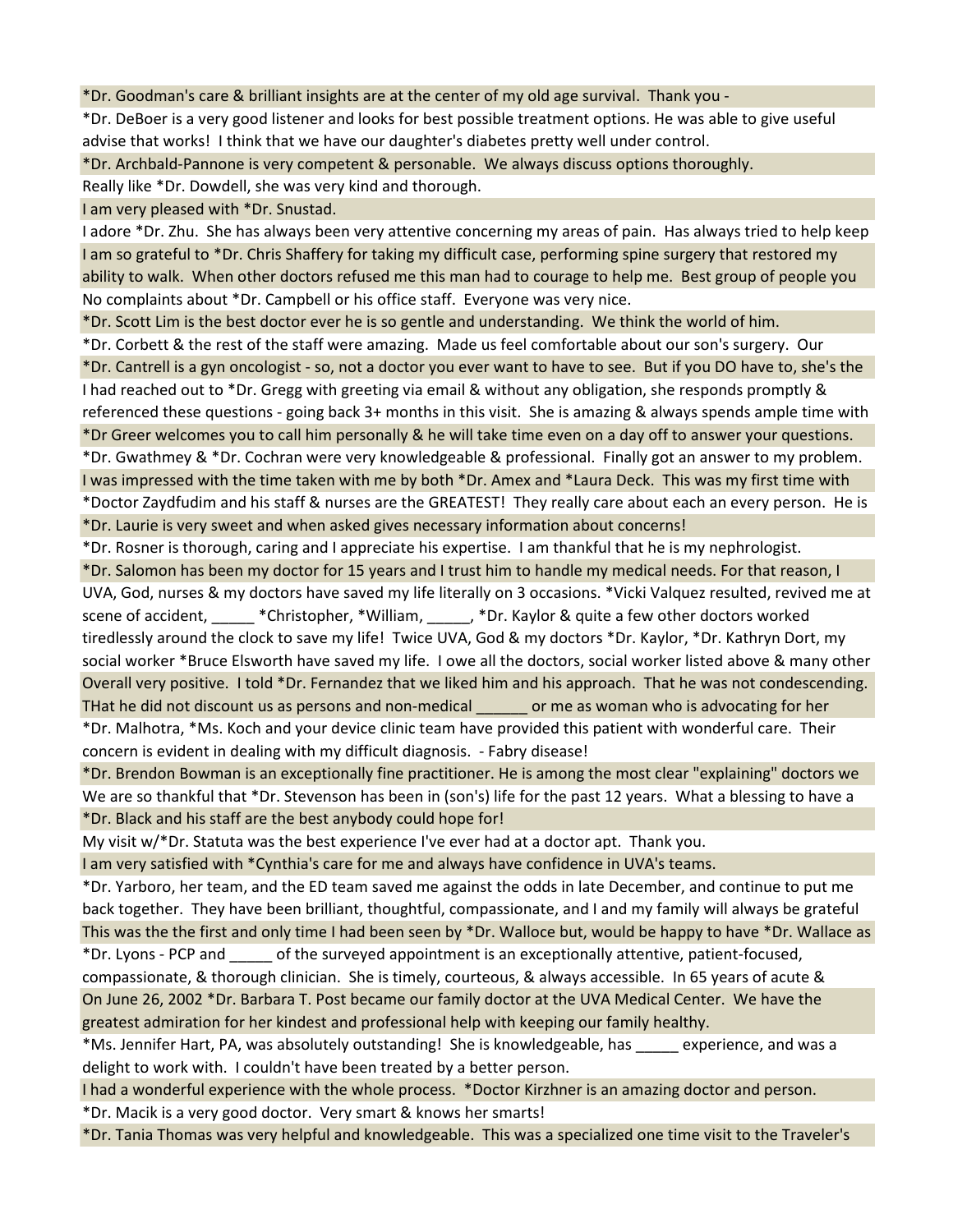\*Dr. Brendan Bowman is an excellent nephrologist. You can tell that he is a teaching doctor. He explains everything about my kidney problem in detail. He is very compassionate and has excellent communication skills. \*Doctor Ragestra and team were very outstanding.

Very pleasant visit \*Dr. Mostaunu is the best doctor I have every known at any time during my life of 86 years. \*Dr. Mihalek, MD is a pulmonologist who is new to us. He is a very competent, compassionate physician and we were both very impressed by his caring nature. He has called us back several times to check on my husband who suffers from COPD along with many other serious conditions. We have never had such an assuring physician and \*Meg Barclay is the bomb!!! Love her.

I found \*Dr. Cooper very in his knowledge of care in my situation. I trust his office and him.

\*Dr. Daniero is an outstanding doctor who not only knows his craft but is genuinely concerned about his \*Dr. Lippert is simply the finest, most caring dr. I've ever seen. She spent a large amount of time with me explaining the situation and answering my questions. She is just an exceptional dr. with great "bedside manner". I saw \*Krupski on 10/1/15. She set up a biopsy for 10/19/15. 1/4/16 was the first in a series of six of chemo injections. I do not see the doctor only the nurses who administer the injections. \*Krupski visit is scheduled for \*Dr. Nishio Lucar is a wonderful and caring provider and the 2 in \_\_\_\_\_ facility is very much appreciated. \*Dr. Luna is easily the most responsive physician I have seen in the last 15 years. Polite, well informed,

\*Dr. Wang is a great doctor!

\*Dr. Davis is very respectful, knowledgeable, and genuine. Very happy with my care! Thank you. Have been going to this practice for 9+ years. Changed to another practice after Dr. C\_\_\_\_\_ left. Returned to this practice when \*Dr. Courtney came. Very positive initial impression.

I had/have every confidence that \*Dr. Daniero and his staff will ensure that I have the best possible outcome for my issue. I am SO RELIEVED that he is treating me. He's the best!

That was, \*Dr Gwathmey has been one of the most caring and sensitive dr.'s to my needs I've ever dealt with. He listens to me and that is very important to me and my recovery. All staff are good at their jobs,

\*Dr. Gwathmey has performed 3 surgeries on me. As I understand it, he practically had to put my right shoulder back together again for me. HE is a top notch rated surgeon in my opinion. I'm grateful to have had him as my I switched my care from 1 neurologist to \*Dr. Jones. I was diagnosed w/MS and wanted someone that I felt could help me and feel listen to my needs. \*Dr. Jones seems to be that doctor. \*Peggy the nurse @ neurologist \*Dr. Brown and staff were very professional and easy to understand in a scale of 1-10 they were a 13.

\*Dr. David Shonka - he's the best!!!

I hold \*Dr. Mary-Margaret Noland in very high regard. My treatment under her care has been absolutely I am very pleased w/the care & information I received from \*Dr. Malhotea & his team, I don't think there is one \*Dr. Andrew Darby & his entire staff was great he has a wonderful team of people that work with him. Also I think he is the most caring & understanding doctor I have ever met UVA is blessed to have him.

We sincerely appreciated \*Dr. Jane's time & the reassurance he gave us.

I was scheduled by my family doctor for an appointment with \*Dr. Smith for a problem in my neck I saw \*Dr. Smith & \*Dr. Schenk and was very impressed with my case. Surgery not needed at this time.

Even though, I am on a lot of pain medicine, \*Dr. Shaffrey and his team are the best around my area for back \*Dr. Dillion is always so nice. I tell him the names of his children and he updates me on their latest adventures. I I feel that \*Dana Hanna is serving my needs very well. She is new to this area and I would highly recommend

\*Dr. John MacKnight is the best PCP ever!

\*Dr. Marshall is an excellent doctor.

Our visit with \*Dr. Gurrola was exceptional - He was very professional yet friendly and very good with kids. We \*Jennifer Hart is top-notch! She has great knowledge in her field of work and cares about her patients.

\*Dr. MacKnight should be \_\_\_\_\_ for his expertise, bedside manners and overall kindness. He explain well if he

\*David Mercer is an asset to UVA. He knows what he is doing and is very understanding, caring and very kind.

\*Dr. Plews-Ogan is one of your finest. My wife and I have total confidence in her professional medical judgment.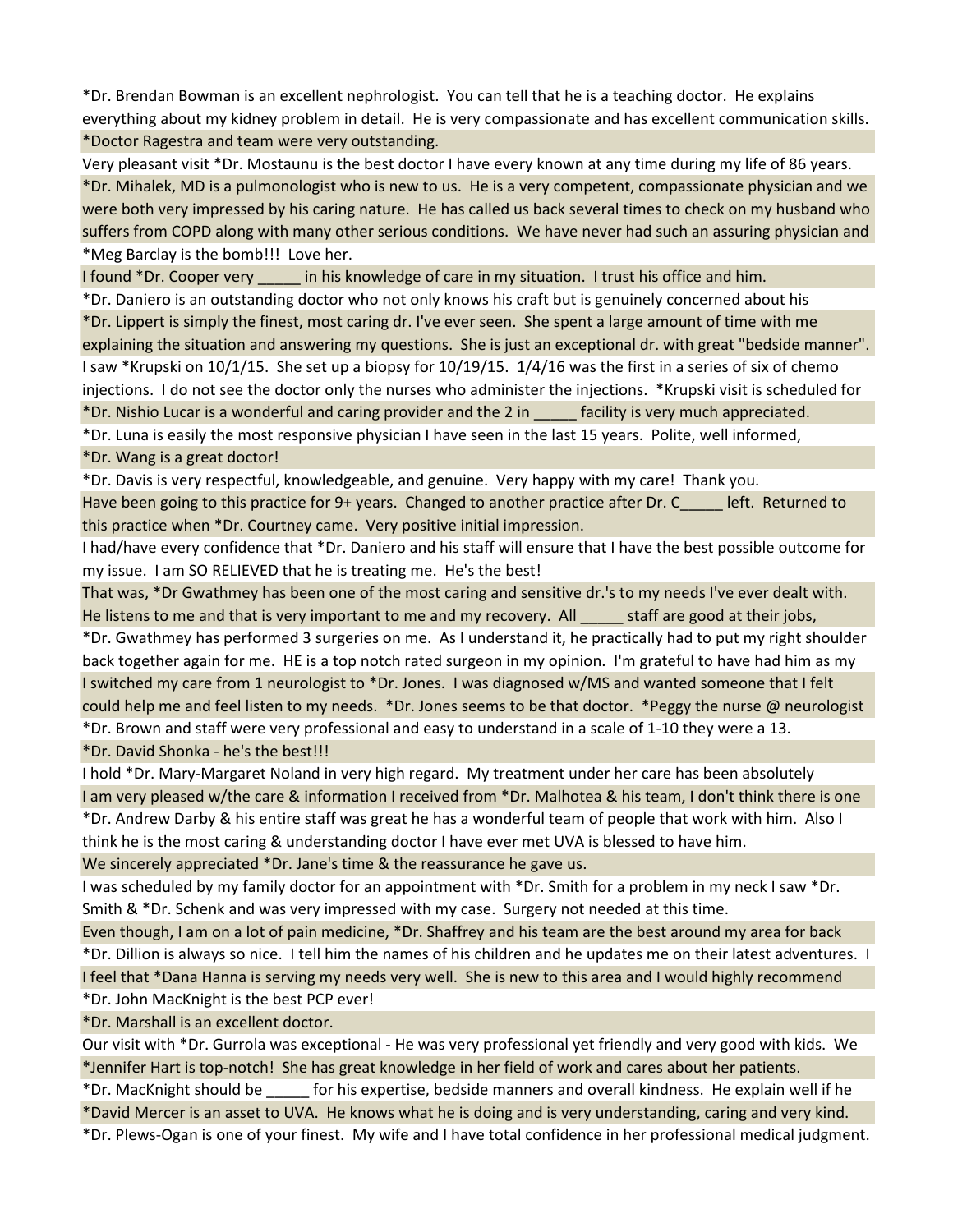\*Dr. Hostetter is friendly, knowledgeable and listens well.

\*Dr. Behm has always spent sufficient time to answer all my concerns and questions. He demonstrates an \*Louise Norko is excellent in every way: Knowledgeable, kind, efficient, helpful and encouraging - She is truly \*Dr. Carter is the best along with \*Dr. Justin don't know his last name! Best doctors ever feel very comfy wit It's been a "bona" fide pleasure to have \*Dr. Dalkin as my endocrinologist. He has a delightful sense of humor \*Dr. Chhabra is the best - I wouldn't consider having anyone else treat my hand surgery.

I absolutely love \*Dr. Behm and \*Beth (RN) they both have been wonderful with me and my care. I recommend \*Dr. Dalkin is the BEST at responding to e-mail questions - very prompt & professional. Very kind and caring \*Dr. Diduch is "the best!" I'm a 75 yr. old dbl. amputee & have been a pat. since birth - won't go to anyone else! \*Dr. Kyin gave me my life back. He suggested Xolair injections since my asthma was so bad. My life changed for the better - asthma controlled for the first time! he is a very caring doctor.

\*Dr. Dacus is wonderful! The entire staff has been exceptional!

\*Dr. Escanellas is always so kind with me. I appreciate this. He explains very well and, if he considers that I need I enjoyed meeting \*Ms. Radigan and appreciated her professionalism & humor. I also appreciated receiving \*Dr. Kirk is a great doctor & asset!!

\*Elizabeth is a very engaging person & I \_\_\_\_\_ enjoyed having her taking care of me.

\*Dr. Geilker my doctor for 15 yrs. I have upmost confidence in her, & her staff.

\*Dr. Helenius is just great. She is a good listener and respectful of patient concerns and discomfort. I really The entire team was wonderful during this visit - \*Dr. Schneider, \*Carol, the echo. sonographer, \*Dr. Ferguson & \*Gay (ultrasound tech). They were caring, careful, compassionate, and warm. I felt so well cared for. Thank you! I was (& still am) impressed by \*Dr. Weiss' bed side manner. When he broke the news to me that I needed a 2nd surgery he spent a lot of time with me & answered all my many questions. He does a good job explaining what \*Dr. Abel and his staff did a great job and were always available if I had concerns. \*Dr. Abel & I emailed over a weekend and Monday morning he called us just as a follow-up. Thank you \*Dr. Abel!

\*Dr. Ramirez is a wonderful combination of very bright neurologist but also kind and forthright. She relates well to my 12 year old son and explains things thoroughly. She returns calls the same day and has spent 30 minutes discussing medication adjustment with me. She never acts rushed and I have recommended her to my I love my care provider, she was recommended by one of your care provider that I went to for 20 years \*Dr.

Jennifer Marks who moved away, but she left me in good hands with \*Dr. Dowdell.

\*Dr. Greer is excellent in every way & takes a real hands on interest in his patients.

Excellent care- I would recommend \*Dr. Landes.

\*Dr. Grice & his team of professionals were excellent, & took awesome care of my every need! As they usually I went for my 6 month check up. She referred me to a foot doctor to examine my toes. All was set up very \*Dr. Northup is a wonderful physician.

Every appt. w/\*Dr. Jaffe has been very productive, helpful, respectful, informative, and professional.

I feel very fortunate to have \*Dr. Foster caring for me and definitely know that I am in good hands. Every person I have come in contact with at the Cancer Center has been kind, caring, and very helpful.

\*Dr. Shen was excellent in his demeanor & explanation. I felt comfortable asking questions & he answered each \*Dr. Hullfish and \*Bobbi work so good together, they knew exactly what my problem was and assured me that they could help. They knew the problem that my own OB/GYN did not know. That I'm very thankful for. I've

\*Dr. Kesser has always treated my son with the greatest care and respect. We value his time and expertise and We really love \*Dr. Gunther and his nurse! He really takes time during a visit and does well interacting with our Very pleased with \*Dr. Daniero and his staff.

\*Dr. Crowley is the best! The staff was wonderful!

I dearly love \*Dr. Argo. He is a great doctor. I'm an older woman and he treated me like he would had treated his mother. Very friendly & respectful person you are lucky to have him on your staff.

I hate survey and the only reason I'm taking my time out to answer your questions is because \*Dr. Argo deserves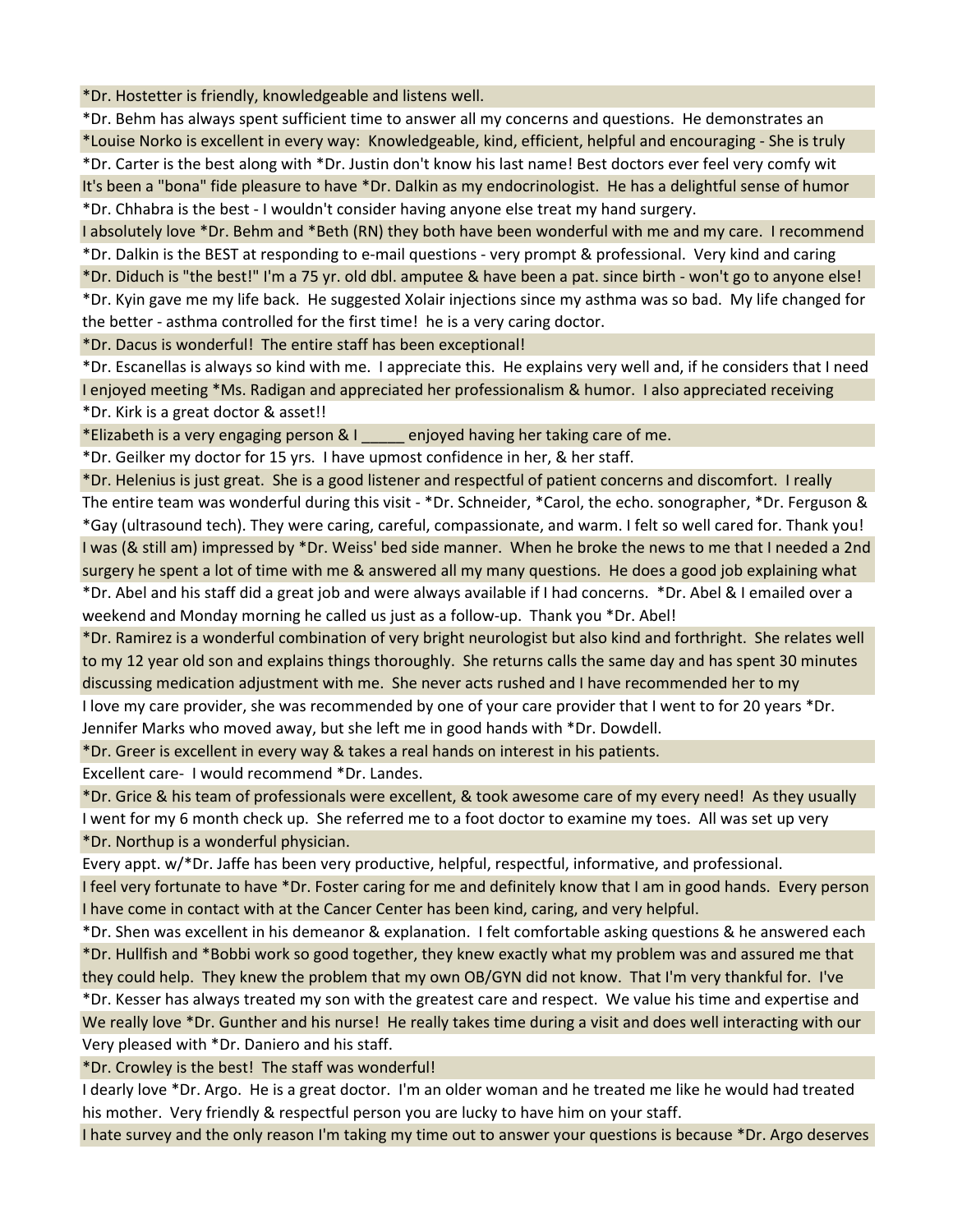\*Dr. Ragosta is a great cardiologist and would be very difficult to replace!!

I had many questions and \*Jacquelyn Sedlock answered all to my understanding and satisfaction. She explained what I wanted and needed to know about my problem. If I need to go back, I shall be happy to see her. The lady who made my appointment was very helpful in getting me an appointment as soon as possible at a time

\*Dr. L'Ecuyer and entire team are an amazing, caring group of professionals who always go above and beyond for our son. They are truly like a second family. Everyone at Battle Bldg. is amazing.

\*Dr. Dillingham is a fine doctor and a fine human being -

\*Dr. Bertram is by far the best doctor I've every had. Has knowledge on epilepsy is amazing and he has worked with my wife and I to help me stay healthy. I'm very lucky to have found \*Dr. Bertram.

\*Dr. Green and her staff were very good to me. They were competent and caring. My experience from start to \*Dr. "K." and all staff was excellent.

\*Dr. Loughran, \*Holly & \*Jacki are outstanding! I travel 5 hours to get to the UVA, thanks for making it worth the \*Dr. Burns and his staff are outstanding!

\*Dr. Daniel Landes and his staff are exceptional and outstanding in providing professional and courteous service. I could not be more pleased with three surgeries and the follow up visits provided by \*Dr. Dacus and staff.

\*Amanda Lani RN. \*B. Purow, MD have both provided OUTSTANDING medical care & empathy.

I feel secure about my health care with \*Dr. MacKnight.

I have a lot of trust in \*Dr. Barnes. He has my children best health concerns priority. He communicates with my \*Dr. Shen was exceptionally nice, friendly, and has a caring manner. Assuring and I felt if I ever need spinal surgery I would definitely request his professional care. Staff is very complimentary about him.

\*Emily and all of the staff & physicians are VERY caring and engaged. I feel completely safe and confident that I I cannot thank \*Dr. Dillingham adequately for the efforts she made to make the Harivoni protocol available at \*Dr. Yarboro & staff are educated professionals with great care, people skills, & compassion. \*Dr. Yarboro

considered my emotional & physical as well as psychological wellbeing. He was incredible.

\*Dr. Jameson was very caring & keep eye contact well, he also was compassionate & sincere.

\*Dr. Brown and all the staff in the orthopedic dept. have always been helpful and friendly in my past year of

\*C. Friedman is a superlative PCP. She is insightful, clear, and kind. She was thorough.

\*Dr. Dalkin & the doctor with him were very kind and explained things clearly.

I look forward to my visits to \*Jo Ann and her crew!

Love \*Yvonne - always available when I need her! Very professional - I feel comfortable & secure in her care. \*Dr. Behm & his staff are excellent!

\*Dr. Geilker has coordinated my care for nearly 15 years. Not only is she highly skilled and knowledgeable, but she is also sensitive and attentive. My case is fairly complicated, and she has spent many hours, over the years, Love the new Richmond clinic! All the staff & \*Dr. Albrecht are awesome! So convenient to home also. Very, very efficient care and office personnel very attentive \*Dr. Shirley - superb doctor.

\*Dr. Cantrell is a very good dr. and she is so funny I'm happy that she takes good care of me every yr. I travel to the Universitys Cancer Center for the care I - receive there. I live almost 5 hrs. away. \*Dr. Schiff and

all the staff I have seen give me excellent care. I tell others it is staff that cares!

\*Dr. Stevenson is the best! When he arrives for appointment he has thoroughly reviewed all aspects of our A superb clinic from receptionist, nurses, and physicians (dr.s \*Oldfilled and \*Hong).

This was my initial visit w/\*Dr. Lyons. I'm glad to have found her & the UVA Physicians' Group. I look forward to years of working together to keep me as healthy as possible. \*Dr. Lyons is an awesome doctor.

We were so glad to see the new facility at Zion open! \*Dr. Clebak had been our PC since opening and we \*Dr. Michael Williams is the best.

\*Dr. Bolton, has been my dr. for 30 yrs. He is a wonderful dr. I really like him.

\*Dr. Early is by far one of the best doctors I have ever met. He is a very caring gentle doctor. My daughter loves I was very happy with my surgery. Thank you for having \*Dr. Carlos Tache-Leon as at surgical dr. at UVA.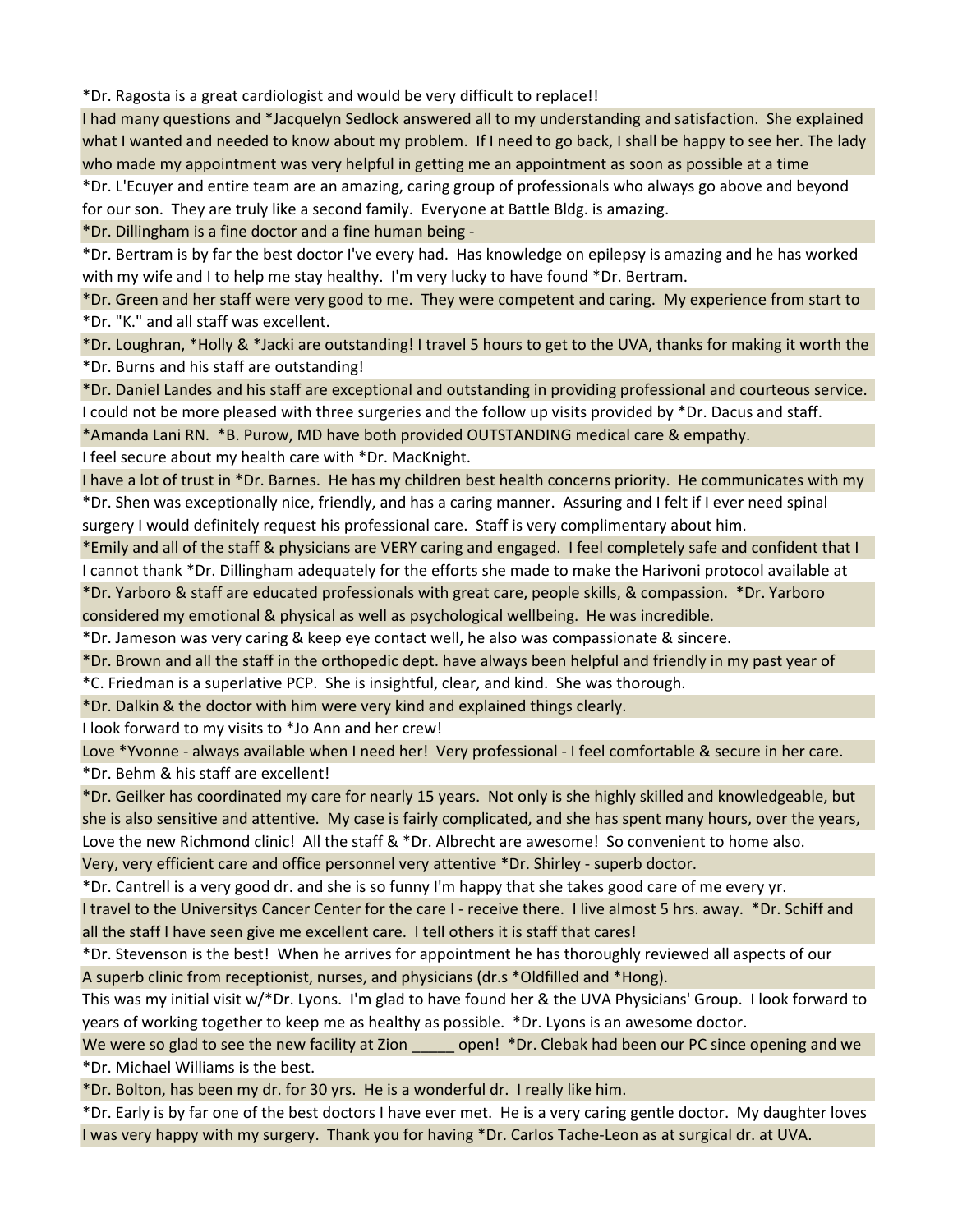\*Elizabeth Sullivan, NP & \*Darlene Brown, RN are wonderful.

\*Darlene Brown, RN excellent. \*Elizabeth Sullivan, NP. Best ever had. Guided me in recovery skin cancer I learned more from \*Dr. Malik on chest c ray (interpretation) option and wonderful follow up.

In a perfect world, every doctor would be a \*Dr. Michael Douvas! - Professional, compassionate, & accessible! A I have always had the upmost admiration for \*Dr. Rembold & his staff. They always call me by my name and are \*Dr Rembold and nurse \*Leigh Kloss are simply the best.

I would recommend \*Dr. Brockmeier to all my friends. Thank you for my care.

\*Dr. Sharma was VERY thorough in his exam & work up, very knowledgeable & explained things well. His nurse \*Caroline is AMAZING - very kind, compassionate, helpful & responds to MyChart messages promptly. As with everyone I had contact at UVA, \*Ellen was not only very professional and knowledgeable in her field of

\_\_\_\_\_, she was quite courteous and pleasant. It is tymes like this, that, considering my malady, make better my \*Dr. Miller and his surgical residents were highly professional in every aspect of my examination, diagnosis treatment and post-op care. I can't imagine that this experience and outcome could have been better. I have found \*Dr. Krupski to be an excellent dr. for my, urological needs informative both for my past I am a new patient and I was looking to switch to a new doctor so far I like him fine because of all the questions I answered I plan to keep him for my new PCP and I have a appt for blood work & other on Feb. 28. (\*Dr. I have been seeing \*Dr Kern since 2000. He is certainly the best. Both dr and his staff have always treated me Patient has pacemaker, routine visit for device. Visit with \*Dr. Kennedy after device clinic. We are willing to First visit since moving to VA. Nervous since we had the same neuro. opt. since birth. Loved \*Dr. Newman & he \*Dr. Campbell and the staff at Pantops are always efficient, through and very caring -

\*Dr. Druzgal and staff did an awesome job! This is from the reception desk to the nurses and doctors.

I have been a patient of \*Dr. Post for 24 1/2 yrs. Very happy with her & staff.

This was my first visit with \*Dr. Rembold. He was very thorough, kind, and explained everything! I liked \*Dr. Preston a lot.

I have received excellent care from Dr. A\_\_\_\_\_ \*Copeland and his entire staff.

I was very impressed with \*Dr. Vranic and his staff. Every one was kind and very respectful.

Love \*Dr. Kirby!

My husband passed away on Nov. 19, 2015 from a rare cancer. I was his caregiver. \*Dr. Blackhall was GREAT with him. She listened to both of us and let my husband know she understood his concerns and discussed them with them. He connected with her & trusted her. She called us for several weeks after he started hospice care to address his concerns. He had a spiritual conflict that he had struggled with for years. A couple of weeks \*Dr. Maitland is a caring doctor, very professional. I'm thankful I had her as my doctor. She's great!

I have been seeing \*Dr. William Evans since 1990 - He is one of the best, nicest and most thorough Dr. I know I \*Dr. MacKnight is my ortho dr., as well as my wife's (Wanda). We've been his patients for several years on three month follow-ups due to chronic ortho conditions. \*Dr. Macknight's knowledge, professionalism, and caring \*Dr. Chhabra is a very good doctor he understands his patients very well.

Provider \*Porsche Roberson has been serving my three children for over five years. We moved to Culpeper, Va. last year but I still travel to Orange, Va. so that we see \*Dr. Roberson: She is a wonderful doctor...

\*Dr. Thomas Brown and staff were exceptional with my care!!

\*Dr. Courtney is very knowledgeable! Love her!

\*Dr. Burns has given 'living' back to me - not as good as before my disability but so much better then what is was before he was my doctor he and my wife and my 2 greatest advocates. No higher compliment is possible.

\*Dr. Daniero is a awesome doctor. However there is a moderate help that he is able to provide me.

I think \*Dr. Park is a wonderful Dr. I would recommend him to anyone.

I felt good about my experience there was good. I value what \*Dr. Greer told me about my problem. I've using what he recommended and it seems to be working. Everything there was really great.

The staff @ North Ridge is excellent & \*Dr. Angela Taylor is excellent.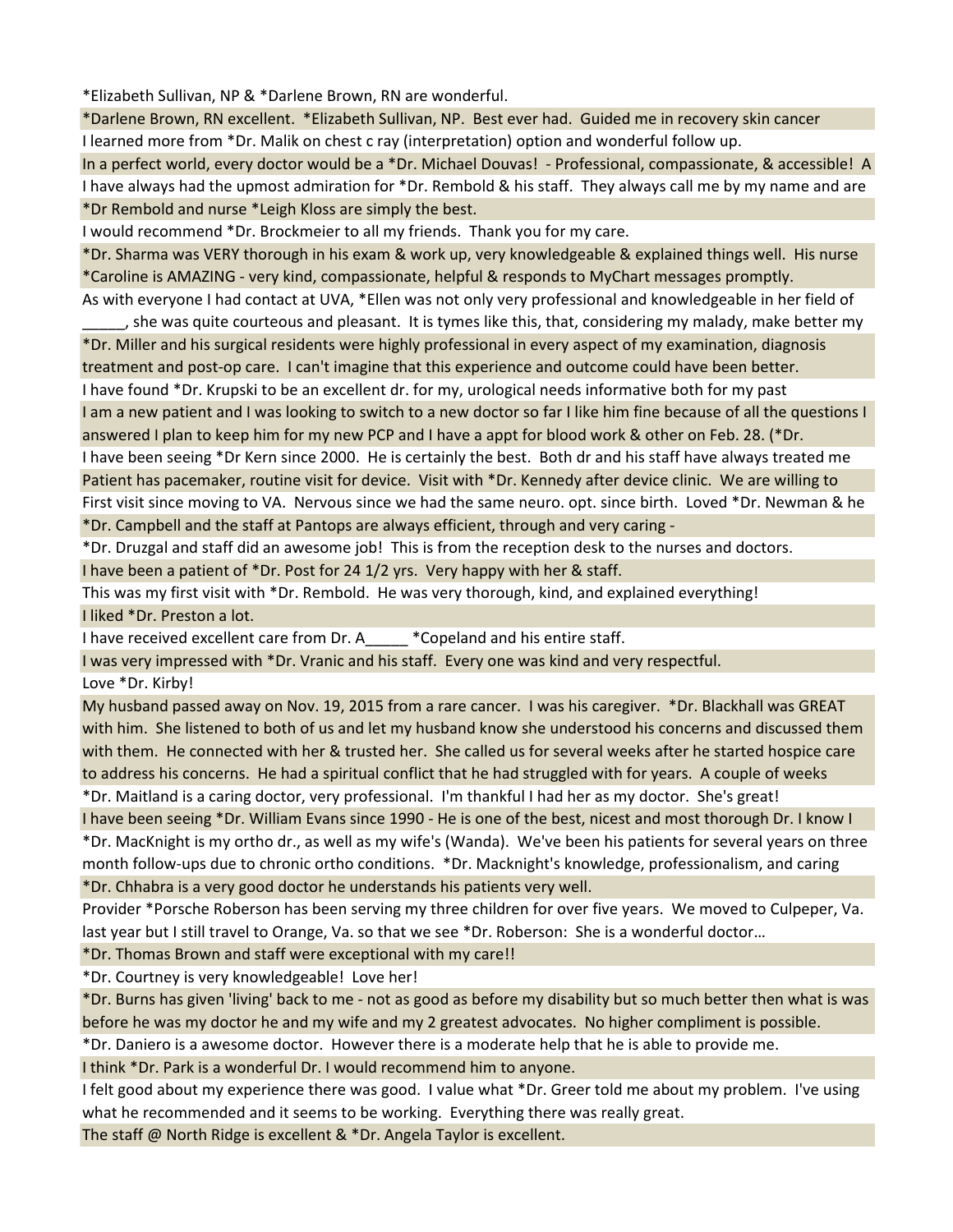\*Dr. Vance is one of the best dr.'s I have ever seen. Take so much effort to help you in any way. Excellent dr. \*DR. KAUPSKI is very professional and I have great confidence in her care.

One January I became ill with my heart; called UVA and was told \*Dr. Gimple would see next day, when I was seen by \*Dr. Gimple who immediately entered me in the hospital. \*Dr. Gimple and every staff took care of me - \*Dr. Warren continues to work with her staff and other doctors to save my life - I am forever grateful!

\*Dr. A. Dalkin is an excellent endocrinologist.

\*Dr. Greer is an excellent doctor. You know that!

\*Dr. Jones was tremendous. I could not ask or hope for better treatment than what she provided. Her follow-up My family and I have been to \*Dr. Forbes for a lot of years he is a very good doctor. We have from time to time seen the other two providers. We also like them. We wouldn't want to go any place else.

P.S. I had traveled from Virginia Beach/Tidwater area of Virginia. I tell everyone that UVA is the very best for \*Dr. Vranic is one of the best physicians we have seen & \*Lori his nurse is excellent. A good feeling prevails when we are in that office. \*Dr. Vranic is very knowledgeable about my problems.

\*Dr. McCullough was my surgeon for an operation. He did a great job. Very professional, yet down to earth.

\*Dr. Pollart has been primary care provider for my wife and me for many years. she is very capable and \*Dr. Taylor and staff = Rock stars!

We got the appointmt. with \*Doctor John Jane \_\_\_\_\_ \*DR. BRADLEY KESSER me and my family very grateful to both doctors and then \_\_\_\_\_\_ and help \_\_\_\_\_\_. GOD BLESS them.

I had a great experience. Staff that handled scheduling was very helpful in moving up my appointment & my sleep study. The entire staff was really good. \*Darlene was amazing. She went above & beyond for me & my \*Dr. Stephen Caldwell is the best doctor. If not for \*Dr. Caldwell I would have died several years ago.

\*Kathy Printz, \*Anita Zopp, nurse \*Jackie all great assets to this practice -

\*DR. Potter is the finest Rheumatologist I have worked with his knowledge & caring are vast.

\*Dr. Lori Urban is amazingly wonderful! Wonderful in every way - there are no words to explain just how great I was very happy with \*Dr. Browne and all of his staff. They took very good care of me after my knee

This visit with \*Kim was a check before going to radiology. It was quick, efficient, friendly and all questions answered. \*King is a well-informed nurse, energetic and has a sense of humor which is a great asset in her

I am very pleased with the service @ UVA and \*Dr. Adam Shimer staff. Jimmy

\*Dr. Ranney is amazing. I recommend her to all of the other new parents that I know!

My experience has been very good. I have been on this journey since March 24, 2015 when I was not feeling well and called my family doctor and I was transferred to the hospital for 4 or 5 days and I have been seeing \*Dr.

\*Dr. MacKnight continues to provide exceptional care to m. I am privileged to have him as my physician. I have referred several patients to him and he has provided the same high quality care to them that I receive. He is the \*Amy Alson is absolutely wonderful, and I'm so thankful to have her as my doctor!

Always great to go to Crossroads. \*Megan does a fantastic job drawing my blood. \*Dr. DeGeorge is top notch! \*Dr. Seki Balogun is excellent!

\*Dr. Barrett is wonderful!

\*Dr. Harrison spent all the time needed to ascertain a diagnosis - QUALITY time, much appreciated!

\*Dr. Domson has been great with him through the whole process. The nurses arse always good to him and enjoy seeing him. I am glad my son was referred to UVA and \*Domson's office.

\*Dr. Purow and his assistant were very helpful in getting me an appointment with neurology that I had not been able to get myself. \*Dr. Purow's nurses always respond to emails with questions in a helpful and timely manner. I couldn't be happier with the care I receive from \*Dr. Ghanta & team.

\*Dr. Frick is a very good, concerned, and caring doctor. He always explains things so that I understand. While there, I met an employee named \*Bucky Thacker who was one of the kindest people I have ever met,

\*Dr. Browne is outstanding. This is my second knee. Indeed, the whole ortho dept. is outstanding. Recent visit \*Dr. Chhabra, past other \_\_\_\_\_ ortho \*Dr. Kahler, outstanding.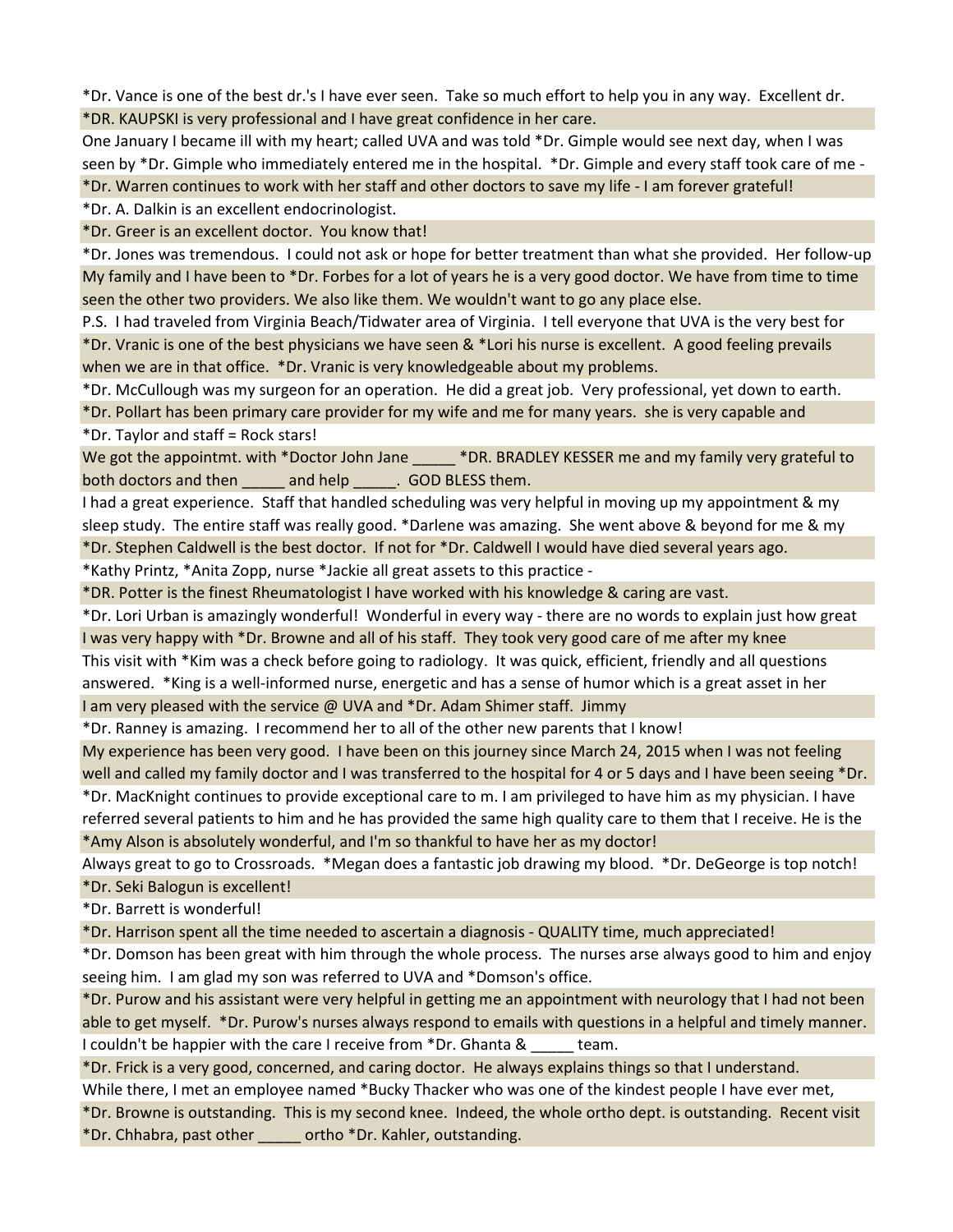Excellent staff nurse (\*Millie) as well as support staff.

This was a lactation visit with \*Dr. Kellams and \*Katie, lactation consultant. They were kind, thoughtful, supportive, knowledgeable, and most of all very helpful. I would recommend them with out hesitation.

\*Dr. Galbreath and his team are exceptional. I consistently receive world class care from him, his hygienist and \*Dr. Volodin is compassionate and caring. His expertise is evident and he explains things quite well to put me at \*Dr. Southerland is a great doctor and takes the time needed for his patients.

\*Dr. Vance and her team are always very professional and patient focused. \*Dr. Vance is the reason I always I did ask general questions which were answered completely. \*Dr. Newman is a genius. SERIOUSLY. Patient of \*Dr. Hatter for 25 yrs. - I rate him excellent.

\*Dr. Early was so wonderful with our child, this dedication to his profession is beyond compare.

My doctors are: \*Dr. Bruce Plum, \*Dr. Belcheck. I have been please with my doctors.

I liked the fact that \*Dr. Shonka did not force fully make the case for surgery, just gave facts, answered

\*Dr. Borowitz is a gem, and we have had excellent service consistently at UVA Pediatric Gastroenterology. Very \*Dr. Gwalhmey was very informative and patient. He provided the care we could not get in Lynchburg. His attention to detail and love for his job really showed. Although he normally treats older patients he worked well I went for a tetanus shot in preparation for a mission trip so I just saw a nurse who was great. \*Dr. Forbes has been my physician for 40 yrs. & I respect him & his ability as my doctor. He is great! Very impressed w/\*Dr. Patel.

\*Dr. Duska is an excellent physician/surgeon. Her care is both professional & personal. The RN \*Anita Mc Cray who works with \*Dr. Duska provides top notch teaching whenever needed. She returns calls promptly & always

\*Dr. Matt Green is a very good caring doctor! We are very lucky to have him for our doctor!

\*Dr. Davis was excellent!

Overall, a great experience from initial visit, to surgery to follow-ups. I would recommend \*Dr. Freilich and UVA \*Dr. Freilich did a great job. Would see him again for any hand injury. Seems to be a good person!

\*Dr. Daniero and the interns were very professional and kind. The nurses, as well, were very nice and caring. \*Dr. Eric Davis is great.

This NP took the place of \*Dr. Jaffee who was excellent +. I enjoyed my time with her.

\*Dr. Netland is a kind man. He is pleasant, a good listener, responds thoroughly to questions. He's respectful to I have only been seeing \*Dr. Goldman for a couple months but I always feel like she is concerned about how I am They check my list to see if it's the same medication & dose. I really liked \*Lisa Jett. She gave me some answers Highly recommend \*Dr. Tuckey and her team.

\*Dr. Lyons is very good. She has a lot of patience with elderly people.

I saw \*Mary Beth Slagle, \*Wendy Westfield's team mate and I adore her. She is a wonderful caregiver. Very impressed with \*Dr. Fernandez.

\*Dr. Mark Okusa has been my attending physician ever since I was a patient at UVA more than 10 years ago. He is doing a good job in keeping my kidney stage 3 stable. Thank you to all my health providers to keeping me a \*Dr. Fountain is the best!!

All the oncology doctors are amazing. \*Dr. Belyea is our favorite. Also, all the nurses are wonderful and are so \*Dr. Gander is a wonderful doctor who displays professionalism and is kind and courteous. Something that is rare to see in doctors. He is someone who shows care about his patients. Thank you.

\*Dr. Uthlaut is an excellent doctor - knowledgeable, friendly, interested in his patient takes time to listen asks We love \*Dr. Vergales and all staff at the office. They truly care about children and are in the business of making children healthy and parents happy knowing their child is in the best hands w/the providers @ UVA! Thank you!

\*Kelsey Parente is a very knowledgeable hand/extremity provider. She impressed me so much that when my husband developed any issue with his hand, I didn't hesitate to recommend that he see her. He also was Overall \*Dr. Miller and his staff were all amazing. Everyone took the time to make me feel comfortable and answer all my questions, and I really trusted them to take care of me.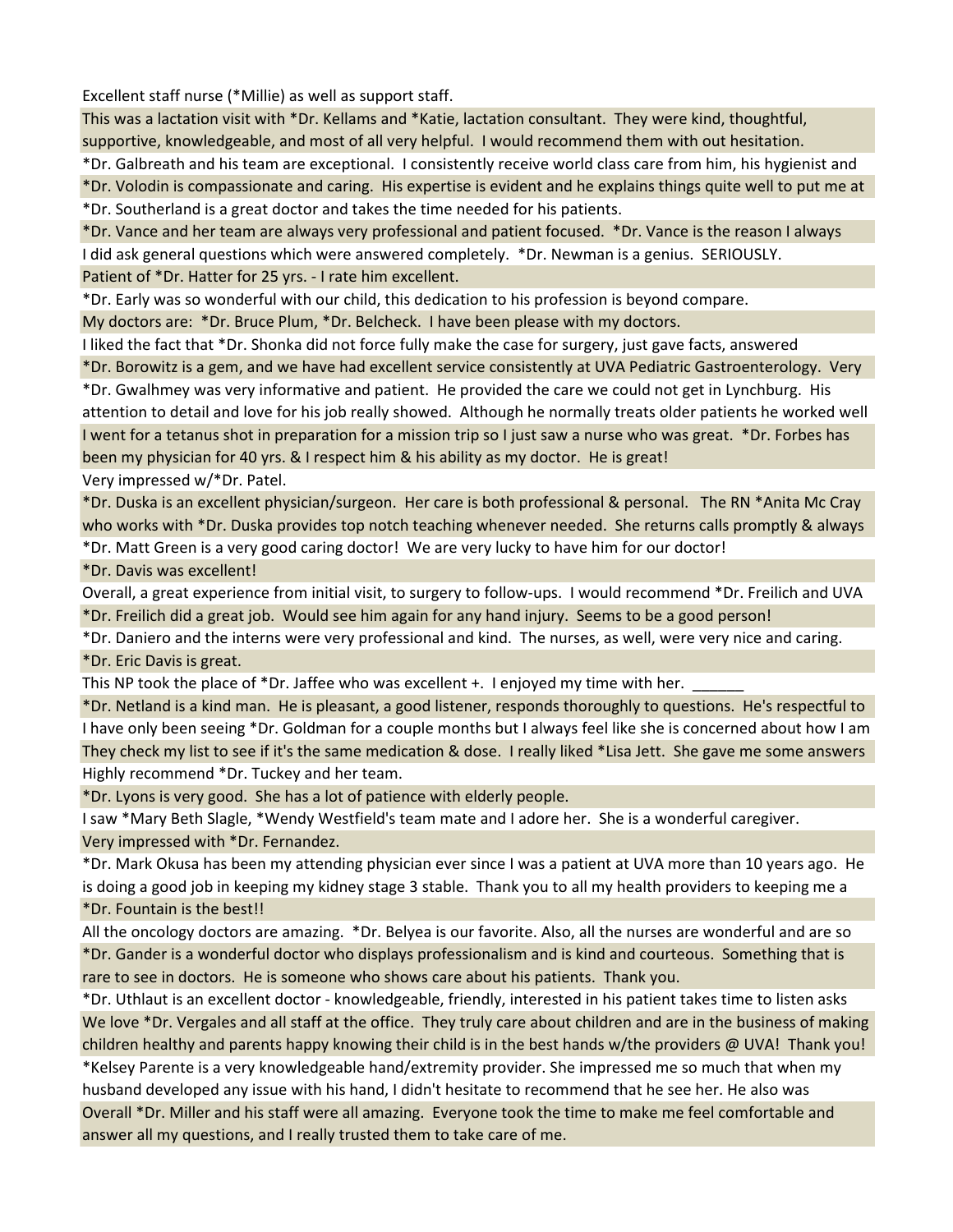I value very much \*Dr. Balogun. She is my doctor, but also a friend.

\*Dr. Johnson is a excellent doctor. He listens and is very informative.

\*Dr. Kaufman and entire staff in clinic were wonderful!

\*Michele Hamrick is exceptionally friendly, sympathetic "up beat" and competent. I look forward to seeing her

\*Marcia Molnar, PA is an asset to the staff at UVA. The Cancer Center as a whole is wonderful and is top rated

\*Dr. Kimpel & his residents are always thorough & show concern for my needs.

\*Michelle Beard is an exceptional care giver. I have had the good luck to be with \*Ms. Beard and her team since 2002. Incredible medical professional who treats her patients with compassion.

\*Dr. Archbald-Pannone goes above and beyond - her care is genuine. Couldn't write a script for anyone better! My first time see \*Juanita Regal. She did a excellent check up. I would see her again.

\*Dr. Pinkston is amazing I loved how she was attentive & had answers for our questions, she's a wonderful dr. I felt like she really cared about my child & what was going on.

I asked \*Dr. Jaffe if I needed hip replacement surgery. I was very relieved when she said "no," and suggested a \*Dr. "D" is a good doctor. She cares & talks in terms you understand.

I would highly recommend \*Dr. Yarboro.

\*Dr. Rubendall knows the spine & problems associated with it better than anyone I have seen. His care and advice took care of the pain and the problem. ... he is a good person!

\*Dr. Ramsdale was very nice & professional, this was the first time I saw her since \*Dr. Wiess retired. I really like

\*Michael Gwaltney is the best pediatrician I have ever met, I have three children, so I have met a ton of

\*Dr. Fullerton is excellent - Very competent.

First visit with \*Dr. Cherry - Good experience.

The praise UVA Medical to anyone we talk medical issues with. \*Dr. Adams & his staff are the best!

\*Dr. Ed Rose and his staff are amazing. They are always upbeat, professional and courteous.

\*Joanne Coleman is a specialist that I have an appointment with for my sleep apnea. She provided great service. \*Susan Cluett provided excellent patient care. She is the best!

The ladies at registration, \*Dr. Gray and his nurse are all amazing. Never feel I'm an inconvenience nor feel embarrassed in any way talking about the problems I experienced. Kudos to all of them!

\*Dr. Lather was excellent. She answered our questions and explained everything.

I filled out this questionnaire on line. \*Dr. Grosh is top notch and so is the staff. The visit was to get a CT report - \*Dr. Lather is amazing. I called with a concern from an ER visit. Received quick response & told to come right in. By the time we arrived, \*Dr. Lather had reviewed ER notes & x-ray and already coordinated a plan of corrective \*Mr. Potter is a great dr. I will miss him. I do hope I will continue to get great care when he is gone. Will miss

\*Dr. Jane Jr. is amazing. He always takes the time to listen and care for our child even when our child will not \*Dr. C. and his assistant \*Ms. Beard worked together very well as a team. They also show concerned about their The provider \*Dr. Balogun has been understanding my complain, seriously concerned about my need and

effectively responsive and kind. The receptionist was responsive and kind - the nurse was kind knowledgeable. \*Dr. Salomon is an excellent physician. I have followed him from locations to location.

\*Dr. Sarah Pumphrey is a wonderful doctor. We can't recommend her enough!

I am immensely please with \*Dr. Sarah Pumphrey and her team. We are so fortunate to have a caring doctor, who also listens to our concerns with common sense and candor.

\*Nicholas Calabrese was kind, and seemed genuinely concerned. He seemed very knowledgeable, and gave me \*Dr. Newman is AWESOME. He is very thorough, kind, and smart. The ortho clinic was much better than when I

\*Dr. Forbes and his nurse \*Ann provide excellent care!

Excellent: \*Dr. Bowman and staff!

\*Dr. Northup & \*Linda R. FANTASTIC!

\*Dr. Shaffrey is awesome!!

\*Denise Bruen is THE best nurse prac. I've ever been seen by - She's so friendly and truly wants to help - Never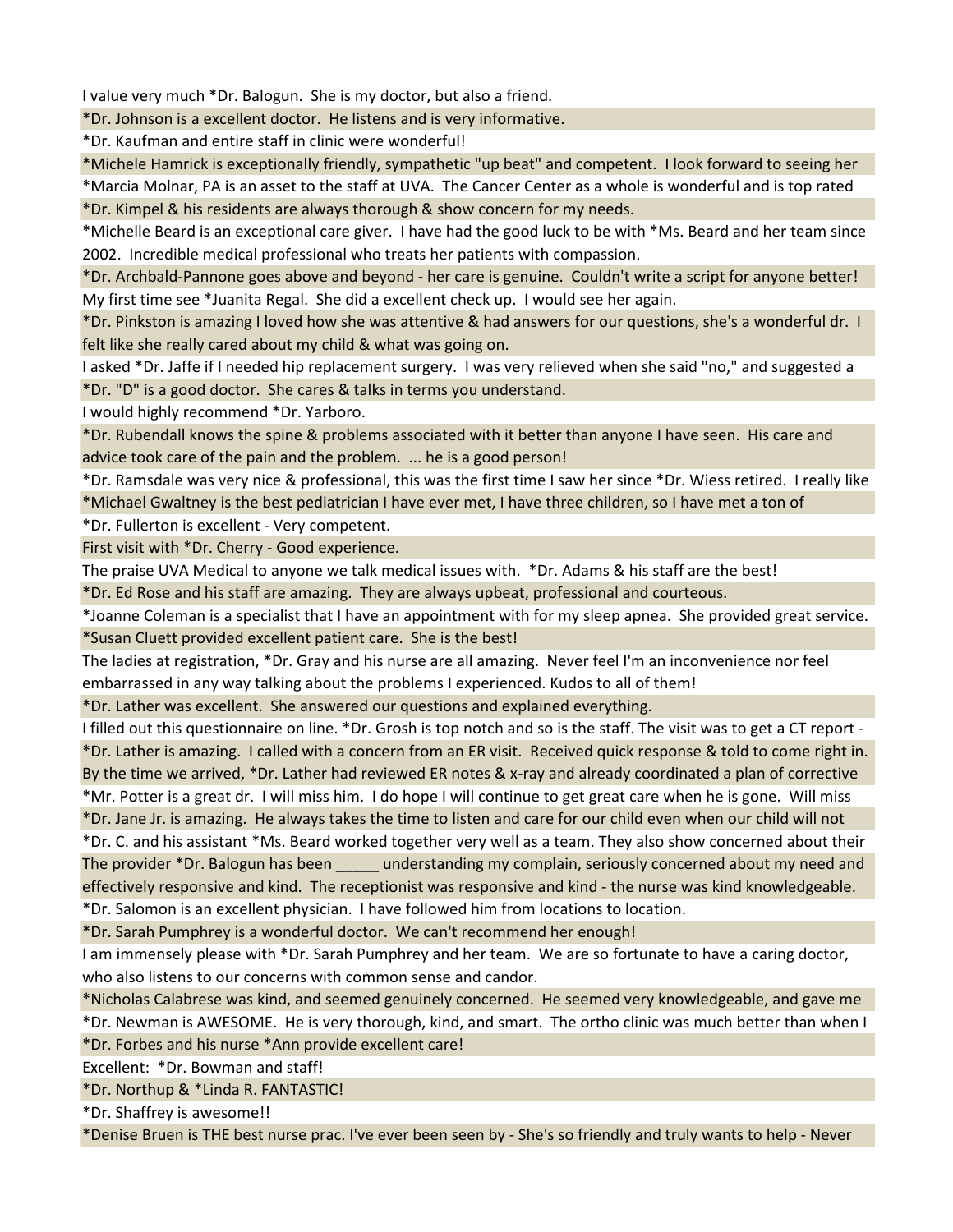\*Dr. Jaffe and the entire UVA physician's group staff are top - notch in providing both routine and emergency Was very pleased with \*Dr Srivastava. First time 2 had seen her.

Not only does \*Dr. Rose treat me as a patient but he makes me fill as if I'm very special when he is taking care of my needs. We need more doctors like him. What a great doctor.

\*Srivastava pulls me/allows me a part in the decision making concerning my health. I appreciate this.

\*Dr. Leinback is outstanding. Very caring & personable.

\*Kristen Heinan was wonderful.

\*Dr. Landen & his staff are all very pleasant and quite efficient. When I have questions they are always answered, the visits never seemed rushed through some times I can see that they are busy. I am blessed to be a \*Dr. Pappas and her interns are always open to any question we have. They explain things so that we can easily understand and never have we felt belittled or stupid for asking even the most simple thing. They are also very attentive and kind to our very shy little girl who does not like visiting the doctor. \*Dr. Pappas is a true asset to I have been extremely pleased with all the care I have received. \*Dr. Brenin is a wonder doctor, caring, & really \*Dr. Johnson is an excellent pediatrician. And his nurse is wonderful also.

\*Dr. Gazewood is one of the best medical professionals I have met, and I feel safe and secure that I would get the best care I need with concern to my individual needs and wishes. This same attitude of respect and care is I would recommend \*Dr. E Cirenza to a friend and only him when he goes from there I go from there I wish to \*Dr. Cooper and his staff are wonderful. I couldn't wish for a better team.

\*Dr. Brenin AND her staff are exceptional!! \*Blackhall and her staff are also exceptional.

\*Carolyn Jones is the best dental technician, always professional, courteous & caring. Same true for \*Dr. A first rate experience from beginning to end. \*Dr. Srivastava is very empathetic and understanding, and an Dr. \*Ranney is awesome! We hope she stays here forever!!

\*Jennifer Hart was very responsive to my problems listened and proposed solutions.

\*Dr. Kern is an excellent doctor ? both in medical skills but also human skills, I was put into hospice initially until a got a second opinion from \*Dr. Kern. He led a team of doctors with a major operation. Today I am playing golf. \*Dr. Gazewood has been my primary care physician for nearby a decade, and he has always been the best possible provider, making me feel safe, respected and well taken care of. The whole team has always been

\*Dr. P is a gifted \_\_\_\_\_ man.

I did recommend my sister too \*Dr. Kimpel.

I really like \*Dr. Courtney. She is a very good doctor.

\*Doctor Warren is a caring doctor and had answered all my questions.

\*Suzanne is wonderful! The new social worker is such a great attribute!

\*Dr. Hullfish was excellent - caring, knowledgeable excellent communicator, very gentle & kind.

\*Dr. Snyder is the very best. I trust him completely.

I really like going to the UVA Stoney Creek Family Health Clinic and especially seeing \*Dr. Fullerton - she is great! The staff and nurses at this clinic are always courteous, personable and caring.

Excellent marks for \*Dr. Lim!

\*Ms. Harrison made well use of the time I felt like ALL of her time was devoted to my case.

\*Dr. Lippert and her staff were great. \*Dr. Lippert gave me the personal touch.

\*Dr Ballew is a great physician!

We love \*Dr. Langer, she is awesome.

Liked \*Hassanzadeh! Casual & easy to talk to.

I absolutely love \*Dr. DeGeorge. She is kind, attentive and knowledgeable. She never makes me feel like she is in a rush even though I know she is very busy. \*Joy at the front desk is always delightful to talk to and will help A special recognition to \*Evelyn G \_\_\_\_\_\_ in \_\_\_\_\_\_, who has been my hygienist for years - does a superb job.

\*Dr. Lepsch is excellent! He is so smart and always carefully explains medicines, my disease process, and needed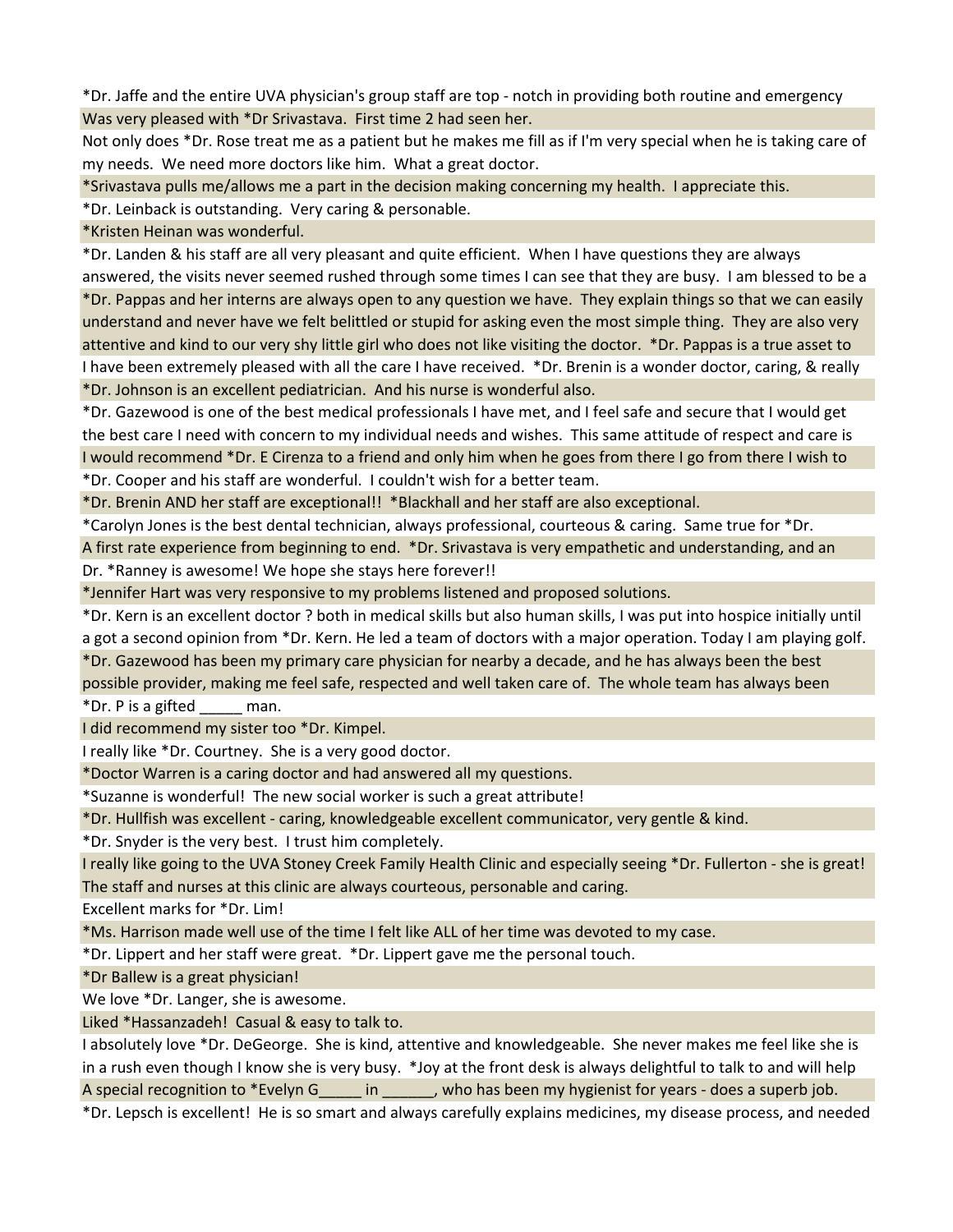I'm so blessed to have \*Dr. Wilder as my orthopedic and \*Mary as one of his nurses. Thank you for keeping me on the basketball court and for keeping me healthy! Blessings to you both for all you do!

I only saw \*Dr. Boyle for a few minutes. I was having an ultrasound for genetic screening during my pregnancy. She came in to share the results. The technician and the resident were very helpful and professional.

\*Dr. Shorten was great. Professional, knowledgeable, patient, & had a good sense of humor.

\*Dr. Keeley was very patient and addressed all our questions & concerns. I have recommended her to friends. I love \*Dr. Boggs. She is a great doctor.

\*Dr. Shonka and his staff are always very professional, kind, and helpful.

\*Jen Prol is a wonderful provider. She listens and is always concerned about me as a person, not just a patient. I have been a patient for a long time, the new people at the front desk are wonderful.

If I ever need a knee problem taken care of, I want \*Chad Wilson to take care of it. He's the best. Everybody Due to the very serious nature of my illness \*Dr. Portell saw me within a few days of initial contact. He does an excellent job of explaining treatment options and care. He provides outstanding care.

\*Dr. Tripathi has been great to work with. She helps me understand my diagnosis and makes me feel like I have a voice in my treatment. She is very knowledgeable about my disease and I appreciate that. She doesn't

\*Dr. Gunda is an excellent doctor. Shows concern for patient and communicates all health issues to patient. I liked \*Dr. Argo very much. This was my first visit to UVA Digestive Health and to see \*Dr. Argo.

\*Dr. William Grosh has been my \_\_\_\_\_ for 24 yrs. I was stage 3 colon cancer when I started with Dr. \_\_\_\_\_. He has been so involved in my medicine and personal care \_\_\_\_\_\_ these years. \_\_\_\_\_ is \_\_\_\_\_ of any change.

\*Dr. Salomon always talks to me and gives me his full attention and remembers my health issues. He listens to me and then responds to what action to take. \*Dr. Salomon shows compassion for me as his patient to help me \*Dr. Benjamin Purow is exceedingly warm and caring. His professional background combined with his thoroughness and exceptional reputation makes him a very special physician; one I am very grateful to receive We've never had any problems with any aspect of our care with \*Dr. Shaffrey & his team.

\*Dr. Shaffrey - excellent. Nurses/staff excellent.

\*Dr. Langer I would highly recommend to anyone with a seizure problem. \*Dr. Langer works with me as a strong educated neurologist. She is very peaceful and listens carefully and makes me feel very comfortable. She knows My family and I were very pleased with the care provided by \*Dr. Yarboro and his staff and all office personnel.

\*Dr. Casey is a fantastic physician! We highly recommend her to our family & friends!

\*Jose Gurrola MD was very professional and provide me with exceptional service. And was to the point on what \*Dr. Deal listens to the patient. This is very important to me.

\*Dr. Russell provides care in a sensitive & caring way & is responsive to concerns. He is technically adept & helpful in keeping the patient at ease during the procedure & after.

\*Dr. Adams is friendly but not overly friendly. He is very precise in his statements & his explanations of procedures are exact so you know what is going to happen. I feel very confident of his decisions as I put my life Very good reception area and staff - \*Dr. Grosch very well informed and \*Ms. Michelle Besrd, his assistant, is very helpful and all keep me informed and educated about my health.

\*Stacy Hite in PT is awesome!

\*Dr. Eagleson is a gem, if only more drs. were as competent, and compassionate. I drive over an hour to access UVA's services, and am never disappointed. I receive nothing but the best, most thorough care, from every Both \*Dr. Darby and \*Dr. Marsh's facilities are well run and show concern for patients.

I have the highest regards for \*Dr. Okusa and the care I have received throughout my visits to the Kidney Clinic. My experience was wonderful. \*Dr. Copeland is patient, kind, courteous. He cares about his patients & empathetic (all qualities missing in physicians today. I already have recommended him to family & friends.) \*Dr. Traci & her staff are very knowledgeable and very helpful.

I am very impressed w/ \*Dr. Cooper and his staff. He is honestly one of the best doctors I have ever been to. \*Dr. Hoard and staff (\*Kathy) are always so nice and work so good with my visits.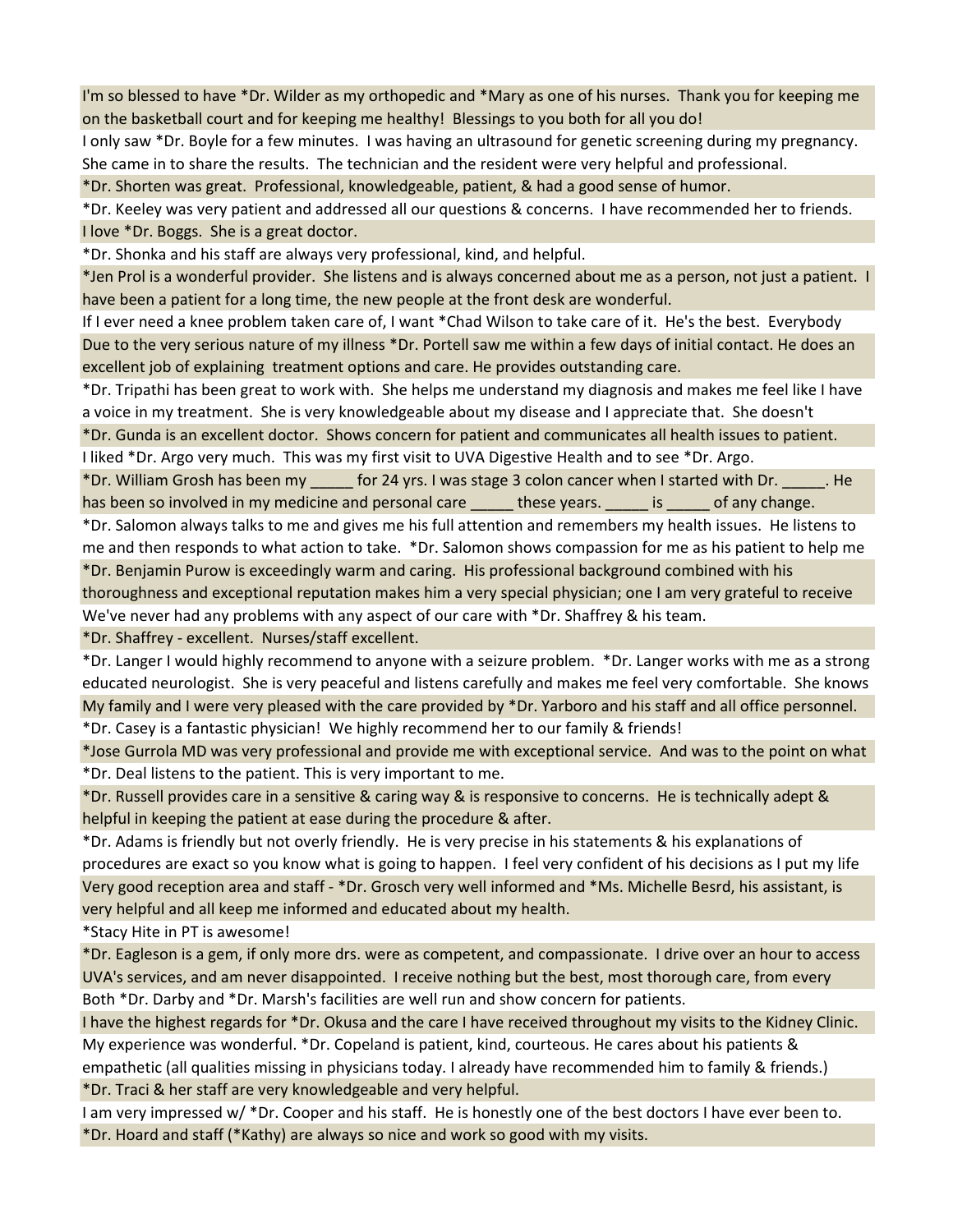\*Dr. Barrett is an OUTSTANDING and caring physician.

\*Dr. Liu, \*Allison (his NP), & other staff have been such a wonderful addition to my medical team. They are such I have had great... in the provider \*Dr. James Reid is very concern & very professional when I have visits. Very impressed with \*Dr. Lawrence and ALL the staff in her office.

\*Dr. Fountain is a try excellent doctor.

I was impressed with how much \*Dr. David Schiff sees me as a person - not just a case, not just as meningioma \*Dr. Morgan is the best! He is an asset to UVA! UVA is lucky to have this doctor!

My experience over the last 52 weeks (since 3/24) 2015 has been very good with \*Dr. Wolfe. And the nursing \*Amy was awesome. I called for an appt & was scheduled with 2 days. She immediately identified the problem, x-rayed my hand splinted & prescribed a pain control. She F/U with me in exactly 2 wks as promised.

 \*Jennifer Hart is lovely, she had nice rapport with my teenage daughter, and we enjoyed meeting her. She provided good advice and helped put my daughter's mind at ease about her injury.

\*Dr. Campbell and staff were very professional and friendly.

\*Dr. Jaffe is a great doctor, very concern with your health and always ask me if I am satisfied with all she has ask or told me about my visit. We need more doctors like her. She also has a group of staff that's concerned also. \*Dr. Fuchs is awesome.

\*Dr. Ghaemmeghami is one of the best physicians I have ever seen, caring, knowledgeable while being I have a good visit at UVA in all depts. visited. \*Dr. Brown's staff & \*Dr. Brown are excellent for me.

The visit with \*Dr. Greer was speedy. He is awesome! He treated my symptoms appropriate. Started healing immediately. I love his personality! Great provider, great mentor and teacher. He rocks!! Excellent care from \*Dr. Kindwall-Keller & all other staff at UVA oncology.

\*Dr. Cooper is personable & knowledgeable! His staff is efficient, caring & also knowledgeable!

\*Dr. Scott Sexton is the best. He is smart. He can explain medical terminology and issues so the untrained can easily understand. He cares. He can easily process information from multiple disciplines. He has a sense of Very impressed with \*Dr. Stanta and her approach.

I saw a sub for \*Cui - very nice & knowledgeable. I have seen \*Cui he is very pleasant, smart & competent.

I feel that \*Dr. Patrick Northup is very knowledgeable of the progression of liver disease. I feel confident in his \*Dr. Anderson is the best endocrinologist I have ever worked with in helping me control my Type 1 diabetes. My A1C's are the lowest they have ever been in my life. I am 50 years Type 1!

I have seen \*Dr. Browne on 2 visits. During both visits he was courteous and very professional. I am pleased to My appointment with \*Dawn Bourne was one of the most positive medical appts I've ever had. She was thorough, and took the time to explain the issue beyond the extent of my questions. She was amazing!

\*Kate and nurse \*Brit started off my labor. They were amazing! At 7 a.m. midwife \*Mary & nurse \*Carrie took over. They were just the energy boost my delivery needed after a long night. Those 4 women made mine & --' experience so positive, and one will cherish forever. We owe it all to them. We will be spreading the word This was my first visit to \*Dr. Kron for a consultation - Was pleased with the guidance he offered. If conditions Two siblings and 1 regularly see \*Dr. Yates for our vision care. We trust \*Dr. Yates completely. We hold him in the highest esteem. Staff is always great. Very grateful to be able to be seen by UVA Eye Clinic.

(\*Lisa Yarborough) \*Erica Acosta are wonderful. I was so nervous and they put me at ease. Always smiling \*Allan Cupp was also great!! How lucky I am to have such a wonderful team!

\*Dr. Annex is the best!

\*Dr. King is outstanding.

As a physician, I can recognize this as exceptional service. This was a routine follow-up visit on a long standing

\*Dr.Claytonis outstanding and has helped me immensely.

\*Dr. N. is great. I am on the road to success.

Therapy with \*Karen Ingersoll has been extremely helpful!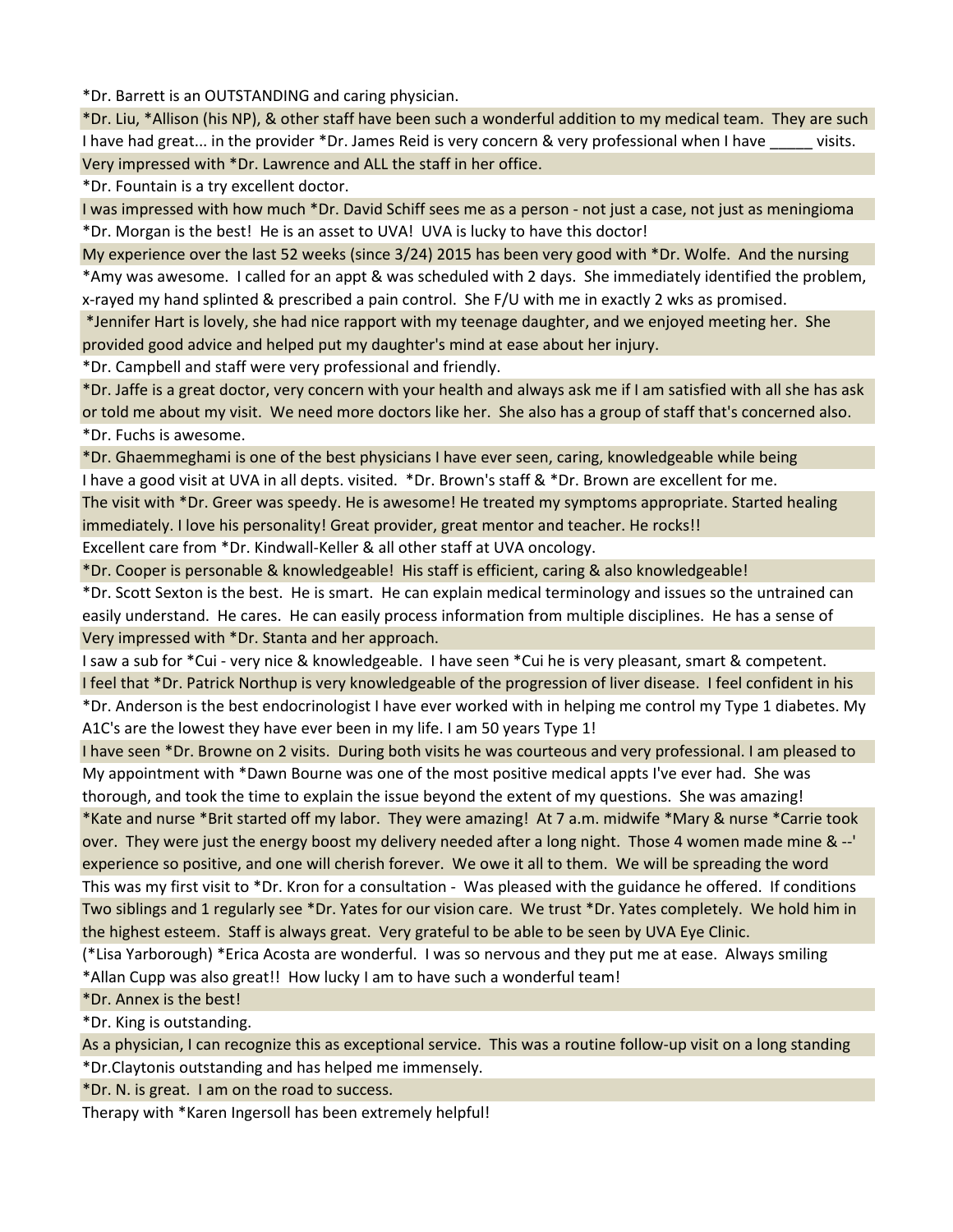\*Amit is very compassionate and straight-forward. He give "homework" each week which has assisted me in looking at trauma and upset with accurate thinking. THIS IS CHANGING MY LIFE.

\*Dr. Clayton shows concern and empathy. \*Dr. Torbay is a good team member -

\*Dr. Gombug is incredible - she is awesome! Thanks to her my meds are on track. Will miss her.

\*Annie has been so helpful.

\*Dr. Cohen, anesthesiologists have all been highly capable, professional and extremely kind.

Shout outs to \*Tina Leftwich & \*Suzy Morris for help understanding charges.

\*Dr. Jackson is outstanding and makes everyone including parents feel heard. Very careful and informed about I am so thankful to have \*Dr. Maadan and his staff as our care provider. Our experiences have always been positive and I cannot recommend them to enough friends and family members!

\*Joe and \*Penny always do an excellent job and make us feel welcome.

\*Dr. Maadan has done wonders for my son. He makes us feel comfortable discussing any issue or concern and We will continue to seek care here and refer others. \*Dr. Madaan has been such a blessing and to see my son \*Dr. Torbey & Dr. Lee very attentive.

\*Dr. McEuchern is an excellent doctor (Resident).

\*Dr. Clayton is the best.

\*Stefeney Maid. Everyone \_\_\_\_\_ was courteous and went out of her way to make sure every one was taken care off (she was always on top of things you a very lucky to have her.

\*Kim was professional and efficient on both visits.

\*Sara - and \*Bethany - Zion X roads - were both professional, friendly and comforting care providers. Could not I understand I was very fortunate to get an appointment w. \*Dr. Parl in such a short (3 - wk.) timeframe. My I could not be more pleased not only can \*Dr. Parl address my problem surgically but he has provided me with \*Lois Fulks was an awesome PA.

My team was registrar - \*Vjena, my nurse was \*Allison, technologist was \*Amy, \*Donyll, & \*Brenda. Great \*Debbie was very friendly and helpful. She performed her duties in an excellent manner.

During my 17 visits to your facility I was totally satisfied with my care \*Drew & \*Bryan are fantastic care givers. I am a RN at UVA, and I was so impressed by the great care we received. The Battle Building is amazing. All the staff was great, and \*Dr. Lather was exceptional. She performed a detailed assessment & took plenty of time to \*Carmen is amazing! I was very nervous and she kept me calm, allowed my spouse in the testing area and

\*Carmen is amazing! Thank you!

I would not have been able to get thru the 90 minute MRI without \*Carmen!

I drive from Edinburg VA. Due to the care I receive from \*Dr. Diana Gomez she is great! Very caring & Areas were well maintained. Bathrooms clean and staff couldn't be better. My doctor \*Dr. Jennifer Heart is My radiologist was \*Francis - she was very kind, professional and friendly.

Please recognize the staff @ the transplant clinic please recognize, \*Marcia, \*Dot, \*Greg, \*Dr. Argo these folks are a compliment to UVA, they deserve all the praise, possible, I have never encountered, a more pleasant, health care provider please let them know, they are an asset! to UVA, \*Amy at the scheduling was wonderful. I was seen by \*Dr. Rendos at Northridge on Monday and ultrasound had me in on Wednesday! Very prompt and overall, attention to my urgent need for results were excellent. Dr. even posted my results on MyChart.com on \*Mrs. Buhlard was very professional and courteous through-out.

\*Brian \_\_\_\_\_ is excellent. He explained things to me that others had not been able to.

\*Bethany was a wonderful tech. Caring & friendly - remembered me from last year.

\*Annie & \*Paul were so kind & professional. They both did an excellent job of explaining the procedure to me.

Could not possibly be better. \*Stephanie is very helpful, extremely courteous, and on top of her 'game.' \*Mary goes out of her way to address any questions and helps to address any issue when it arises.

I was extremely impressed by the care I received by \*Dr. Trowbridge. She was very knowledgeable about my Gartner Ducts appt. which is a first for me w/any physician (mostly MJH physicians) I have seen in the past 5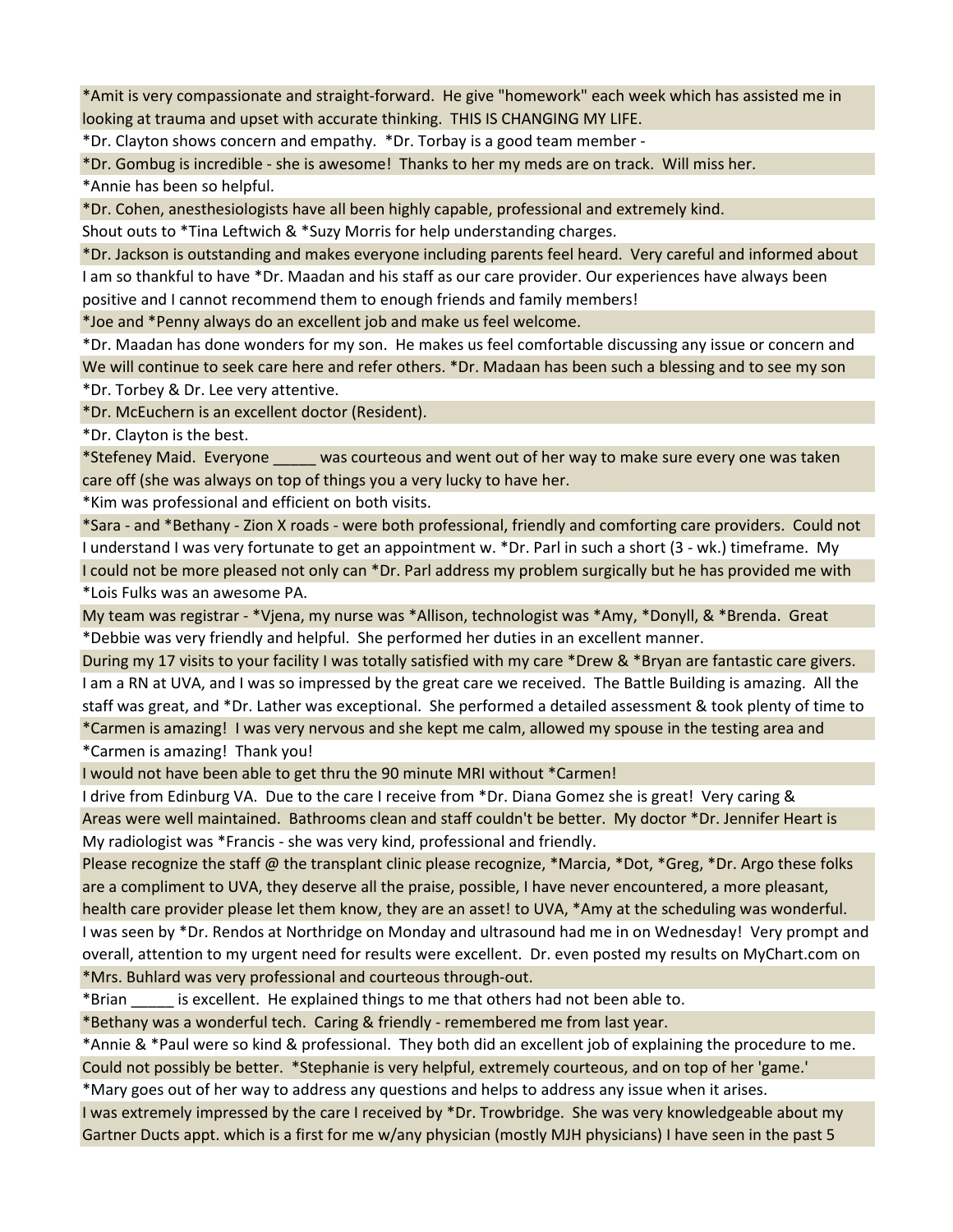Everything went smoothly & nurse \*Elizabeth & the CT tech were very attentive. Awesome staff & environment. Felt as if we need to reach out that any time we are welcomed to. Very informative and "Tamara" with \*Dr. Third time with "\*Liz". I told her I was cancer-free. I just go now for Herceptin. She said, "I'm not usually a \*Wesley Sprouse was very kind friendly took his time to explain a very nice guy.

Registrar - \*Bridget nurse - \*Joan tech \*Nancy M everyone was very professional and kind. Also saw \*Dr. Lin and \*Dr. Sheehan, Charlie Exline and staff are always excellent, providing professional, caring and excellent medical I was transplanted five years ago. I was hospitalized for four months. Everything has been good with the staff RN's \*Shawn & \*Bev are excellent still today. You all saved my life. Thanks!!!

I had surgery by \*Dr. Paine ENT & \*Dr. Jane Nearo on 2-9-16. I consider them to be top surgeons in their field. They treated me as if I were special. All the treatment I received was the best I've received. The staff were always happy to help I didn't have to wait for anything. I was on 6th floor I'm a retired RN, you can't be proud of Had to have stress test, you have an angel in there. \*Dana he never left my side during test, he kept me in Consultation - \*Dr. Shuban - excellent. NP - \*Chasley - excellent consultation. #2-3. NP. #5. \*Dr. Shuban. The nurse, \*Gina was excellent!

\*Sherlock at registration office excellent -

\*Candice was very sweet with my 7 year old (the one getting the EEG) and did a great job communicating with Amazing. Such kind and wonderful people. \*Donna was understanding and helpful \*Tim, yes that's how he introduced himself as, \*Tim Showalter, so very approachable and personable besides being knowledgeable. #6. \*Mark was my nurse and administered the infusion. \*Mark is always efficient and virtually pain free when

MRI nurse \*Marty was great.

\*Mary MRI nurse was wonderful.

Thank you \*Dr. Scott Seatan - Waynesboro Primary Care for recognizing my symptoms, acting quickly & saving my life. Staff in pulmonary clinic & sleep lab superb. \*Joanne Coleman NP - thank you for doing a check phone call so quickly & ordering my equipment promptly. Although I do not like using a CPAP machine. I sure do feel I waited about 45 minutes only because I got there early. Time wise and apt. went very good as usual. \*Dr. You have been recommended by me to several person with hearing problems. \*Dr. Clark has been there for me I live in Ohio and travel to UVA to see \*Dr. Liu. I have been an RN @ a Academic University hospital for almost 30 years. I have never had such great care from a physician nor have I witnessed often the empathy and skill towards patients that I have received from \*Dr. Liu. In this time of technology and sharing of information regarding excellence in those who provide medical care, I have been a voice of the utmost respect for \*Dr. Liu and his skill, compassion and knowledge for those afflicted with Chiari and intracranial hypertension. His I was treated like queen for a day on both my 2 recent visits. \*Tiffany Davis & \*Tony & \*Dr. Clifton are \*Dianne @ 434-243-6700 very helpful over the phone.

Both \*Brenda and \*Michelle at ground floor (basement) registration were very helpful and efficient. Very quick \*Dr. David Diduch is a great doctor. Great bedside manner.

\*Dr. Joe Pack is wonderful! UVA is fortunate to have him on staff! Excellent nursing & ANE staff as well! Nurse: \*Joan. Technologists: \*Brenda. >Both were very caring & considerate.

\*Dr. Read is awesome highly, highly recommend. Loved his commercial! Overall great experience as a former I learned so much about how technology and treatments. \*Sandra very accurate.

\*Dr. Howard Malpass was great!!! Good listener, took time to explain each step of visit. Showed great interest in solving my issues & PERSONALLY followed up the next day by phone. Can't say enough about this doctor. And \*Bridget was excellent. Very professional.

\*Julie was excellent, very attentive and concerned for how I was feeling.

\*Dr. Donna Catalano is the most exceptional audiologist I have ever met! She was warm, friendly and put me at ease immediately. She was extremely thorough in explaining the procedures and what she was doing as she did I was meeting with both my doctors only a few hours after my test with \*Donna. She completed all my reports immediately so that my doctors would have the results with her assessment when I saw them that same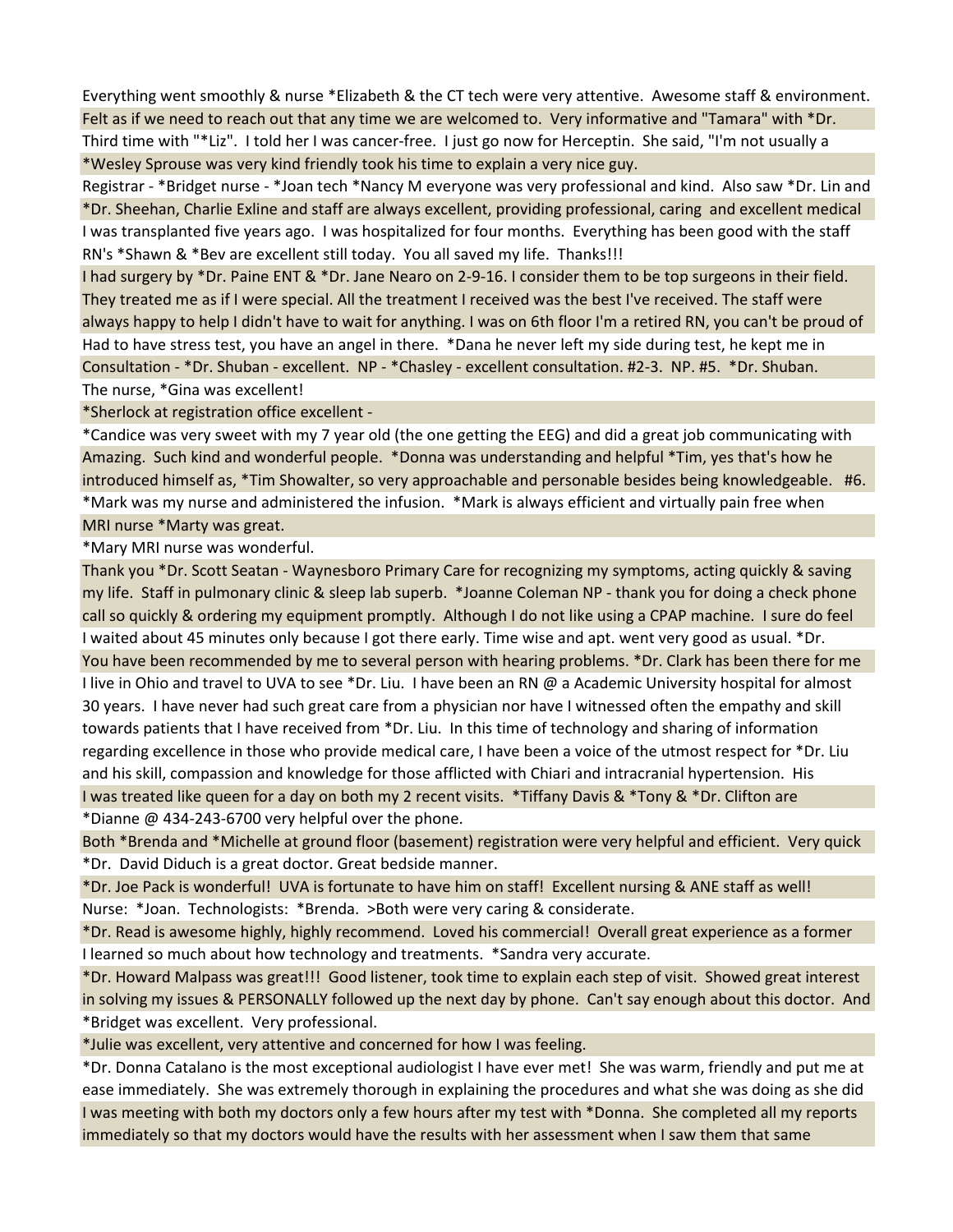\*Deb \_\_\_\_\_ was fantastic took extra time to answer questions and was able to fix hearing aid "in house".

\*Dr. Gia DeAngelis is highly professional an expert in her field and the nicest person!

The nurse \*Sandra Davis RN was worried about the way my chest sounded (I was there pre a colonoscopy (something totally different). She called a resident & they sent me to my PCP so I got diagnosed with pneumonia \*Tim, \*Anita and \*April attended me and they were just FANTASTIC!! I can't say enough good about UVA!

Good experience, was made to feel comfortable from day 1. Good rapport with \*Donna Lash. Went out of her way to make sure that I was comfortable and understood all procedures. Also accommodated appointment

Also \*Cindy was great - Very caring, pleasant and knowledgeable.

Overall, good experience. \*Dr. Showalter is outstanding, set up my entire treatment program, set up radiation in Winchester to accommodate. Always explained clearly - B\_\_\_\_ therapy experience very positive.

She was so nice and kind to me. What more I need. \*Martha

My nurse I had was real good to me bless her heart. \*Martha RN.

Nurse was so good, I couldn't ask for more, also \*Doctor Winick and his staff.

Loved \*Ken very good.

The technologist \*Anne Muree was very skillful!

\*Julia very professional and straight to the matter. Excellent job.

\*Mrs. Sturtevant and \*Nina (the student in training) was excellent, \*Mrs. Sturtevant is nothing short of amazing in her competence, caring and thoroughness and \*Nina has thus learned from and emulates the best.

I have recommended several persons to \*Mrs. Sturtevant.

\*Wanda was very pleasant and informative.

Nurse & doctor were very friendly & helpful to me. \*Doctor Claire Denny very nice answered all my questions. Everyone was outstanding!! \*Dr. Brandi Nicholson, \*Diane Everett & EVERY single person I came into contact \*Dr. Weder's group is top notch!! They saved my life and I will never forget it.

Had an ultrasound of gall bladder, etc. On January 20, 2016 at Fontaine. \*Shawna H. was the tech - she did a fantastic job. Discharged v/s with the radiologist to ensure findings (or lack of findings). SHe was very reassuring. Explained everything very thoroughly. Great Job! Registrar, was great too - very friendly. Thanks for the Nurse \*Margaret Kellison is simply great. I could not ask or expect better care she provides.

\*Dr. Laahn Foster IS great and shows great concern for my treatment and care.

Nurse \*Sandra Schwaner is a wonderful, kind and considerate lady. She patiently answers my questions and is I believe his name was \*Mohammed. VERY nice & made me feel very safe, comfortable, informed.

\*Wanda was great, very polite.

\*Sara got me a warm blanket, explained my test, very polite & professional.

My 7 year old had to have a MRI on 3/22 and 3/28 without sedation. Our anxiety was high but our tech \*Dan was phenomenal. He even stayed a little over his shift to greet us on 3/28 and introduce us to the tech doing I have told everyone I know about what a great experience we had because of \*Dan our MRI tech. He went

\*Ms. Denny was excellent. The staff person who performed my knee x-ray was also excellent. Friendly,

I was pleased that several came to make sure I was clear on my procedure. Appreciated \*Dr. Hashell checking \*Jodi Wells and her nurse are awesome! They make you feel welcome and talk with you like they have known you for years! My husband and nephew both have been to her and give her excellent comments!

\*Tammy deserves a star!!

Everyone made me feel like I was well cared for. \*Carlee prepared me for my procedure and set me at ease. \*Dr. Behm came in to meat me and explained the procedure. \*Dr. White explained my anesthesia. When I got

\*Bethany Shifflett is wonderful!!

Nurse \*Flanagan is always excellent, professional and knowledgeable. She makes sure we understand what is \*Dr. Kilbourne makes sure that we are well informed and shows genuine concern that we have the skills and

\*Noel, \*Charles and \*Teressa were all wonderful.